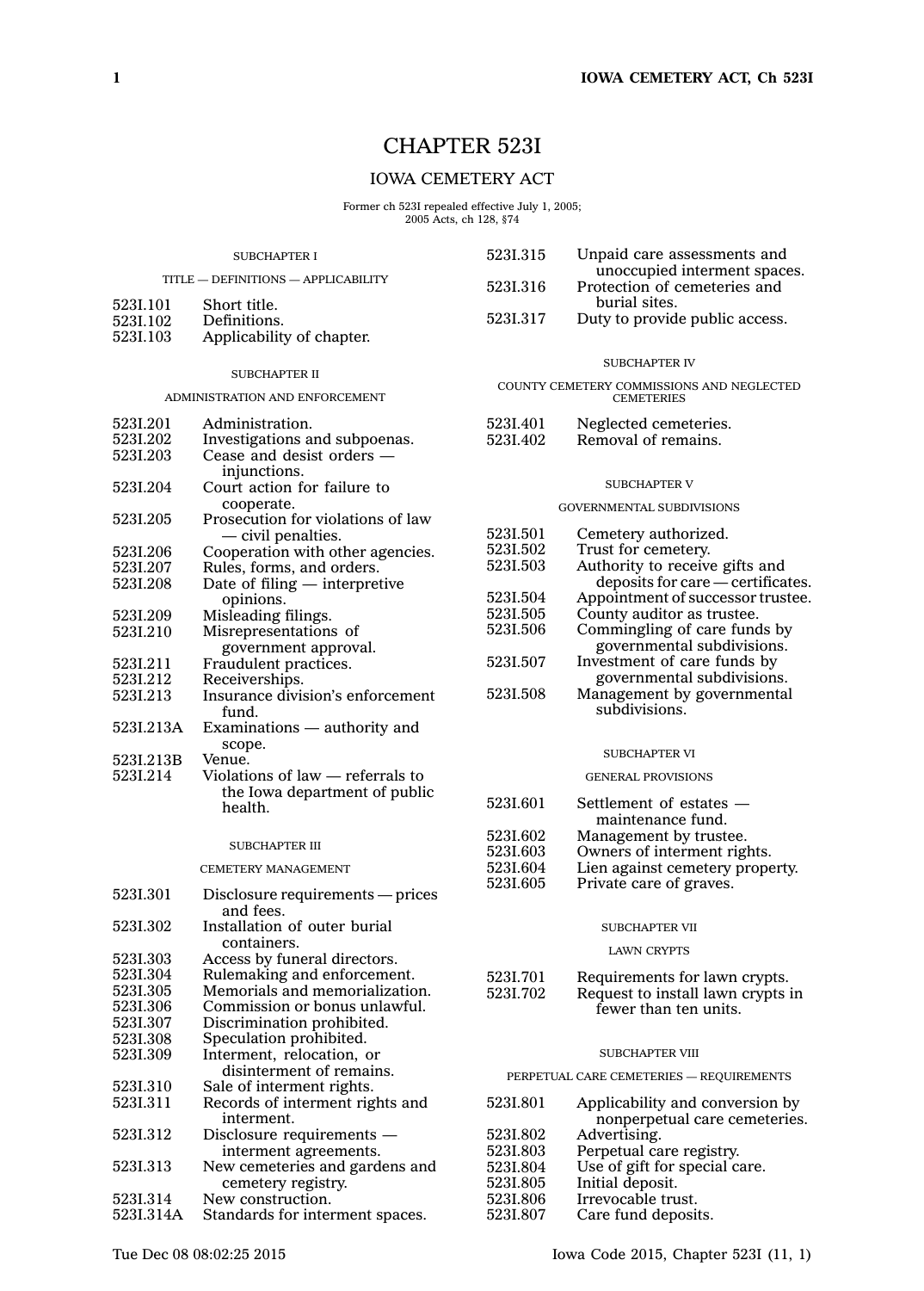| 5231.808                         | Examination fee.                                                                      | 5231.812 | Suit by commissioner.                          |
|----------------------------------|---------------------------------------------------------------------------------------|----------|------------------------------------------------|
| 5231.809<br>5231.810<br>5231.811 | Trust agreement provisions.<br>Care funds.<br>Use of distributions from care<br>fund. | 5231.813 | Annual report by perpetual care<br>cemeteries. |
|                                  |                                                                                       | 5231.814 | Unified annual reports.                        |

# SUBCHAPTER I

# TITLE — DEFINITIONS — APPLICABILITY

### **523I.101 Short title.**

This [chapter](https://www.legis.iowa.gov/docs/code//523I.pdf) may be cited as the *"Iowa Cemetery Act"*. 2005 [Acts,](https://www.legis.iowa.gov/docs/acts/2005/CH0128.pdf) ch 128, §6

# **523I.102 Definitions.**

For purposes of this [chapter](https://www.legis.iowa.gov/docs/code//523I.pdf), unless the context otherwise requires:

1. *"Authorized to do business within this state"* means <sup>a</sup> person licensed, registered, or subject to regulation by an agency of the state of Iowa or who has filed <sup>a</sup> consent to service of process with the commissioner for purposes of this [chapter](https://www.legis.iowa.gov/docs/code//523I.pdf).

2. *"Burial site"* means any area, except <sup>a</sup> cemetery, that is used to inter or scatter remains.

3. *"Capital gains"* means appreciation in the value of trust assets for which <sup>a</sup> market value may be determined with reasonable certainty after deduction of investment losses, taxes, expenses incurred in the sale of trust assets, any costs of the operation of the trust, examination expenses, and any audit expenses.

4. *"Care fund"* means funds set aside for the care of <sup>a</sup> perpetual care cemetery, including all of the following:

*a.* Money or real or personal property impressed with <sup>a</sup> trust by the terms of this [chapter](https://www.legis.iowa.gov/docs/code//523I.pdf).

*b.* Contributions in the form of <sup>a</sup> gift, grant, or bequest.

*c.* Any accumulated income that the trustee of the fund or the cemetery allocates to principal.

5. *"Casket"* means <sup>a</sup> rigid container which is designed for the encasement of human remains and which is usually constructed of wood, metal, fiberglass, plastic, or like material and ornamented and lined with fabric.

6. *"Cemetery"* means any area that is or was open to use by the public in general or any segment thereof and is used or is intended to be used to inter or scatter remains. *"Cemetery"* does not include the following:

*a.* A private burial site where use is restricted to members of <sup>a</sup> family, if the interment rights are conveyed without <sup>a</sup> monetary payment, fee, charge, or other valuable form of compensation or consideration.

*b.* A private burial site where use is restricted to <sup>a</sup> narrow segment of the public, if the interment rights are conveyed without <sup>a</sup> monetary payment, fee, charge, or other valuable form of compensation or consideration.

*c.* A pioneer cemetery.

7. *"Columbarium"* means <sup>a</sup> structure, room, or space in <sup>a</sup> mausoleum or other building containing niches or recesses for disposition of cremated remains.

8. *"Commissioner"* means the commissioner of insurance.

9. *"Common business enterprise"* means <sup>a</sup> group of two or more business entities that share common ownership in excess of fifty percent.

10. *"Disinterment"* means to remove human remains from their place of final disposition.

11. *"Doing business in this state"* means issuing or performing wholly or in part any term of an interment rights agreement executed within the state of Iowa.

12. *"Financial institution"* means <sup>a</sup> state or federally insured bank, savings association, credit union, trust department thereof, or <sup>a</sup> trust company that is authorized to do business within this state, that has been granted trust powers under the laws of this state or the United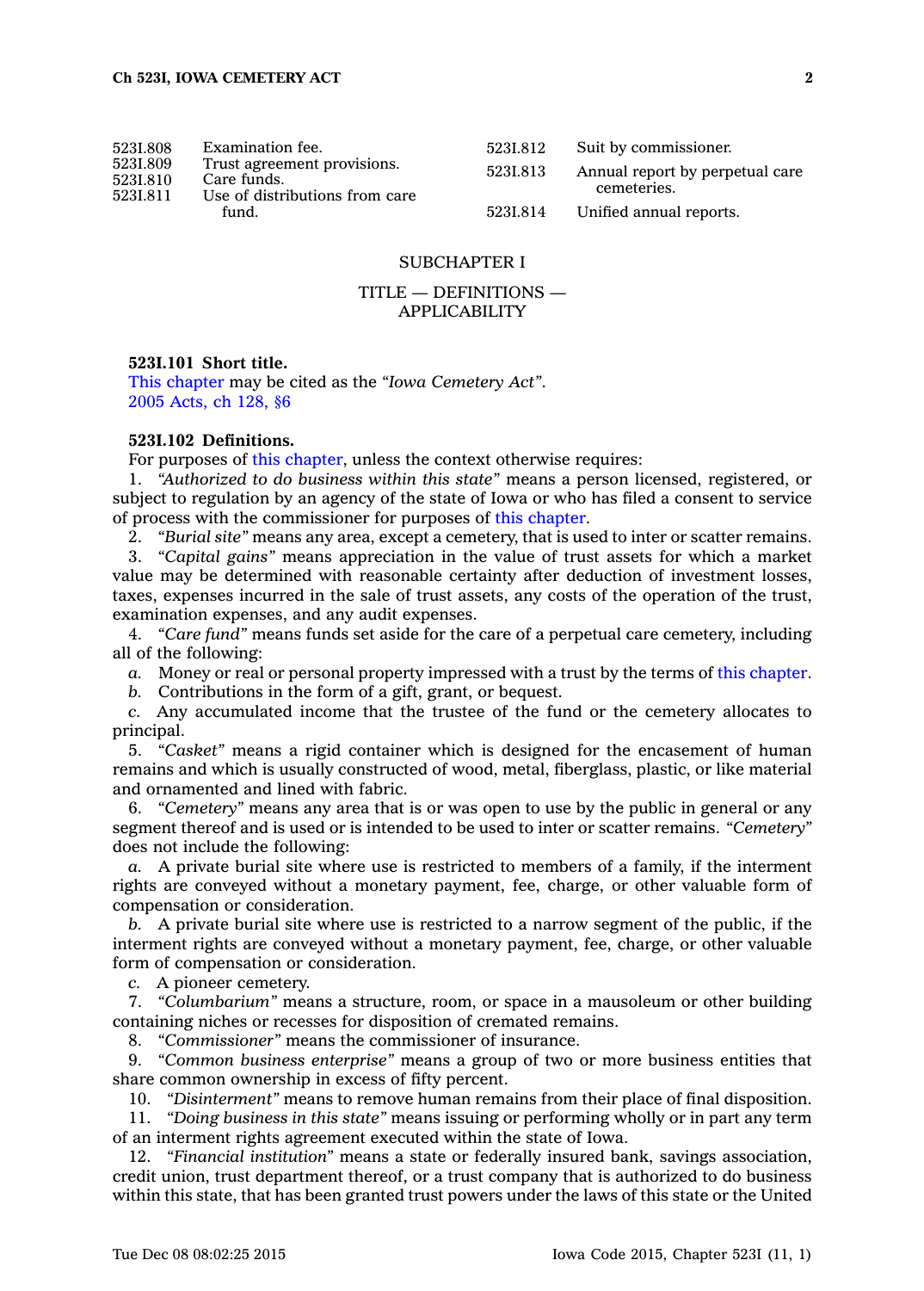States, and that holds funds under <sup>a</sup> trust agreement. *"Financial institution"* does not include <sup>a</sup> cemetery or any person employed by or directly involved with <sup>a</sup> cemetery.

13. *"Garden"* means an area within <sup>a</sup> cemetery established by the cemetery as <sup>a</sup> subdivision for organizational purposes, not for sale purposes.

14. *"Grave space"* means <sup>a</sup> space of ground in <sup>a</sup> cemetery that is used or intended to be used for an in-ground burial.

15. *"Gross selling price"* means the aggregate amount <sup>a</sup> purchaser is obligated to pay for interment rights, exclusive of finance charges.

16. *"Inactive cemetery"* means <sup>a</sup> cemetery that is not operating on <sup>a</sup> regular basis, is not offering to sell or provide interments or other services reasonably necessary for interment, and does not provide or permit reasonable ingress or egress for the purposes of visiting interment spaces.

17. *"Income"* means the return in money or property derived from the use of trust principal after deduction of investment losses, taxes, and expenses incurred in the sale of trust assets, any cost of the operation of the trust, examination expenses or fees, and any audit expenses. *"Income"* includes but is not limited to:

*a.* Rent of real or personal property, including sums received for cancellation or renewal of <sup>a</sup> lease and any royalties.

*b.* Interest on money lent, including sums received as consideration for prepayment of principal.

*c.* Cash dividends paid on corporate stock.

*d.* Interest paid on deposit funds or debt obligations.

*e.* Gain realized from the sale of trust assets.

18. *"Insolvent"* means the inability to pay debts as they become due in the usual course of business.

19. *"Interment rights"* means the rights to place remains in <sup>a</sup> specific location for use as <sup>a</sup> final resting place or memorial.

20. *"Interment rights agreement"* means an agreement to furnish memorials, memorialization, opening and closing services, or interment rights.

21. *"Interment space"* means <sup>a</sup> space used or intended to be used for the interment of remains including but not limited to <sup>a</sup> grave space, lawn crypt, mausoleum crypt, and niche.

22. *"Lawn crypt"* means <sup>a</sup> preplaced enclosed chamber, which is usually constructed of reinforced concrete and poured in place, or <sup>a</sup> precast unit installed in quantity, either side-by-side or at multiple depths, and covered by earth or sod.

23. *"Lot"* means an area in <sup>a</sup> cemetery containing more than one interment space which is uniquely identified by an alphabetical, numeric, or alphanumerical identification system.

24. *"Maintenance fund"* means funds set aside for the maintenance of <sup>a</sup> nonperpetual care cemetery, including all of the following:

*a.* Money or real or personal property impressed with <sup>a</sup> trust by the terms of this [chapter](https://www.legis.iowa.gov/docs/code//523I.pdf).

*b.* Contributions in the form of <sup>a</sup> gift, grant, or bequest.

*c.* Any accumulated income that the trustee of the fund or the cemetery allocates to principal.

25. *"Mausoleum"* means an aboveground structure designed for the entombment of human remains.

26. *"Mausoleum crypt"* means <sup>a</sup> chamber in <sup>a</sup> mausoleum of sufficient size to contain casketed human remains.

27. *"Memorial"* means any product, including any foundation other than <sup>a</sup> mausoleum or columbarium, used for identifying an interment space or for commemoration of the life, deeds, or career of <sup>a</sup> decedent including but not limited to <sup>a</sup> monument, marker, niche plate, urn garden plaque, crypt plate, cenotaph, marker bench, and vase.

28. *"Memorial care"* means any care provided or to be provided for the general maintenance of memorials including foundation repair or replacement, resetting or straightening tipped memorials, repairing or replacing inadvertently damaged memorials, and any other care clearly specified in the purchase agreement.

29. *"Memorial dealer"* means any person offering or selling memorials retail to the public.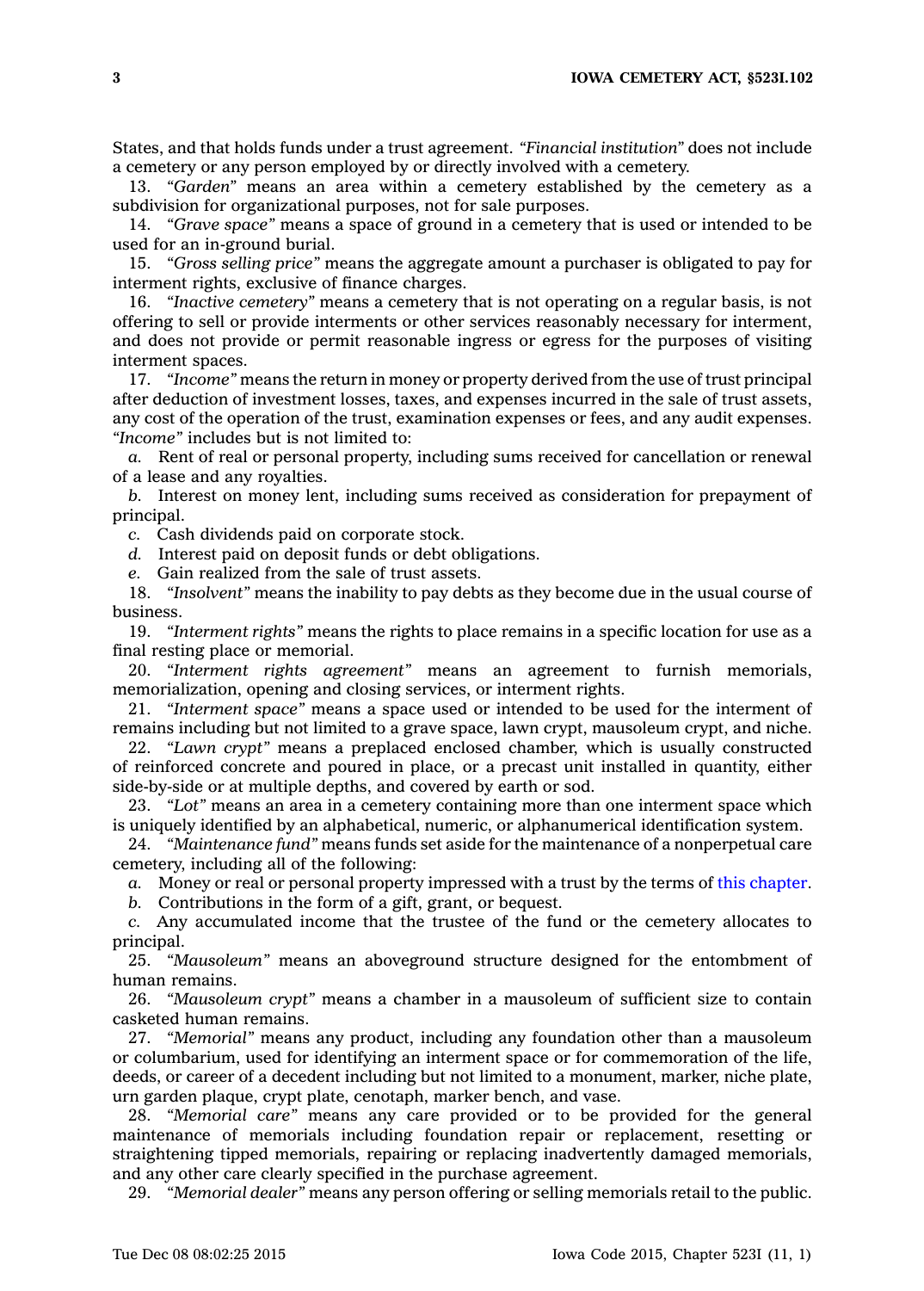30. *"Memorialization"* means any permanent system designed to mark or record the name and other data pertaining to <sup>a</sup> decedent.

31. *"Merchandise"* means any personal property offered or sold for use in connection with the funeral, final disposition, memorialization, or interment of human remains, but which is exclusive of interment rights.

32. *"Neglected cemetery"* means <sup>a</sup> cemetery where there has been <sup>a</sup> failure to cut grass or weeds or care for graves, memorials or memorialization, walls, fences, driveways, and buildings, or for which proper records of interments have not been maintained.

33. *"Niche"* means <sup>a</sup> recess or space in <sup>a</sup> columbarium or mausoleum used for placement of cremated human remains.

34. *"Opening and closing services"* means one or more services necessarily or customarily provided in connection with the interment or entombment of human remains or <sup>a</sup> combination thereof.

35. *"Operating <sup>a</sup> cemetery"* means offering to sell or selling interment rights, or any service or merchandise necessarily or customarily provided for <sup>a</sup> funeral, or for the entombment or cremation of <sup>a</sup> dead human, or any combination thereof, including but not limited to opening and closing services, caskets, memorials, vaults, urns, and interment receptacles.

36. *"Outer burial container"* means any container which is designed for placement in the ground around <sup>a</sup> casket or an urn including but not limited to containers commonly known as burial vaults, urn vaults, grave boxes, grave liners, and lawn crypts.

37. *"Perpetual care cemetery"* includes all of the following:

*a.* Any cemetery that was organized or commenced business in this state on or after July 1, 1995.

*b.* Any cemetery that has established <sup>a</sup> care fund in compliance with section [523I.810](https://www.legis.iowa.gov/docs/code//523I.810.pdf).

*c.* Any cemetery that represents that it is <sup>a</sup> perpetual care cemetery in its interment rights agreement.

*d.* Any cemetery that represents in any other manner that the cemetery provides perpetual, permanent, or guaranteed care.

38. *"Person"* means an individual, firm, corporation, partnership, joint venture, limited liability company, association, trustee, government or governmental subdivision, agency, or other entity, or any combination thereof.

39. *"Pioneer cemetery"* means <sup>a</sup> cemetery where there were twelve or fewer burials in the preceding fifty years.

40. *"Purchaser"* means <sup>a</sup> person who purchases memorials, memorialization, opening and closing services, scattering services, interment rights, or <sup>a</sup> combination thereof. A purchaser need not be <sup>a</sup> beneficiary of the interment rights agreement.

41. *"Relative"* means <sup>a</sup> great-grandparent, grandparent, father, mother, spouse, child, brother, sister, nephew, niece, uncle, aunt, first cousin, second cousin, third cousin, or grandchild connected to <sup>a</sup> person by either blood or affinity.

42. *"Religious cemetery"* means <sup>a</sup> cemetery that is owned, operated, or controlled by <sup>a</sup> recognized church or denomination, or <sup>a</sup> cemetery designated as such in the official Catholic directory on file with the insurance division or in <sup>a</sup> similar publication of <sup>a</sup> recognized church or denomination, or <sup>a</sup> cemetery that the commissioner determines is operating as <sup>a</sup> religious cemetery upon review of an application by the cemetery that includes <sup>a</sup> description of the cemetery's affiliation with <sup>a</sup> recognized church or denomination, the extent to which the affiliate organization is responsible for the financial and contractual obligations of the cemetery, or the provision of the Internal Revenue Code, if any, that exempts the cemetery from the payment of federal income tax.

43. *"Relocation"* means the act of taking remains from the place of interment or the place where the remains are being held to another designated place.

44. *"Remains"* means the body of <sup>a</sup> deceased human or <sup>a</sup> body part, or limb that has been removed from <sup>a</sup> living human, including <sup>a</sup> body, body part, or limb in any stage of decomposition, or cremated remains.

45. *"Scattering services provider"* means <sup>a</sup> person in the business of scattering human cremated remains.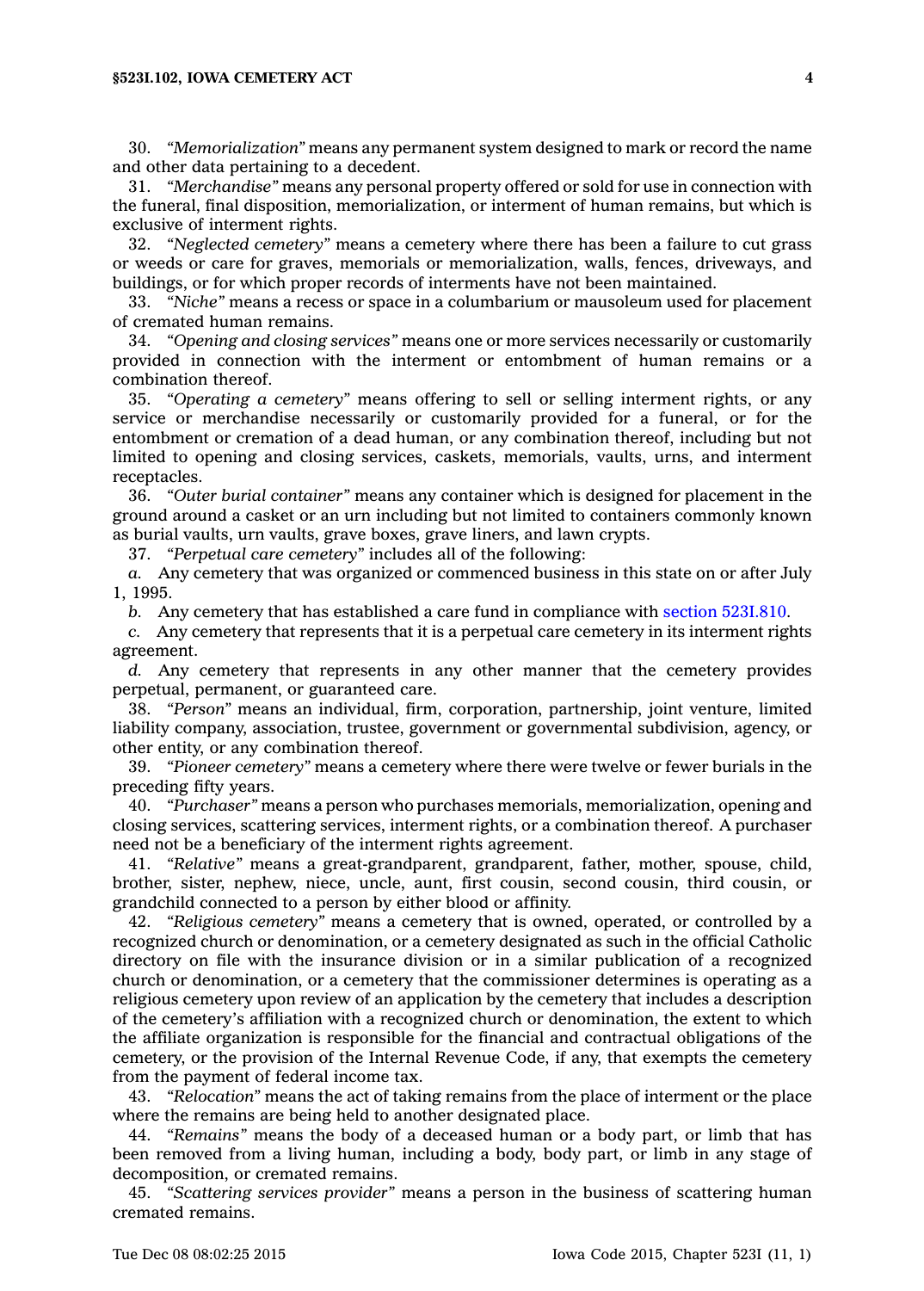46. *"Seller"* means <sup>a</sup> person doing business within this state, including <sup>a</sup> person doing business within this state who advertises, sells, promotes, or offers to furnish memorials, memorialization, opening and closing services, scattering services, or interment rights, or <sup>a</sup> combination thereof, whether the transaction is completed or offered in person, through the mail, over the telephone, by the internet, or through any other means of commerce.

47. *"Special care"* means any care provided or to be provided that supplements or exceeds the requirements of this [chapter](https://www.legis.iowa.gov/docs/code//523I.pdf) in accordance with the specific directions of any donor of funds for such purposes.

48. *"Undeveloped space"* means <sup>a</sup> designated area or building within <sup>a</sup> cemetery that has been mapped and planned for future development but is not yet fully developed.

49. *"Veterans cemetery"* means <sup>a</sup> cemetery that is owned or operated by the state of Iowa or by the United States for the burial of veterans.

2005 [Acts,](https://www.legis.iowa.gov/docs/acts/2005/CH0128.pdf) ch 128, §7; 2006 Acts, ch [1117,](https://www.legis.iowa.gov/docs/acts/2006/CH1117.pdf) §118; 2007 [Acts,](https://www.legis.iowa.gov/docs/acts/2007/CH0175.pdf) ch 175, §34, 35; 2008 [Acts,](https://www.legis.iowa.gov/docs/acts/2008/CH1123.pdf) ch [1123,](https://www.legis.iowa.gov/docs/acts/2008/CH1123.pdf) §54; 2009 [Acts,](https://www.legis.iowa.gov/docs/acts/2009/CH0132.pdf) ch 132, §5; 2012 Acts, ch [1017,](https://www.legis.iowa.gov/docs/acts/2012/CH1017.pdf) §103 Referred to in **[§37A.1](https://www.legis.iowa.gov/docs/code/37A.1.pdf)**

# **523I.103 Applicability of chapter.**

1. This [chapter](https://www.legis.iowa.gov/docs/code//523I.pdf) applies to all of the following:

*a.* All cemeteries, except religious cemeteries that commenced business prior to July 1, 2005, and veterans cemeteries.

*b.* All persons advertising or offering memorials, memorialization, opening and closing services, scattering services at <sup>a</sup> cemetery, interment rights, or <sup>a</sup> combination thereof for sale.

*c.* Interments made in areas not dedicated as <sup>a</sup> cemetery, by <sup>a</sup> person other than the state archaeologist.

2. This [chapter](https://www.legis.iowa.gov/docs/code//523I.pdf) applies when <sup>a</sup> purchase agreement is executed within this state or an advertisement, promotion, or offer to furnish memorials, memorialization, opening and closing services, scattering services, interment rights, or <sup>a</sup> combination thereof is made or accepted within this state. An offer to furnish memorials, memorialization, opening and closing services, scattering services, interment rights, or <sup>a</sup> combination thereof is made within this state, whether or not either party is then present in this state, when the offer originates from this state or is directed by the offeror to this state and received by the offeree in this state through the mail, over the telephone, by the internet, or through any other means of commerce.

3. If <sup>a</sup> foreign person does not have <sup>a</sup> registered agent or agents in the state of Iowa, doing business within this state shall constitute the person's appointment of the secretary of state of the state of Iowa to be the person's true and lawful attorney upon whom may be served all lawful process of original notice in actions or proceedings arising or growing out of any contract or tort.

2005 [Acts,](https://www.legis.iowa.gov/docs/acts/2005/CH0128.pdf) ch 128, §8; 2006 Acts, ch [1010,](https://www.legis.iowa.gov/docs/acts/2006/CH1010.pdf) §147; 2006 Acts, ch [1117,](https://www.legis.iowa.gov/docs/acts/2006/CH1117.pdf) §119

# SUBCHAPTER II

# ADMINISTRATION AND ENFORCEMENT

#### **523I.201 Administration.**

1. This [chapter](https://www.legis.iowa.gov/docs/code//523I.pdf) shall be administered by the commissioner. The commissioner may employ officers, attorneys, accountants, and other employees as needed for administering this [chapter](https://www.legis.iowa.gov/docs/code//523I.pdf).

2. It is unlawful for the commissioner or any administrative staff to use for personal benefit any information which is filed with or obtained by the commissioner and which is not made public. This [chapter](https://www.legis.iowa.gov/docs/code//523I.pdf) does not authorize the commissioner or any staff member to disclose any such information except among themselves or to other cemetery and funeral administrators, regulatory authorities, or governmental agencies, or when necessary and appropriate in <sup>a</sup> proceeding or investigation under this [chapter](https://www.legis.iowa.gov/docs/code//523I.pdf) or as required by [chapter](https://www.legis.iowa.gov/docs/code//22.pdf) 22. This [chapter](https://www.legis.iowa.gov/docs/code//523I.pdf)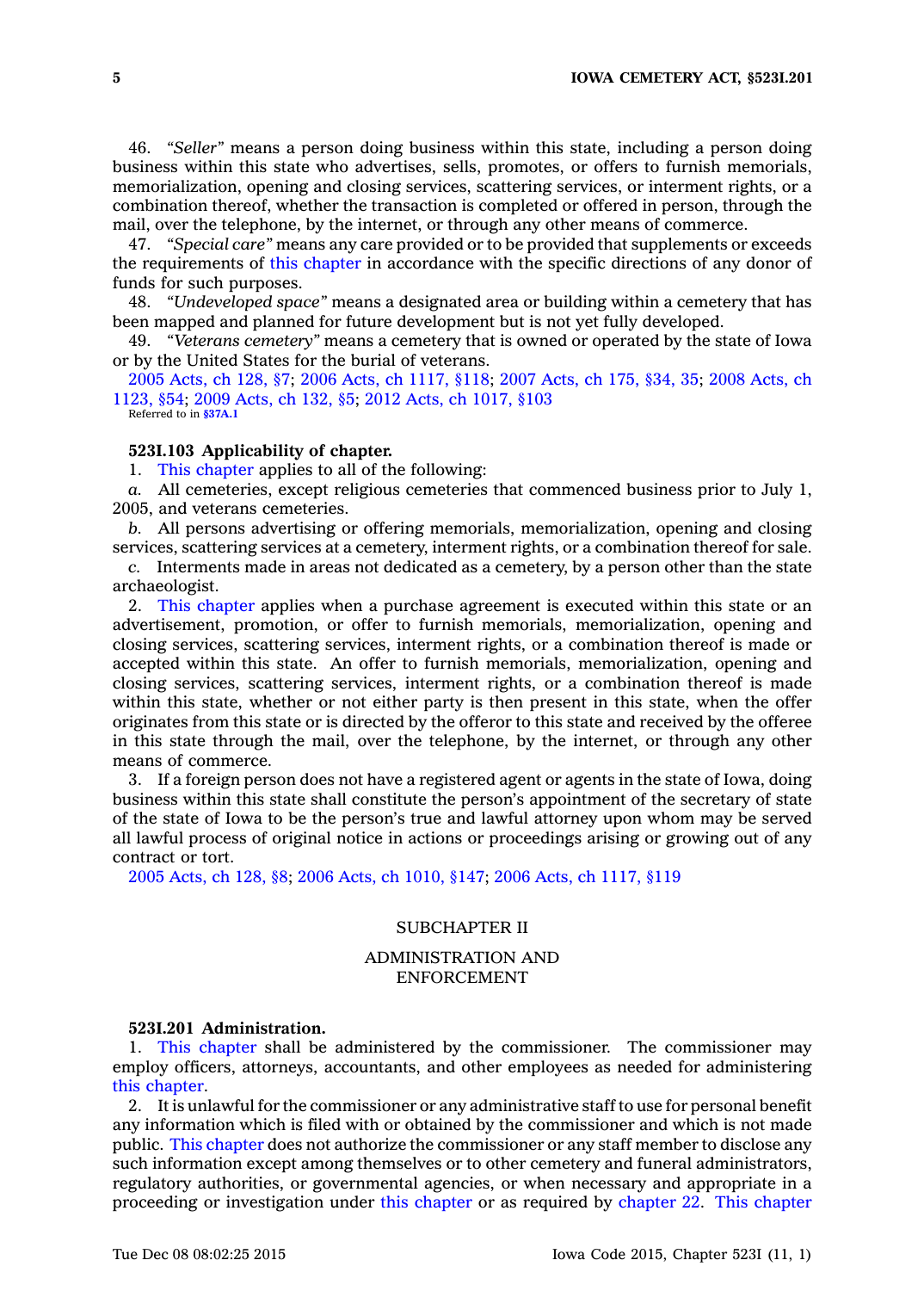neither creates nor derogates any privileges that exist at common law or otherwise when documentary or other evidence is sought under <sup>a</sup> subpoena directed to the commissioner or any administrative staff.

3. The commissioner shall submit an annual report to the general assembly's standing committees on government oversight by October 1 of each year reporting on the administration of this [chapter](https://www.legis.iowa.gov/docs/code//523I.pdf). The report shall set forth any recommendations for changes in the law that the commissioner deems necessary or desirable to prevent abuses or evasions of this [chapter](https://www.legis.iowa.gov/docs/code//523I.pdf) or rules implementing this [chapter](https://www.legis.iowa.gov/docs/code//523I.pdf) or to rectify undesirable conditions in connection with the administration of this [chapter](https://www.legis.iowa.gov/docs/code//523I.pdf) or rules implementing this [chapter](https://www.legis.iowa.gov/docs/code//523I.pdf).

2005 [Acts,](https://www.legis.iowa.gov/docs/acts/2005/CH0128.pdf) ch 128, §9; 2006 Acts, ch [1030,](https://www.legis.iowa.gov/docs/acts/2006/CH1030.pdf) §64; 2006 Acts, ch [1117,](https://www.legis.iowa.gov/docs/acts/2006/CH1117.pdf) §120; 2007 [Acts,](https://www.legis.iowa.gov/docs/acts/2007/CH0175.pdf) ch 175, [§36,](https://www.legis.iowa.gov/docs/acts/2007/CH0175.pdf) 37; 2008 Acts, ch [1123,](https://www.legis.iowa.gov/docs/acts/2008/CH1123.pdf) §55; 2009 [Acts,](https://www.legis.iowa.gov/docs/acts/2009/CH0086.pdf) ch 86, §6

#### **523I.202 Investigations and subpoenas.**

1. The commissioner may, for the purpose of discovering <sup>a</sup> violation of this [chapter](https://www.legis.iowa.gov/docs/code//523I.pdf) or implementing rules or orders issued under this [chapter](https://www.legis.iowa.gov/docs/code//523I.pdf), do any of the following:

*a.* Make such public or private investigations within or outside of this state as the commissioner deems necessary to determine whether any person has violated or is about to violate this [chapter](https://www.legis.iowa.gov/docs/code//523I.pdf), or implementing rules or orders issued under this [chapter](https://www.legis.iowa.gov/docs/code//523I.pdf), or to aid in the enforcement of this [chapter](https://www.legis.iowa.gov/docs/code//523I.pdf), or in the prescribing of rules and forms under this [chapter](https://www.legis.iowa.gov/docs/code//523I.pdf).

*b.* Require or permit any person to file <sup>a</sup> statement in writing, under oath or otherwise as the commissioner or attorney general determines, as to all the facts and circumstances concerning the matter being investigated.

*c.* Notwithstanding [chapter](https://www.legis.iowa.gov/docs/code//22.pdf) 22, keep confidential the information obtained in the course of an investigation. However, if the commissioner determines that it is necessary or appropriate in the public interest or for the protection of the public, the commissioner may share information with other administrators, regulatory authorities, or governmental agencies, or may publish information concerning <sup>a</sup> violation of this [chapter](https://www.legis.iowa.gov/docs/code//523I.pdf), or implementing rules or orders issued under this [chapter](https://www.legis.iowa.gov/docs/code//523I.pdf).

*d.* Investigate <sup>a</sup> cemetery and examine the books, accounts, papers, correspondence, memoranda, purchase agreements, files, or other documents or records of the cemetery.

*e.* Administer oaths and affirmations, subpoena witnesses, compel their attendance, take evidence, and require the production of any books, accounts, papers, correspondence, memoranda, purchase agreements, files, or other documents or records which the commissioner deems relevant or material to any investigation or proceeding under [this](https://www.legis.iowa.gov/docs/code//523I.pdf) [chapter](https://www.legis.iowa.gov/docs/code//523I.pdf) and implement rules, all of which may be enforced under [chapter](https://www.legis.iowa.gov/docs/code//17A.pdf) 17A.

*f.* Apply to the district court for an order requiring <sup>a</sup> person's appearance before the commissioner or attorney general, or <sup>a</sup> designee of either or both, in cases where the person has refused to obey <sup>a</sup> subpoena issued by the commissioner or attorney general. The person may also be required to produce documentary evidence germane to the subject of the investigation. Failure to obey <sup>a</sup> court order under this [subsection](https://www.legis.iowa.gov/docs/code//523I.202.pdf) constitutes contempt of court.

2. The commissioner may issue and bring an action in district court to enforce subpoenas within this state at the request of an agency or administrator of another state, if the activity constituting an alleged violation for which the information is sought would be <sup>a</sup> violation of this [chapter](https://www.legis.iowa.gov/docs/code//523I.pdf) had the activity occurred in this state.

2005 [Acts,](https://www.legis.iowa.gov/docs/acts/2005/CH0128.pdf) ch 128, §10

# **523I.203 Cease and desist orders — injunctions.**

If it appears to the commissioner that <sup>a</sup> person has engaged or is about to engage in an act or practice constituting <sup>a</sup> violation of this [chapter](https://www.legis.iowa.gov/docs/code//523I.pdf), or implementing rules or orders issued under this [chapter](https://www.legis.iowa.gov/docs/code//523I.pdf), the commissioner or the attorney general may do any of the following:

1. Issue <sup>a</sup> summary order directed to the person that requires the person to cease and desist from engaging in such an act or practice. A person may request <sup>a</sup> hearing within thirty days of issuance of the summary order. If <sup>a</sup> hearing is not timely requested, the summary order shall become final by operation of law. The order shall remain effective from the date of issuance until the date the order becomes final by operation of law or is overturned by <sup>a</sup>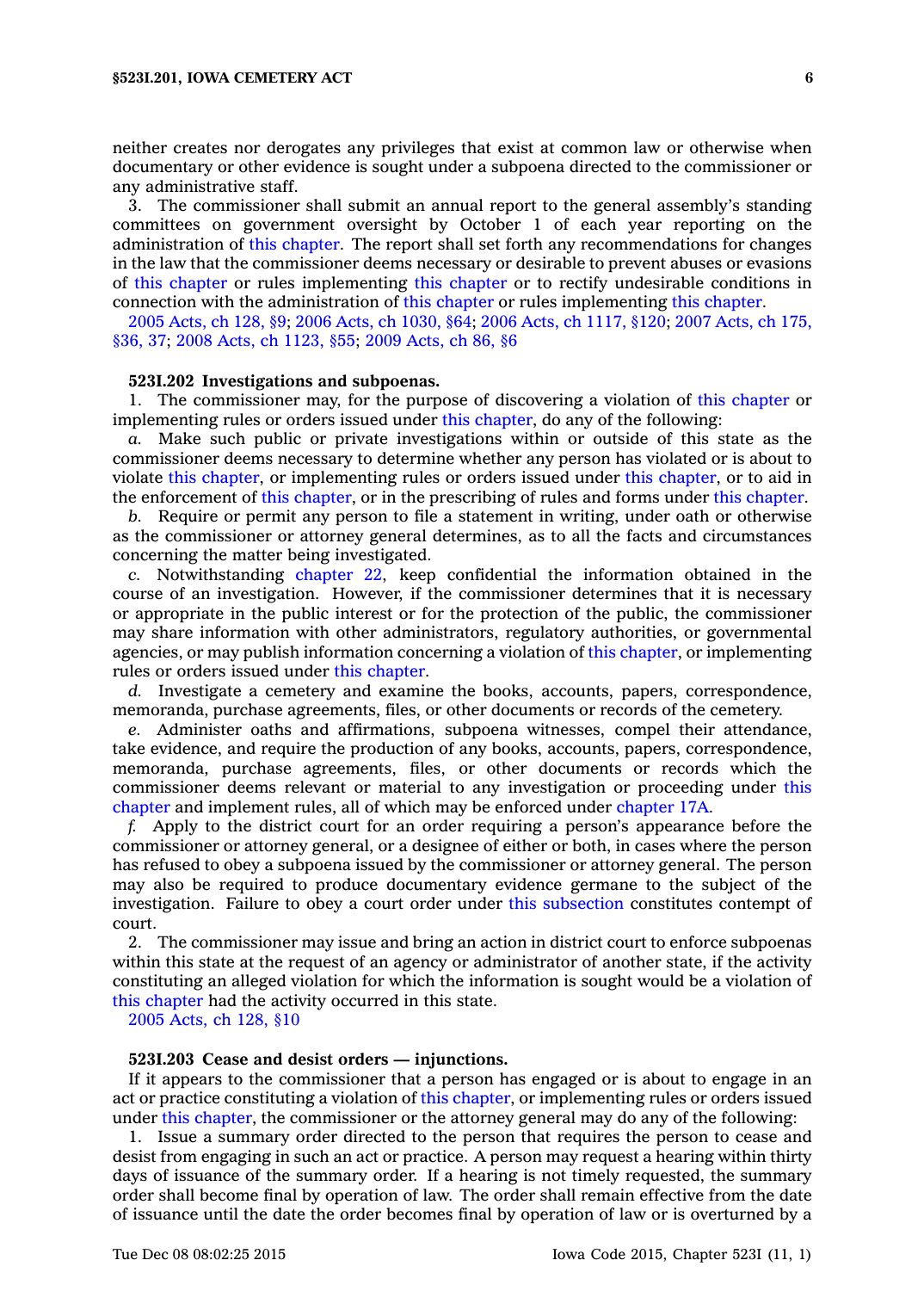presiding officer following <sup>a</sup> request for hearing. Section [17A.18A](https://www.legis.iowa.gov/docs/code//17A.18A.pdf) is inapplicable to summary cease and desist orders issued under this [section](https://www.legis.iowa.gov/docs/code//523I.203.pdf).

2. Bring an action in the district court in any county of the state for an injunction to restrain <sup>a</sup> person subject to this [chapter](https://www.legis.iowa.gov/docs/code//523I.pdf) and any agents, employees, or associates of the person from engaging in conduct or practices deemed contrary to the public interest. In any proceeding for an injunction, the commissioner or attorney general may apply to the court for <sup>a</sup> subpoena to require the appearance of <sup>a</sup> defendant and the defendant's agents, employees, or associates and for the production of any books, accounts, papers, correspondence, memoranda, purchase agreements, files, or other documents or records germane to the hearing upon the petition for an injunction. Upon <sup>a</sup> proper showing, <sup>a</sup> permanent or temporary injunction, restraining order, or writ of mandamus shall be granted and <sup>a</sup> receiver may be appointed for the defendant or the defendant's assets. The commissioner or attorney general shall not be required to post <sup>a</sup> bond.

2005 [Acts,](https://www.legis.iowa.gov/docs/acts/2005/CH0128.pdf) ch 128, §11

#### **523I.204 Court action for failure to cooperate.**

1. If <sup>a</sup> person fails or refuses to file <sup>a</sup> statement or report or to produce any books, accounts, papers, correspondence, memoranda, purchase agreements, files, or other documents or records, or to obey <sup>a</sup> subpoena issued by the commissioner, the commissioner may refer the matter to the attorney general, who may apply to <sup>a</sup> district court to enforce compliance. The court may order any or all of the following:

*a.* Injunctive relief restricting or prohibiting the offer or sale of memorials, memorialization, opening and closing services, scattering services, interment rights, or <sup>a</sup> combination thereof.

*b.* Production of documents or records including but not limited to books, accounts, papers, correspondence, memoranda, purchase agreements, files, or other documents or records.

*c.* Such other relief as may be required.

2. A court order issued pursuant to [subsection](https://www.legis.iowa.gov/docs/code//523I.204.pdf) 1 is effective until the person files the statement or report or produces the documents requested, or obeys the subpoena.

2005 [Acts,](https://www.legis.iowa.gov/docs/acts/2005/CH0128.pdf) ch 128, §12

# **523I.205 Prosecution for violations of law — civil penalties.**

1. A violation of this [chapter](https://www.legis.iowa.gov/docs/code//523I.pdf) or rules adopted or orders issued under this [chapter](https://www.legis.iowa.gov/docs/code//523I.pdf) is <sup>a</sup> violation of section 714.16, [subsection](https://www.legis.iowa.gov/docs/code//714.16.pdf) 2, paragraph *"a"*. The remedies and penalties provided by section [714.16](https://www.legis.iowa.gov/docs/code//714.16.pdf), including but not limited to injunctive relief and penalties, apply to violations of this [chapter](https://www.legis.iowa.gov/docs/code//523I.pdf).

2. If the commissioner believes that grounds exist for the criminal prosecution of persons subject to this [chapter](https://www.legis.iowa.gov/docs/code//523I.pdf) for violations of this [chapter](https://www.legis.iowa.gov/docs/code//523I.pdf) or any other law of this state, the commissioner may forward to the attorney general or the county attorney the grounds for the belief, including all evidence in the commissioner's possession, so that the attorney general or the county attorney may proceed with the matter as deemed appropriate. At the request of the attorney general, the county attorney shall appear and prosecute the action when brought in the county attorney's county.

3. A person who violates <sup>a</sup> provision of this [chapter](https://www.legis.iowa.gov/docs/code//523I.pdf) or rules adopted or orders issued under this [chapter](https://www.legis.iowa.gov/docs/code//523I.pdf) may be subject to civil penalties in addition to criminal penalties. The commissioner may impose, assess, and collect <sup>a</sup> civil penalty not exceeding ten thousand dollars for each violation. For the purposes of computing the amount of each civil penalty, each day of <sup>a</sup> continuing violation constitutes <sup>a</sup> separate violation. All civil penalties collected pursuant to this [section](https://www.legis.iowa.gov/docs/code//523I.205.pdf) shall be deposited as provided in [section](https://www.legis.iowa.gov/docs/code//505.7.pdf) 505.7.

2005 [Acts,](https://www.legis.iowa.gov/docs/acts/2005/CH0128.pdf) ch 128, §13; 2009 [Acts,](https://www.legis.iowa.gov/docs/acts/2009/CH0181.pdf) ch 181, §101

#### **523I.206 Cooperation with other agencies.**

1. The commissioner may cooperate with any governmental law enforcement or regulatory agency to encourage uniform interpretation and administration of this [chapter](https://www.legis.iowa.gov/docs/code//523I.pdf)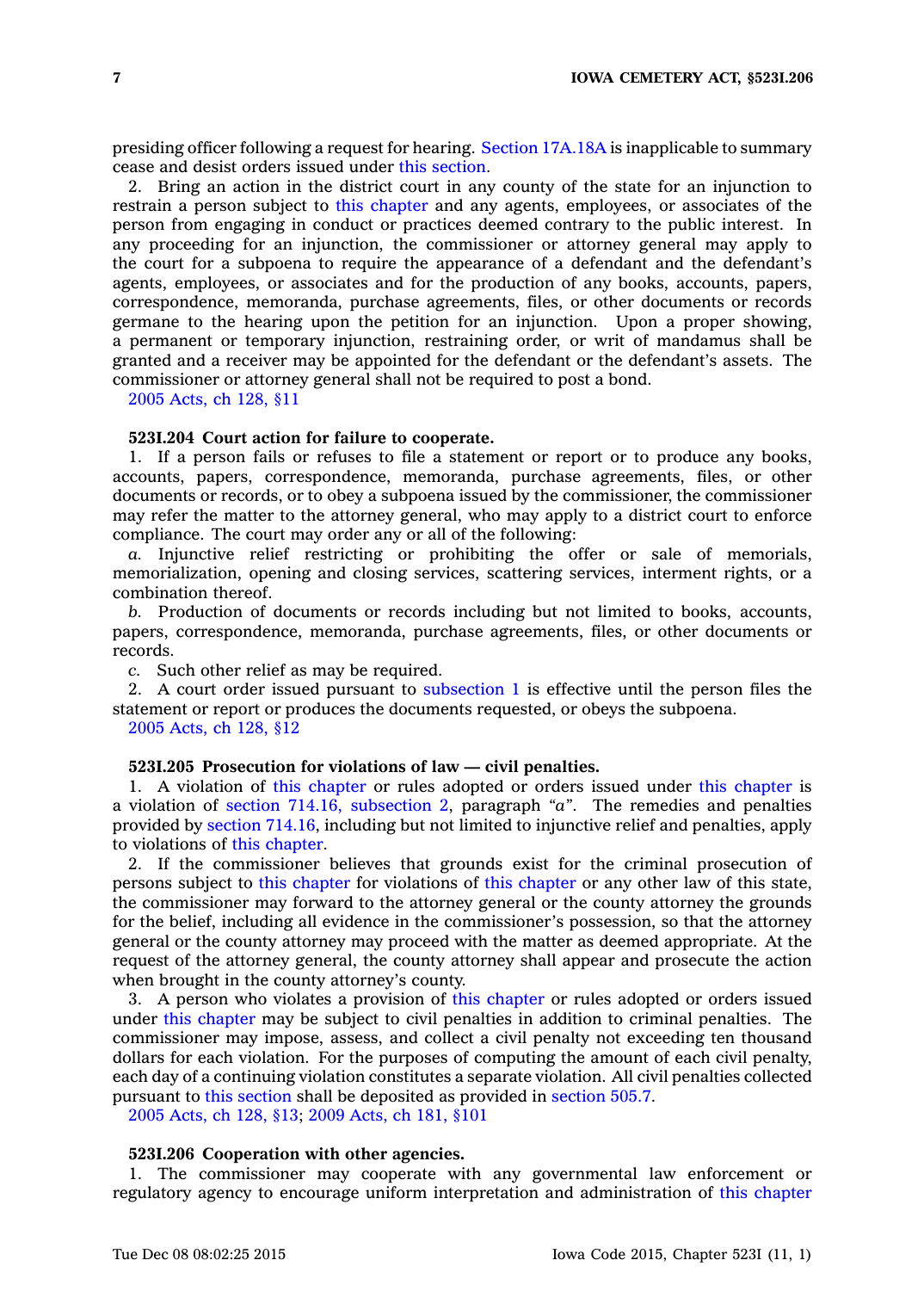and effective enforcement of this [chapter](https://www.legis.iowa.gov/docs/code//523I.pdf) and effective regulation of the sale of memorials, memorialization, and cemeteries.

- 2. Cooperation with other agencies may include but is not limited to:
- *a.* Making <sup>a</sup> joint examination or investigation.
- *b.* Holding <sup>a</sup> joint administrative hearing.
- *c.* Filing and prosecuting <sup>a</sup> joint civil or administrative proceeding.
- *d.* Sharing and exchanging personnel.
- *e.* Sharing and exchanging relevant information and documents.
- *f.* Formulating, in accordance with [chapter](https://www.legis.iowa.gov/docs/code//17A.pdf) 17A, rules or proposed rules on matters such as statements of policy, regulatory standards, guidelines, and interpretive opinions.
	- 2005 [Acts,](https://www.legis.iowa.gov/docs/acts/2005/CH0128.pdf) ch 128, §14

#### **523I.207 Rules, forms, and orders.**

1. Under [chapter](https://www.legis.iowa.gov/docs/code//17A.pdf) 17A, the commissioner may from time to time make, amend, and rescind such rules, forms, and orders as are necessary or appropriate for the protection of purchasers and the public and to administer the provisions of this [chapter](https://www.legis.iowa.gov/docs/code//523I.pdf), its implementing rules, and orders issued under this [chapter](https://www.legis.iowa.gov/docs/code//523I.pdf).

2. A rule, form, or order shall not be made, amended, or rescinded unless the commissioner finds that the action is necessary or appropriate to protect purchasers and the public and is consistent with the policies and provisions of this [chapter](https://www.legis.iowa.gov/docs/code//523I.pdf), its implementing rules, and orders issued under this [chapter](https://www.legis.iowa.gov/docs/code//523I.pdf).

3. A provision of this [chapter](https://www.legis.iowa.gov/docs/code//523I.pdf) imposing any liability does not apply to an act done or omitted in good faith in conformity with any rule, form, or order of the commissioner. 2005 [Acts,](https://www.legis.iowa.gov/docs/acts/2005/CH0128.pdf) ch 128, §15

# **523I.208 Date of filing — interpretive opinions.**

1. A document is filed when it is received by the commissioner.

2. Requests for interpretive opinions may be granted in the commissioner's discretion. 2005 [Acts,](https://www.legis.iowa.gov/docs/acts/2005/CH0128.pdf) ch 128, §16

# **523I.209 Misleading filings.**

It is unlawful for <sup>a</sup> person to make or cause to be made, in any document filed with the commissioner, or in any proceeding under this [chapter](https://www.legis.iowa.gov/docs/code//523I.pdf), any statement of material fact which is, at the time and in the light of the circumstances under which it is made, false or misleading, or, in connection with such statement, to omit to state <sup>a</sup> material fact necessary in order to make the statements made, in the light of the circumstances under which they are made, not misleading.

2005 [Acts,](https://www.legis.iowa.gov/docs/acts/2005/CH0128.pdf) ch 128, §17

### **523I.210 Misrepresentations of government approval.**

It is unlawful for <sup>a</sup> seller under this [chapter](https://www.legis.iowa.gov/docs/code//523I.pdf) to represent or imply in any manner that the seller has been sponsored, recommended, or approved, or that the seller's abilities or qualifications have in any respect been passed upon by the commissioner.

2005 [Acts,](https://www.legis.iowa.gov/docs/acts/2005/CH0128.pdf) ch 128, §18

# **523I.211 Fraudulent practices.**

A person who commits any of the following acts commits <sup>a</sup> fraudulent practice which is punishable as provided in [chapter](https://www.legis.iowa.gov/docs/code//714.pdf) 714:

1. Knowingly fails to comply with any requirement of this [chapter](https://www.legis.iowa.gov/docs/code//523I.pdf).

2. Knowingly makes, causes to be made, or subscribes to <sup>a</sup> false statement or representation in <sup>a</sup> report or other document required under this [chapter](https://www.legis.iowa.gov/docs/code//523I.pdf), or implementing rules or orders, or renders such <sup>a</sup> report or document misleading through the deliberate omission of information properly belonging in the report or document.

3. Conspires to defraud in connection with the sale of memorials, memorialization, opening and closing services, scattering services, interment rights, or <sup>a</sup> combination thereof under this [chapter](https://www.legis.iowa.gov/docs/code//523I.pdf).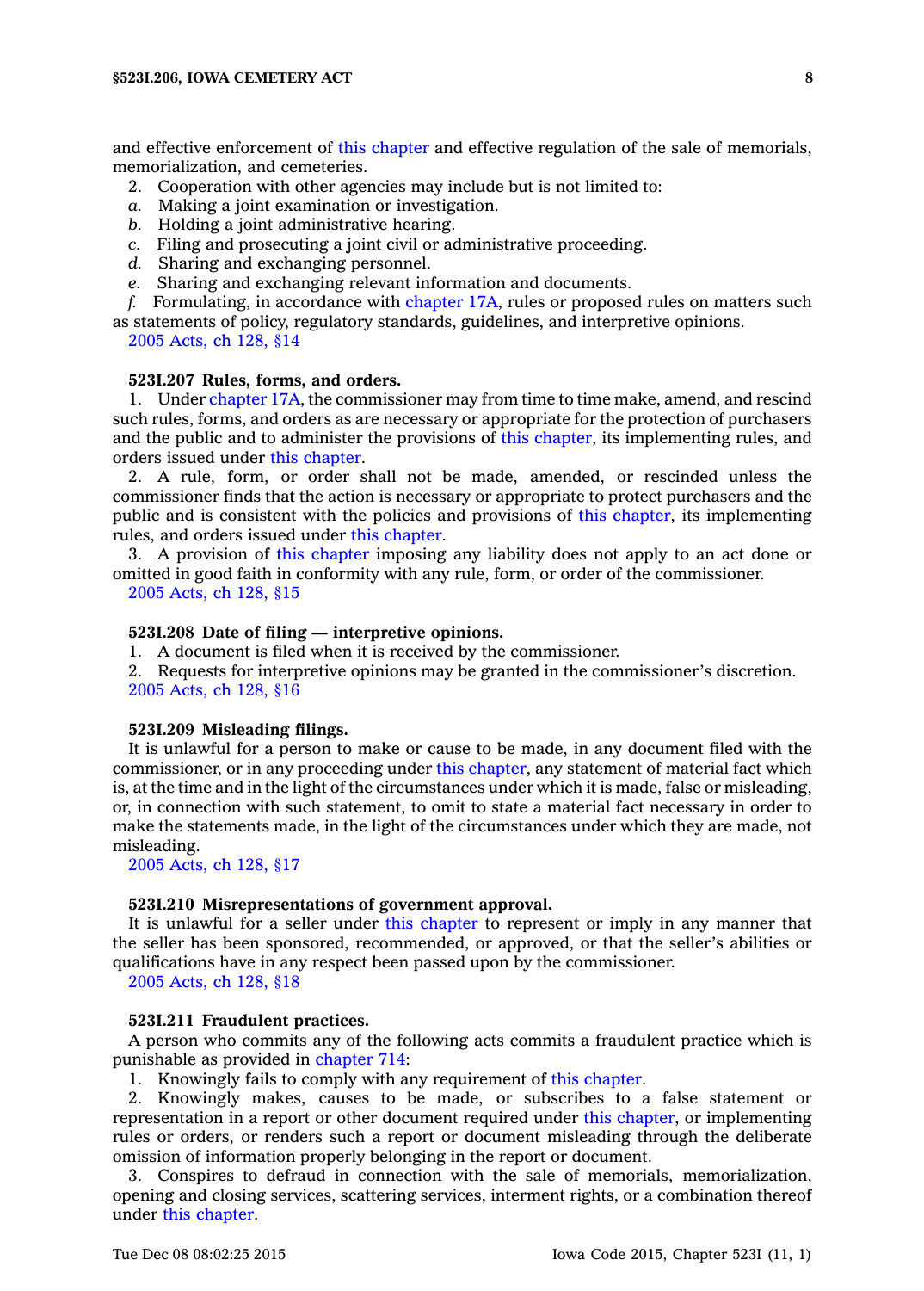4. Fails to deposit funds under this [chapter](https://www.legis.iowa.gov/docs/code//523I.pdf) or withdraws funds in <sup>a</sup> manner inconsistent with this [chapter](https://www.legis.iowa.gov/docs/code//523I.pdf).

5. Knowingly sells memorials, memorialization, opening and closing services, scattering services, interment rights, or <sup>a</sup> combination thereof without the permits required under [this](https://www.legis.iowa.gov/docs/code//523I.pdf) [chapter](https://www.legis.iowa.gov/docs/code//523I.pdf).

6. Deliberately misrepresents or omits <sup>a</sup> material fact relative to the sale of memorials, memorialization, opening and closing services, scattering services, interment rights, or <sup>a</sup> combination thereof.

2005 [Acts,](https://www.legis.iowa.gov/docs/acts/2005/CH0128.pdf) ch 128, §19

#### **523I.212 Receiverships.**

1. The commissioner shall notify the attorney general of the potential need for establishment of <sup>a</sup> receivership if the commissioner finds that <sup>a</sup> cemetery subject to [this](https://www.legis.iowa.gov/docs/code//523I.pdf) [chapter](https://www.legis.iowa.gov/docs/code//523I.pdf) meets one or more of the following conditions:

*a.* Is insolvent.

*b.* Has utilized trust funds for personal or business purposes in <sup>a</sup> manner inconsistent with this [chapter](https://www.legis.iowa.gov/docs/code//523I.pdf).

*c.* The amount held in trust in <sup>a</sup> maintenance fund or care fund is less than the amount required by this [chapter](https://www.legis.iowa.gov/docs/code//523I.pdf).

*d.* A receivership has been established for <sup>a</sup> seller subject to [chapter](https://www.legis.iowa.gov/docs/code//523A.pdf) 523A who owns or operates <sup>a</sup> cemetery that is subject to this [chapter](https://www.legis.iowa.gov/docs/code//523I.pdf).

2. The commissioner or attorney general may apply to the district court in any county of the state for the establishment of <sup>a</sup> receivership. Upon proof that any of the conditions described in this [section](https://www.legis.iowa.gov/docs/code//523I.212.pdf) have occurred, the court may grant <sup>a</sup> receivership. The commissioner may request that the insurance division be named as <sup>a</sup> receiver or that the court appoint <sup>a</sup> third party as <sup>a</sup> receiver. If the division is appointed as <sup>a</sup> receiver, the division shall not be subject to the requirements concerning an oath and surety bond contained in [section](https://www.legis.iowa.gov/docs/code//680.3.pdf) 680.3.

3. In addition to the powers granted to receivers under [chapter](https://www.legis.iowa.gov/docs/code//680.pdf) 680, <sup>a</sup> receiver appointed under this [section](https://www.legis.iowa.gov/docs/code//523I.212.pdf) shall be granted all powers necessary to locate and to temporarily preserve and protect perpetual care trust funds, consumer and business assets, interment records, records of consumer purchases of interment rights, and records of consumer purchases of funeral services and funeral or cemetery merchandise as defined in [chapter](https://www.legis.iowa.gov/docs/code//523A.pdf) 523A. The receiver shall also be granted such powers as are necessary in the course of the receivership to temporarily preserve and protect <sup>a</sup> cemetery or burial site and to temporarily restore or sustain cemetery operations, including interments, as operating funds or trust funds become available.

4. The commissioner may petition the court to terminate <sup>a</sup> receivership at any time and to enter such orders as are necessary to transfer the duty to preserve and protect the physical integrity of the cemetery or burial site, the interment records, and other records documenting consumer purchases of interment rights to the applicable governmental subdivision, as provided in section 523I.316, [subsection](https://www.legis.iowa.gov/docs/code//523I.316.pdf) 3. The court shall grant the petition if following the first one hundred twenty days of the receivership such duty to preserve and protect cannot be reasonably assumed by <sup>a</sup> private entity, association, or by other means.

2005 [Acts,](https://www.legis.iowa.gov/docs/acts/2005/CH0128.pdf) ch 128, §20; 2007 [Acts,](https://www.legis.iowa.gov/docs/acts/2007/CH0175.pdf) ch 175, §38 – 40 Referred to in **[§523A.811](https://www.legis.iowa.gov/docs/code/523A.811.pdf)**, **[§523I.213](https://www.legis.iowa.gov/docs/code/523I.213.pdf)**

### **523I.213 Insurance division's enforcement fund.**

A special revenue fund in the state treasury, to be known as the insurance division's enforcement fund, is created under the authority of the commissioner. The commissioner shall allocate annually from the examination fees paid pursuant to section [523I.808](https://www.legis.iowa.gov/docs/code//523I.808.pdf), an amount not exceeding fifty thousand dollars, for deposit to the insurance division's enforcement fund. The moneys in the enforcement fund shall be retained in the fund. The moneys are appropriated and, subject to authorization by the commissioner, shall be used to pay examiners, examination expenses, investigative expenses, the expenses of consumer education, compliance, and education programs for filers and other regulated persons, and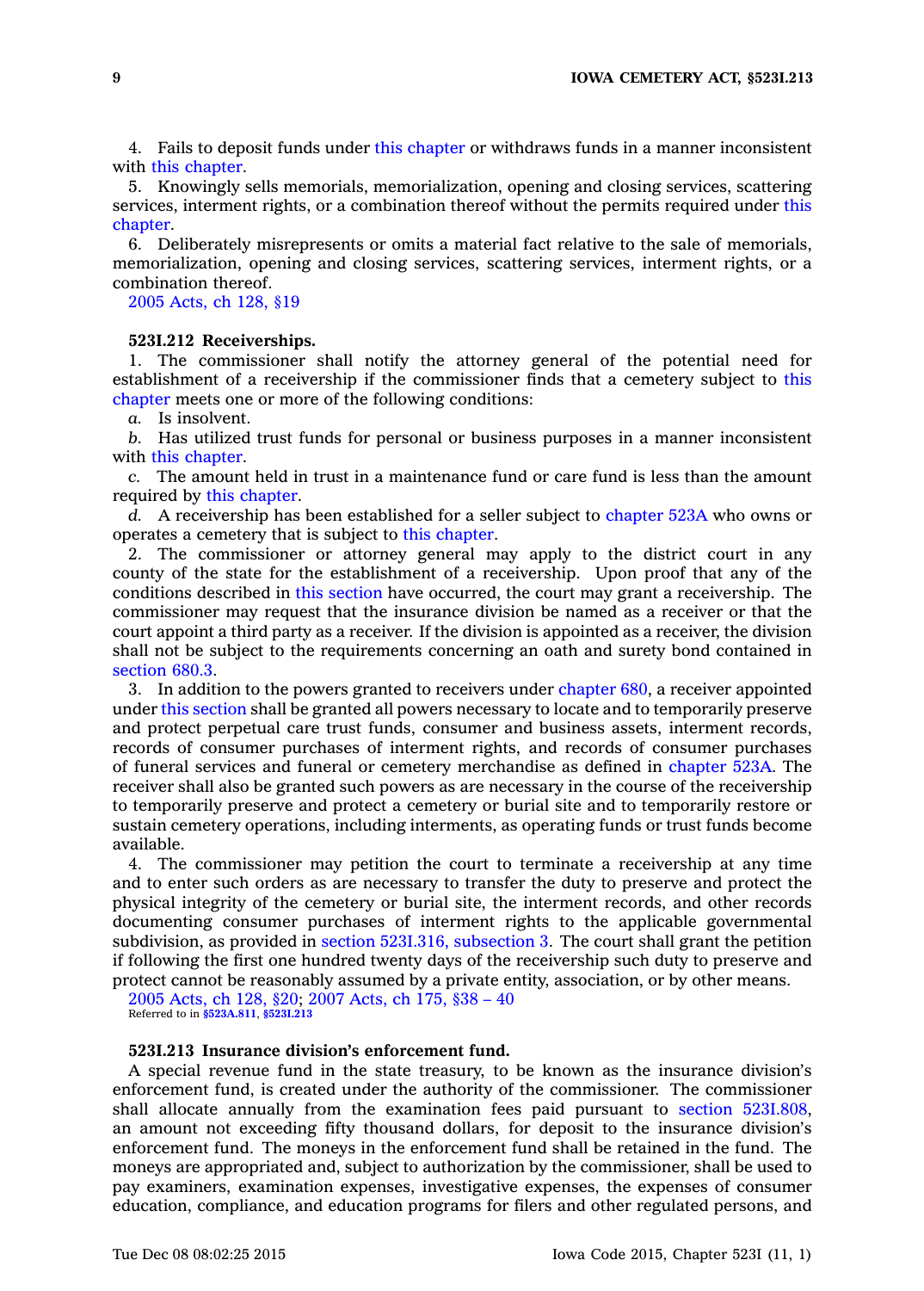educational or compliance program materials, the expenses of <sup>a</sup> toll-free telephone line for consumer complaints, and the expenses of receiverships of perpetual care cemeteries established under section [523I.212](https://www.legis.iowa.gov/docs/code//523I.212.pdf).

2005 [Acts,](https://www.legis.iowa.gov/docs/acts/2005/CH0128.pdf) ch 128, §21; 2007 [Acts,](https://www.legis.iowa.gov/docs/acts/2007/CH0175.pdf) ch 175, §41

### **523I.213A Examinations — authority and scope.**

1. The commissioner or the commissioner's designee may conduct an examination under this [chapter](https://www.legis.iowa.gov/docs/code//523I.pdf) of any cemetery as often as the commissioner deems appropriate. If <sup>a</sup> cemetery has <sup>a</sup> trust arrangement, the commissioner shall conduct an examination not less than once every five years.

2. A cemetery shall reimburse the division for the expense of conducting the examination unless the commissioner waives this requirement or the seller has previously provided to the commissioner <sup>a</sup> certified copy of an audit conducted by an independent certified public accountant verifying compliance with this [chapter](https://www.legis.iowa.gov/docs/code//523I.pdf) for each year in question and the examination conducted by the commissioner does not disclose that the seller has not complied with this [chapter](https://www.legis.iowa.gov/docs/code//523I.pdf) for the years in question. The expense of an examination involving multiple cemeteries or other persons shall be prorated among them upon any reasonable basis as determined by the commissioner.

3. For purposes of completing an examination pursuant to this [chapter](https://www.legis.iowa.gov/docs/code//523I.pdf), the commissioner may examine or investigate any person, or the business of any person, if the examination or investigation is, in the sole discretion of the commissioner, necessary or material to the examination of the cemetery.

4. Upon determining that an examination should be conducted, the commissioner or the commissioner's designee may appoint one or more examiners to perform the examination and instruct them as to the scope of the examination.

5. A cemetery or person from whom information is sought, and its officers, directors, and agents shall provide to the examiners appointed under [subsection](https://www.legis.iowa.gov/docs/code//523I.213A.pdf) 4, timely, convenient, and free access at their offices, at all reasonable hours, to all books, records, accounts, papers, documents, and all electronic or other recordings related to the property, assets, business, and affairs of the cemetery being examined and shall facilitate the examination as much as possible. If <sup>a</sup> cemetery, by its officers, directors, employees, or agents, refuses to submit to an examination as provided in this [chapter](https://www.legis.iowa.gov/docs/code//523I.pdf), the commissioner shall immediately report the refusal to the attorney general, who shall then immediately apply to district court for the appointment of <sup>a</sup> receiver to administer the final affairs of the cemetery.

6. This [section](https://www.legis.iowa.gov/docs/code//523I.213A.pdf) shall not be construed to limit the commissioner's authority to terminate or suspend any examination in order to pursue other legal or regulatory actions pursuant to this [chapter](https://www.legis.iowa.gov/docs/code//523I.pdf). Findings of fact and conclusions made pursuant to an examination are deemed to be prima facie evidence in any legal or regulatory action.

7. Notwithstanding [chapter](https://www.legis.iowa.gov/docs/code//22.pdf) 22, the commissioner shall not make information obtained in the course of an examination public, except when <sup>a</sup> duty under this [chapter](https://www.legis.iowa.gov/docs/code//523I.pdf) requires the commissioner to take action against <sup>a</sup> cemetery or to cooperate with another law enforcement agency, or when the commissioner is called as <sup>a</sup> witness in <sup>a</sup> civil or criminal proceeding.

2007 [Acts,](https://www.legis.iowa.gov/docs/acts/2007/CH0175.pdf) ch 175, §42; 2010 Acts, ch [1121,](https://www.legis.iowa.gov/docs/acts/2010/CH1121.pdf) §29; 2011 [Acts,](https://www.legis.iowa.gov/docs/acts/2011/CH0070.pdf) ch 70, §47

Referred to in **[§22.7](https://www.legis.iowa.gov/docs/code/22.7.pdf)**

### **523I.213B Venue.**

All actions relating to the enforcement of this [chapter](https://www.legis.iowa.gov/docs/code//523I.pdf) shall be governed by the laws of the state of Iowa. Venue of any action relating to enforcement of this [chapter](https://www.legis.iowa.gov/docs/code//523I.pdf) may be in <sup>a</sup> court of competent jurisdiction in Polk county, at the discretion of the commissioner. 2007 [Acts,](https://www.legis.iowa.gov/docs/acts/2007/CH0175.pdf) ch 175, §43

### **523I.214 Violations of law — referrals to the Iowa department of public health.**

If the commissioner discovers <sup>a</sup> violation of <sup>a</sup> provision of this [chapter](https://www.legis.iowa.gov/docs/code//523I.pdf) or any other state law or rule concerning the disposal or transportation of human remains, the commissioner shall forward all evidence in the possession of the commissioner concerning such <sup>a</sup> violation to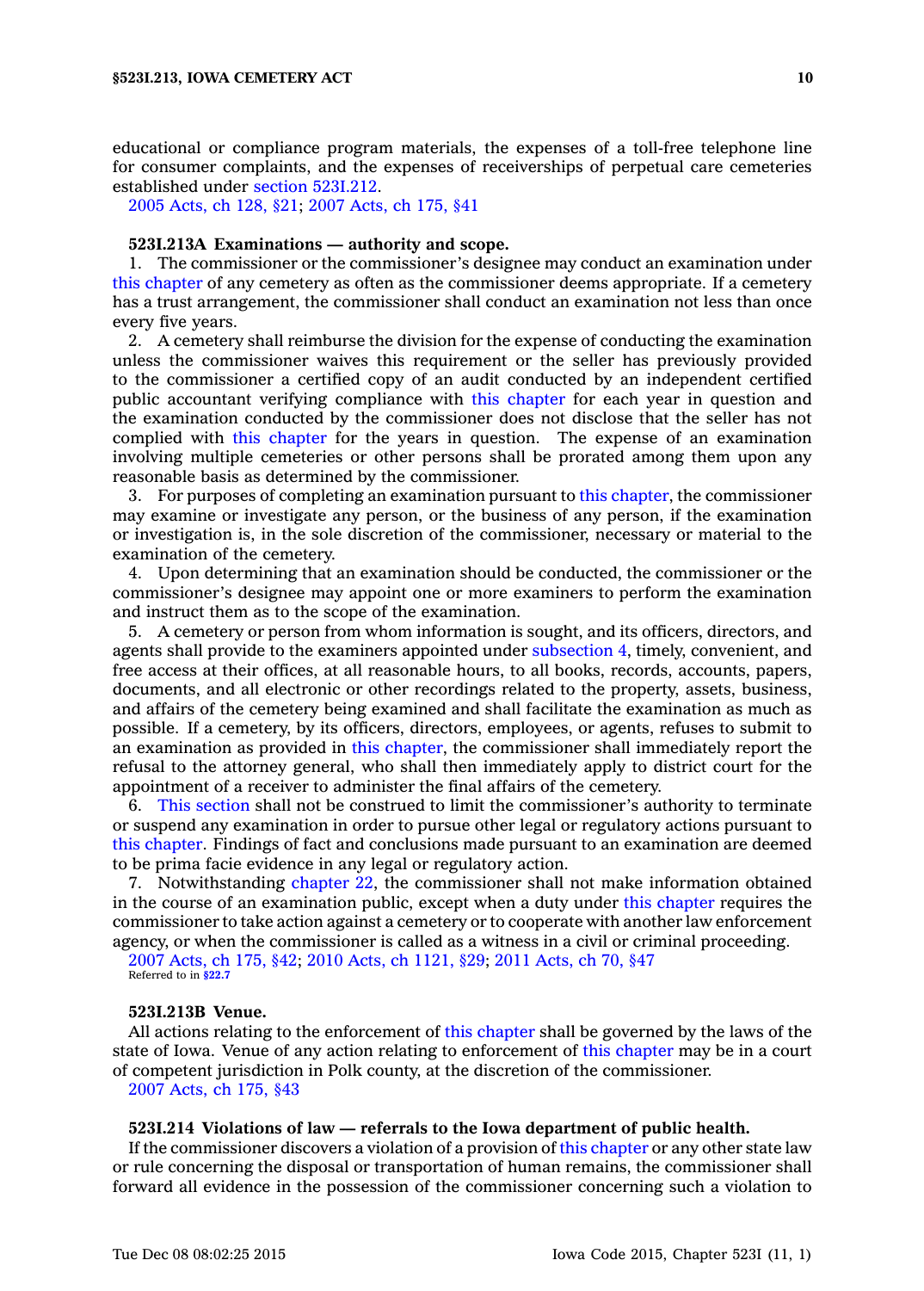the Iowa department of public health for such proceedings as the Iowa department of public health deems appropriate.

2005 [Acts,](https://www.legis.iowa.gov/docs/acts/2005/CH0128.pdf) ch 128, §22

# SUBCHAPTER III

# CEMETERY MANAGEMENT

### **523I.301 Disclosure requirements — prices and fees.**

1. A cemetery shall disclose, prior to the sale of interment rights, whether opening and closing of the interment space is included in the purchase of the interment rights. If opening and closing services are not included in the sale and the cemetery offers opening and closing services, the cemetery must disclose that the price for this service is subject to change and disclose the current prices for opening and closing services provided by the cemetery.

2. The cemetery shall fully disclose all fees required for interment, entombment, or inurnment of human remains.

3. A person owning interment rights may sell those rights to third parties. The cemetery shall fully disclose, in the cemetery's rules, any requirements necessary to transfer title of interment rights to <sup>a</sup> third party.

2005 [Acts,](https://www.legis.iowa.gov/docs/acts/2005/CH0128.pdf) ch 128, §23

# **523I.302 Installation of outer burial containers.**

A cemetery shall provide services necessary for the installation of outer burial containers or other similar merchandise sold by the cemetery. This [section](https://www.legis.iowa.gov/docs/code//523I.302.pdf) shall not require the cemetery to provide for opening and closing of interment or entombment space, unless an agreement executed by the cemetery expressly provides otherwise.

2005 [Acts,](https://www.legis.iowa.gov/docs/acts/2005/CH0128.pdf) ch 128, §24

#### **523I.303 Access by funeral directors.**

A cemetery shall not deny access to <sup>a</sup> licensed funeral director who is conducting funeral services or supervising the interment or disinterment of human remains.

2005 [Acts,](https://www.legis.iowa.gov/docs/acts/2005/CH0128.pdf) ch 128, §25

# **523I.304 Rulemaking and enforcement.**

1. A cemetery may adopt, amend, and enforce rules for the use, care, control, management, restriction, and protection of the cemetery, as necessary for the proper conduct of the business of the cemetery, including but not limited to the use, care, and transfer of any interment space or right of interment.

2. A cemetery may restrict and limit the use of all property within the cemetery by rules that do, but are not limited to doing, all of the following:

*a.* Prohibit the placement of memorials or memorialization, buildings, or other types of structures within any portion of the cemetery.

*b.* Regulate the uniformity, class, and kind of memorials and memorialization and structures within the cemetery.

*c.* Regulate the scattering or placement of cremated remains within the cemetery.

*d.* Prohibit or regulate the placement of nonhuman remains within the cemetery.

*e.* Prohibit or regulate the introduction or care of trees, shrubs, and other types of plants within the cemetery.

*f.* Regulate the right of third parties to open, prepare for interment, and close interment spaces.

*g.* Prohibit interment in any part of the cemetery not designated as an interment space.

*h.* Prevent the use of space for any purpose inconsistent with the use of the property as <sup>a</sup> cemetery.

3. A cemetery shall not adopt or enforce <sup>a</sup> rule that prohibits interment because of the race, color, or national origin of <sup>a</sup> decedent. A provision of <sup>a</sup> contract or <sup>a</sup> certificate of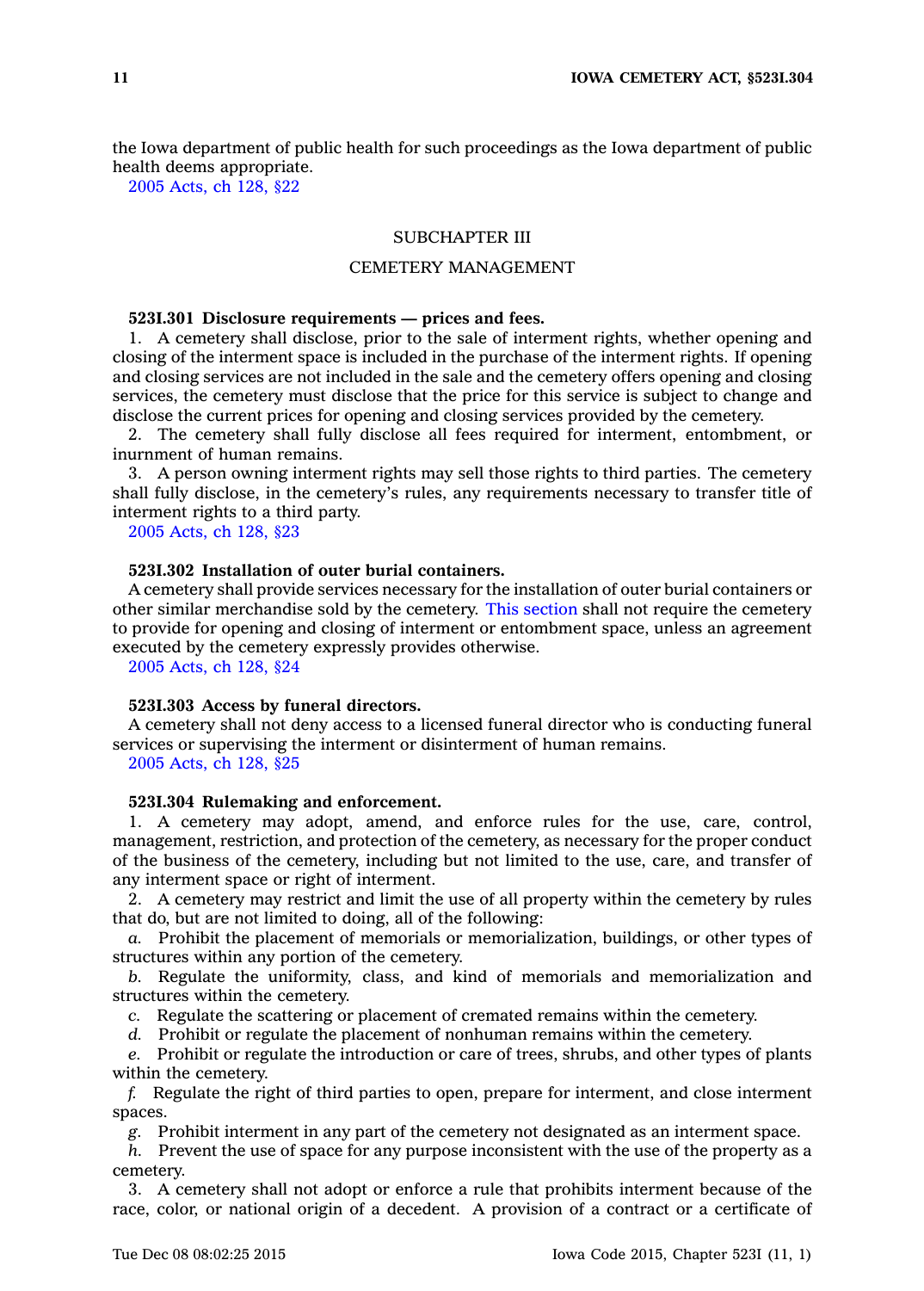ownership or other instrument conveying interment rights that prohibits interment in <sup>a</sup> cemetery because of the race, color, or national origin of <sup>a</sup> decedent is void.

4. A cemetery's rules shall be plainly printed or typewritten and maintained for inspection in the office of the cemetery or, if the cemetery does not have an office, in another suitable place within the cemetery. The cemetery's rules shall be provided to owners of interment spaces upon request.

5. A cemetery's rules shall specify the cemetery's obligations in the event that interment spaces, memorials, or memorialization are damaged or defaced by acts of vandalism. The rules may specify <sup>a</sup> multiyear restoration of an interment space, or <sup>a</sup> memorial or memorialization when the damage is extensive or when money available from the cemetery's trust fund is inadequate to complete repairs immediately. The owner of an interment space, or <sup>a</sup> memorial or memorialization that has been damaged or defaced shall be notified by the cemetery by restricted certified mail at the owner's last known address within sixty days of the discovery of the damage or defacement. The rules shall specify whether the owner is liable, in whole or in part, for the cost to repair or replace an interment space or <sup>a</sup> damaged or defaced memorial or memorialization.

6. The cemetery shall not approve any rule which unreasonably restricts competition, or which unreasonably increases the cost to the owner of interment rights in exercising these rights.

7. A cemetery owned and controlled by <sup>a</sup> governmental subdivision shall adopt and enforce <sup>a</sup> rule allowing any veteran who is <sup>a</sup> landowner or who lives within the governmental subdivision to purchase an interment space and to be interred within the cemetery. The rule shall also allow any veteran who purchases an interment space within the cemetery to purchase an interment space for interment of the spouse of the veteran if such <sup>a</sup> space is available and shall allow the surviving spouse of <sup>a</sup> veteran interred within the cemetery to purchase an interment space and be interred within the cemetery if such <sup>a</sup> space is available. For the purposes of this [section](https://www.legis.iowa.gov/docs/code//523I.304.pdf), *"veteran"* means the same as defined in [section](https://www.legis.iowa.gov/docs/code//35.1.pdf) 35.1.

2005 [Acts,](https://www.legis.iowa.gov/docs/acts/2005/CH0128.pdf) ch 128, §26; 2007 [Acts,](https://www.legis.iowa.gov/docs/acts/2007/CH0175.pdf) ch 175, §44; 2009 [Acts,](https://www.legis.iowa.gov/docs/acts/2009/CH0164.pdf) ch 164, §5, 7; 2012 Acts, ch [1067,](https://www.legis.iowa.gov/docs/acts/2012/CH1067.pdf) [§1](https://www.legis.iowa.gov/docs/acts/2012/CH1067.pdf)

# **523I.305 Memorials and memorialization.**

1. *Authorization.* A cemetery is entitled to determine whether <sup>a</sup> person requesting installation of <sup>a</sup> memorial is authorized to do so, to the extent that this can be determined from the records of the cemetery, as is consistent with the cemetery's rules. The owner of an interment space or the owner's agent may authorize <sup>a</sup> memorial dealer or independent third party to perform all necessary work related to preparation and installation of <sup>a</sup> memorial.

2. *Conformity with cemetery rules.* A person selling <sup>a</sup> memorial shall review the rules of the cemetery where the memorial is to be installed to ensure that the memorial will comply with those rules prior to ordering or manufacturing the memorial.

3. *Specifications.* Upon request, <sup>a</sup> cemetery shall provide reasonable written specifications and instructions governing installation of memorials, which shall apply to all installations whether performed by the cemetery or another person. The written specifications shall include provisions governing hours of installation or any other relevant administrative requirements of the cemetery. A copy of these specifications and instructions shall be provided upon request, without charge, to the owner of the interment space, next of kin, or <sup>a</sup> personal representative or agent of the owner, including the person installing the memorial. The person installing the memorial shall comply with the cemetery's written installation specifications and instructions. In order to verify that <sup>a</sup> memorial is installed on the proper interment space in accordance with cemetery rules and regulations, the cemetery shall mark the place on the interment space where the memorial is to be installed and shall inspect the installation when completed. This [subsection](https://www.legis.iowa.gov/docs/code//523I.305.pdf) shall not be construed to require that <sup>a</sup> cemetery lay out or engineer an interment space for the installation of <sup>a</sup> memorial. A cemetery shall not adopt or enforce any rule prohibiting the installation of <sup>a</sup> memorial by <sup>a</sup> memorial dealer or independent third party, unless the rule is applicable to all memorials from whatever source obtained and enforced uniformly for all memorials installed in the cemetery.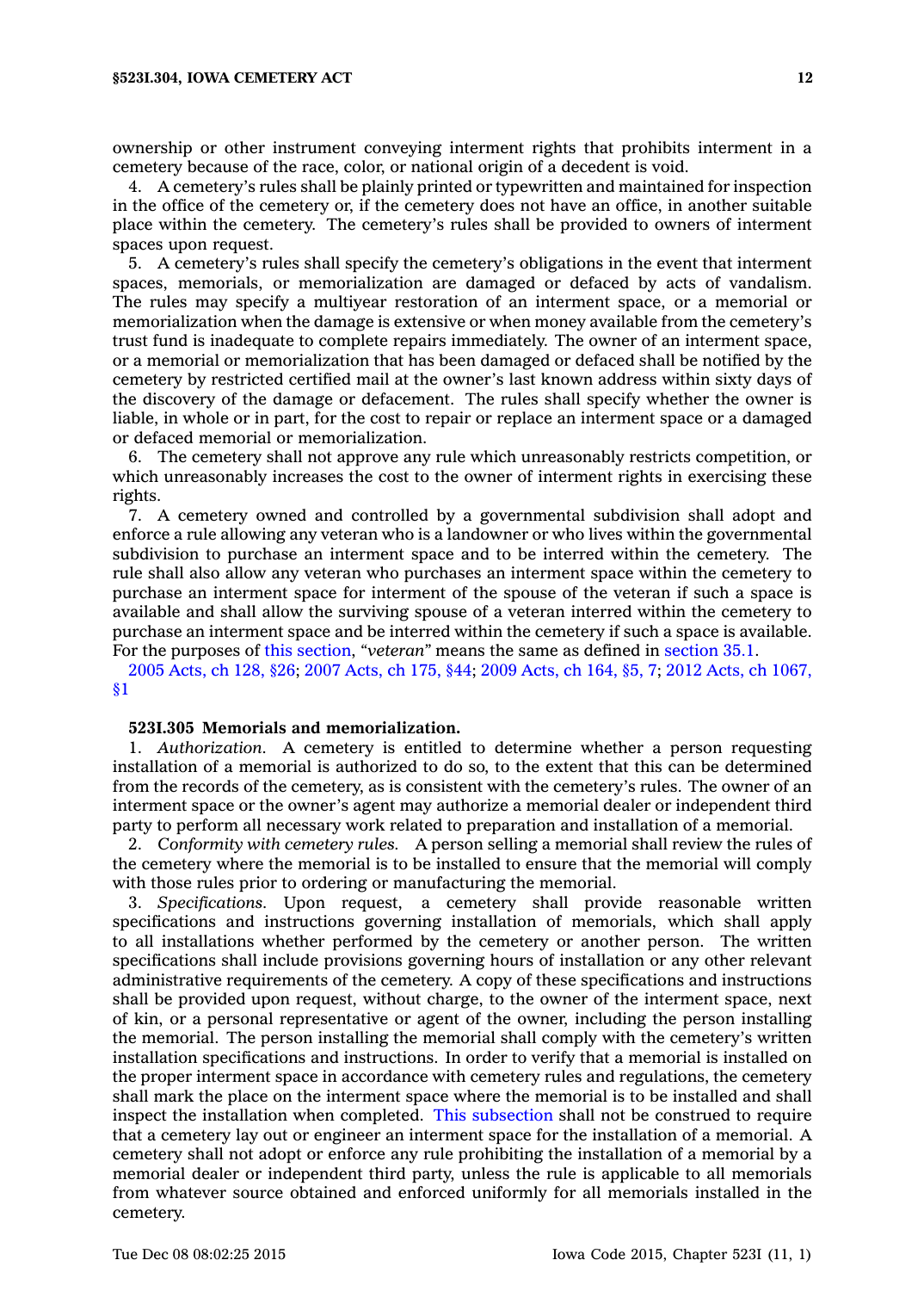4. *Written notice.* A memorial dealer or independent third party shall provide the cemetery with at least seven business days' prior written notice of intent to install <sup>a</sup> memorial at the cemetery, or such lesser notice as the cemetery deems acceptable. The notice shall contain the full name, address, and relationship of the memorial's purchaser to the person interred in the interment space or the owner of the interment space, if different. The notice shall also contain the color, type, and size of the memorial, the material, the inscription, and the full name and interment date of the person interred in the interment space.

5. *Preparation and installation.*

*a.* A person installing <sup>a</sup> memorial shall be responsible to the cemetery for any damage caused to the cemetery grounds, including roadways, other than normal use during installation of the memorial.

*b.* Installation work shall cease during any nearby funeral procession or committal service.

*c.* Installation work shall be done during the cemetery's normal weekday hours or at such other times as may be arranged with the cemetery.

*d.* A memorial must comply with the cemetery's rules. In the event of noncompliance, the person installing <sup>a</sup> memorial is responsible for removal of the memorial and shall pay any reasonable expenses incurred by the cemetery in connection with the memorial's removal.

*e.* The cemetery shall, without charge, provide information as described on the cemetery's map or plat necessary to locate the place where <sup>a</sup> memorial is to be installed and any other essential information the person installing the memorial needs to locate the proper interment space.

*f.* A person installing <sup>a</sup> memorial shall follow the cemetery's instructions regarding the positioning of the memorial.

*g.* During the excavation, all sod and dirt shall be carefully removed with no sod or dirt left on the interment space except the amount needed to fill the space between the memorial and the adjacent lawn.

*h.* A person installing <sup>a</sup> memorial shall carefully fill in any areas around the memorial with topsoil or sand, in accordance with the cemetery's written instructions.

*i.* A person installing a memorial shall remove all equipment and any debris which has accumulated during installation of the memorial.

*j.* A person installing <sup>a</sup> memorial shall check to see if any adjacent memorials have become soiled or dirty during installation of the memorial and, if so, clean the adjacent memorials.

*k.* If the person who is installing <sup>a</sup> memorial damages any cemetery property, the person shall notify the cemetery immediately. The person installing the memorial shall then repair the damage as soon as possible, upon approval by the cemetery. The cemetery may require <sup>a</sup> person installing <sup>a</sup> memorial to provide current proof of workers' compensation insurance as required by state law and current proof of liability insurance, sufficient to indemnify the cemetery against claims resulting from installation of the memorial. Proof of liability insurance in an amount of one million dollars or more shall preclude the cemetery from requiring <sup>a</sup> person installing <sup>a</sup> memorial to obtain <sup>a</sup> performance bond.

*l.* If <sup>a</sup> cemetery has an office, <sup>a</sup> person installing <sup>a</sup> memorial shall immediately leave notice at the cemetery office when the memorial has been installed and all work related to the installation is complete.

6. *Inspection.* A cemetery may inspect the installation site of <sup>a</sup> memorial at any time. If the cemetery determines that cemetery rules are not being followed during the installation, the cemetery may order the installation to stop until the infraction is corrected. The cemetery shall provide written notice to the installer as soon as possible if the cemetery believes that any of the following have occurred:

*a.* The memorial has not been installed correctly.

*b.* The person installing the memorial has damaged property at the cemetery.

*c.* Other cemetery requirements for installation have not been met, such as removal of debris or equipment.

7. *Location and service charge.* A cemetery may charge <sup>a</sup> reasonable service charge for allowing the installation of <sup>a</sup> memorial purchased or obtained from and installed by <sup>a</sup> person other than the cemetery or its agents. This service charge shall be based on the cemetery's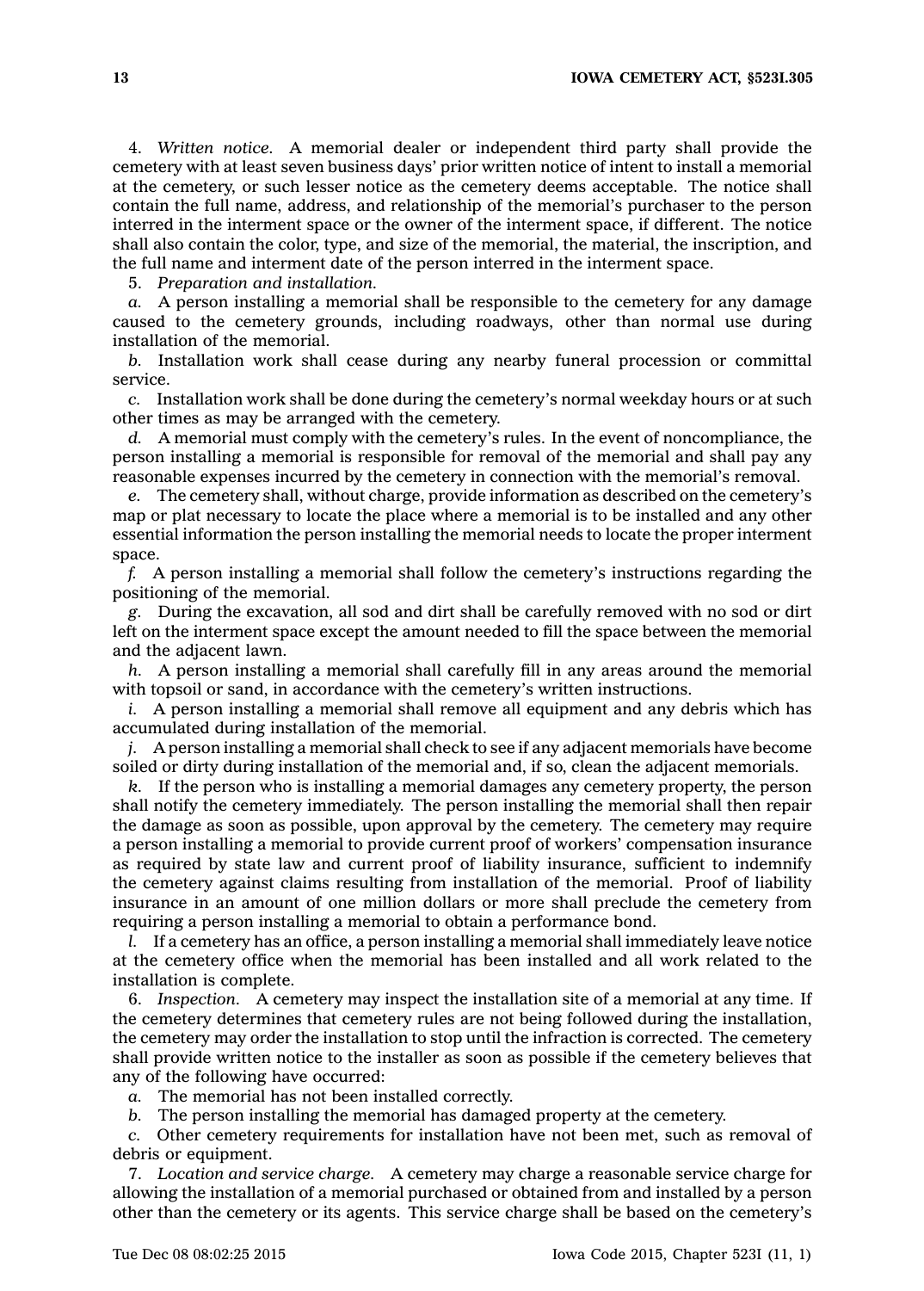actual labor costs, including fringe benefits, of those employees whose normal duty is to inspect the installation of memorials, in accordance with generally accepted accounting practices. General administrative and overhead costs and any other functions not related to actual inspection time shall be excluded from the service charge.

8. *Faulty installation.* If <sup>a</sup> memorial sinks, tilts, or becomes misaligned within twelve months of its installation and the cemetery believes the cause is faulty installation, the cemetery shall notify the person who installed the memorial in writing and the person who installed the memorial shall be responsible to correct the damage, unless the damage is caused by inadequate written specifications and instructions from the cemetery or acts of the cemetery and its agents or employees, including but not limited to running <sup>a</sup> backhoe over the memorial, carrying <sup>a</sup> vault or other heavy equipment over the memorial, or opening or closing an interment space adjacent to the memorial.

9. *Perpetual care.* A cemetery may require contributions from the purchaser of <sup>a</sup> memorial for perpetual care, if <sup>a</sup> perpetual care fund deposit is uniformly charged on every memorial installed in the cemetery.

2005 [Acts,](https://www.legis.iowa.gov/docs/acts/2005/CH0128.pdf) ch 128, §27; 2007 [Acts,](https://www.legis.iowa.gov/docs/acts/2007/CH0175.pdf) ch 175, §45

#### **523I.306 Commission or bonus unlawful.**

It shall be unlawful for any organization subject to the provisions of this [chapter](https://www.legis.iowa.gov/docs/code//523I.pdf) to pay or offer to pay to, or for any person, firm, or corporation to receive directly or indirectly, <sup>a</sup> commission or bonus or rebate or other thing of value, for or in connection with the sale of any interment space, lot, or part thereof, in any cemetery. The provisions of this [section](https://www.legis.iowa.gov/docs/code//523I.306.pdf) shall not apply to <sup>a</sup> person regularly employed and supervised by such organization or to <sup>a</sup> person, firm, corporation, or other entity licensed under [chapter](https://www.legis.iowa.gov/docs/code//523A.pdf) 523A that contracts with the cemetery to sell interment spaces or lots. The conduct of any person, firm, corporation, or other entity described in this [section](https://www.legis.iowa.gov/docs/code//523I.306.pdf) is the direct responsibility of the cemetery.

2005 [Acts,](https://www.legis.iowa.gov/docs/acts/2005/CH0128.pdf) ch 128, §28

### **523I.307 Discrimination prohibited.**

It shall be unlawful for any organization subject to the provisions of this [chapter](https://www.legis.iowa.gov/docs/code//523I.pdf) to deny the privilege of interment of the remains of any deceased person in any cemetery solely because of the race, color, or national origin of such deceased person. Any contract, agreement, deed, covenant, restriction, or charter provision at any time entered into, or bylaw, rule, or regulation adopted or put in force, either subsequent or prior to July 4, 1953, authorizing, permitting, or requiring any organization subject to the provisions of this [chapter](https://www.legis.iowa.gov/docs/code//523I.pdf) to deny such privilege of interment because of race, color, or national origin of such deceased person is hereby declared to be null and void and in conflict with the public policy of this state. An organization subject to the provisions of this [chapter](https://www.legis.iowa.gov/docs/code//523I.pdf) or any director, officer, agent, employee, or trustee thereof, shall not be liable for damages or other relief, or be subjected to any action in any court of competent jurisdiction for refusing to commit any act unlawful under [this](https://www.legis.iowa.gov/docs/code//523I.pdf) [chapter](https://www.legis.iowa.gov/docs/code//523I.pdf).

2005 [Acts,](https://www.legis.iowa.gov/docs/acts/2005/CH0128.pdf) ch 128, §29

#### **523I.308 Speculation prohibited.**

A cemetery or any person representing <sup>a</sup> cemetery in <sup>a</sup> sales capacity shall not advertise or represent, in connection with the sale or attempted sale of any interment space, that the same is or will be <sup>a</sup> desirable speculative investment for resale purposes.

2005 [Acts,](https://www.legis.iowa.gov/docs/acts/2005/CH0128.pdf) ch 128, §30 Similar provision, see §523I.802

#### **523I.309 Interment, relocation, or disinterment of remains.**

1. A person authorized to control the deceased person's remains under [section](https://www.legis.iowa.gov/docs/code//144C.5.pdf) 144C.5 shall have the right to control the interment, relocation, or disinterment of <sup>a</sup> decedent's remains within or from <sup>a</sup> cemetery.

2. A person who represents that the person knows the identity of <sup>a</sup> decedent and, in order to procure the interment, relocation, or disinterment of the decedent's remains, signs an order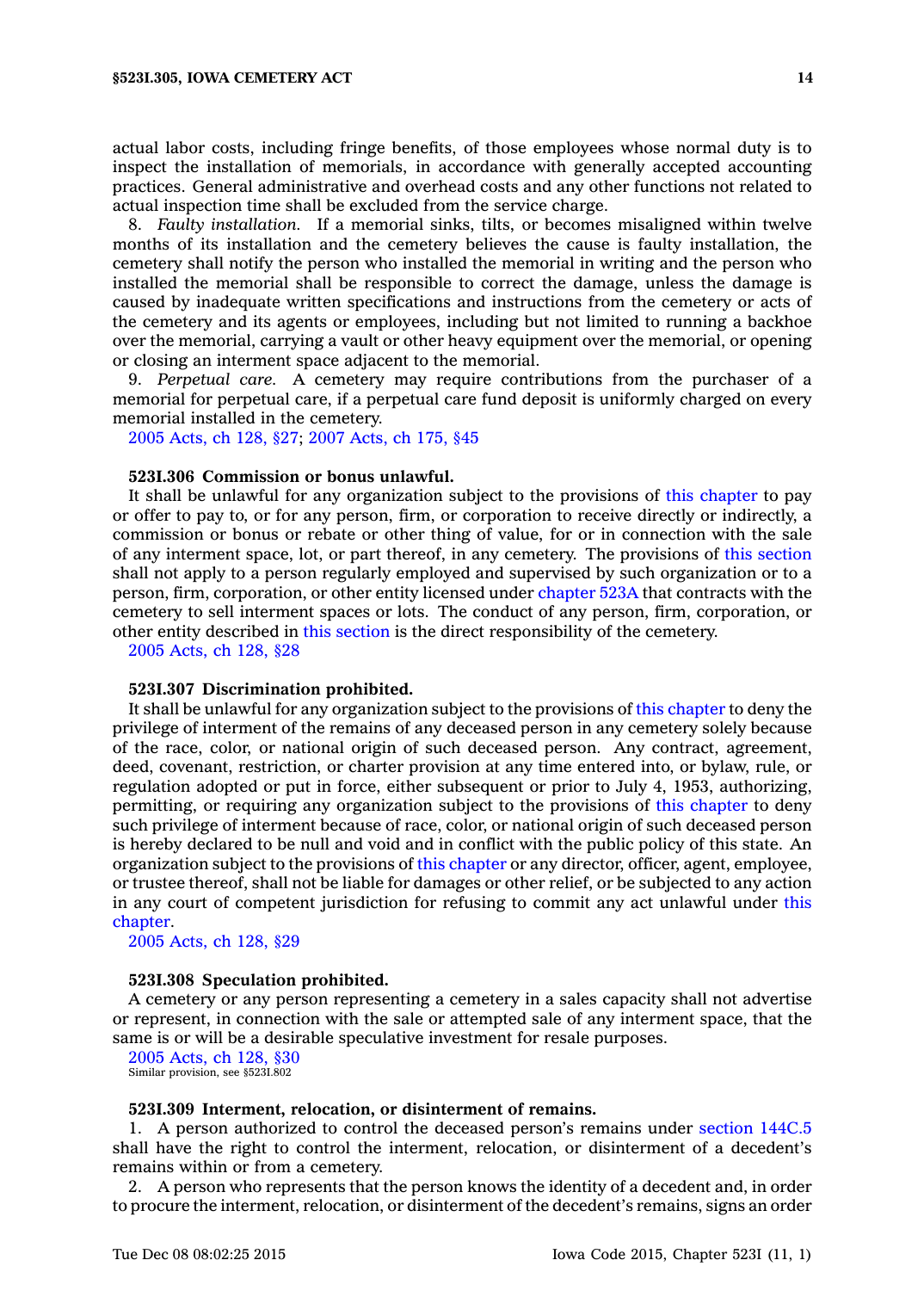or statement, other than <sup>a</sup> death certificate, that warrants the identity of the decedent is liable for all damages that result, directly or indirectly, from that representation.

3. In the event of <sup>a</sup> dispute concerning the right to control the interment, relocation, or disinterment of <sup>a</sup> decedent's remains, the dispute may be resolved by <sup>a</sup> court of competent jurisdiction. A cemetery or entity maintaining <sup>a</sup> columbarium shall not be liable for refusing to accept the decedent's remains, relocate or disinter, inter or otherwise dispose of the decedent's remains, until the cemetery or entity maintaining <sup>a</sup> columbarium receives <sup>a</sup> court order or other suitable confirmation that the dispute has been resolved or settled.

4. *a.* If good cause exists to relocate or disinter remains interred in <sup>a</sup> cemetery, the remains may be removed from the cemetery pursuant to <sup>a</sup> disinterment permit as required under section [144.34](https://www.legis.iowa.gov/docs/code//144.34.pdf), with the written consent of the cemetery, the current interment rights owner, and the person entitled to control the interment, relocation, or disinterment of the decedent's remains under [section](https://www.legis.iowa.gov/docs/code//144C.5.pdf) 144C.5.

*b.* If the consent required pursuant to paragraph *"a"* is not refused but cannot otherwise be obtained, the remains may be relocated or disinterred by permission of the district court of the county in which the cemetery is located upon <sup>a</sup> finding by the court that clear and convincing evidence of good cause exists to relocate or disinter the remains. Before the date of application to the court for permission to relocate or disinter remains under this [subsection](https://www.legis.iowa.gov/docs/code//523I.309.pdf), notice must be given to the cemetery in which the remains are interred, each person whose consent is required for relocation or disinterment of the remains under paragraph *"a"*, and any other person that the court requires to be served.

*c.* For the purposes of this [subsection](https://www.legis.iowa.gov/docs/code//523I.309.pdf), personal notice must be given not later than the eleventh day before the date of hearing on an application to the court for permission to relocate or disinter the remains, or notice by certified mail or restricted certified mail must be given not later than the sixteenth day before the date of hearing.

*d.* This [subsection](https://www.legis.iowa.gov/docs/code//523I.309.pdf) does not apply to the removal of remains from one interment space to another interment space in the same cemetery to correct an error, or relocation of the remains by the cemetery from an interment space for which the purchase price is past due and unpaid, to another suitable interment space.

5. A person who removes remains from <sup>a</sup> cemetery shall keep <sup>a</sup> record of the removal, and provide <sup>a</sup> copy to the cemetery, that includes all of the following:

*a.* The date the remains are removed.

- *b.* The name of the decedent and age at death if those facts can be conveniently obtained.
- *c.* The place to which the remains are removed.

*d.* The name of the cemetery and the location of the interment space from which the remains are removed.

6. A cemetery may disinter and relocate remains interred in the cemetery for the purpose of correcting an error made by the cemetery after obtaining <sup>a</sup> disinterment permit as required by [section](https://www.legis.iowa.gov/docs/code//144.34.pdf) 144.34. The cemetery shall provide written notice describing the error to the commissioner and to the person who has the right to control the interment, relocation, or disinterment of the remains erroneously interred, by restricted certified mail at the person's last known address and sixty days prior to the disinterment. The notice shall include the location where the disinterment will occur and the location of the new interment space. A cemetery is not civilly or criminally liable for an erroneously made interment that is corrected in compliance with this [subsection](https://www.legis.iowa.gov/docs/code//523I.309.pdf) unless the error was the result of gross negligence or intentional misconduct.

7. Relocations and disinterments of human remains shall be done in compliance with [sections](https://www.legis.iowa.gov/docs/code//144.32.pdf) 144.32 and [144.34](https://www.legis.iowa.gov/docs/code//144.34.pdf). Relocations of human remains held in <sup>a</sup> columbarium shall be in compliance with the laws regulating the entity maintaining the columbarium.

2005 [Acts,](https://www.legis.iowa.gov/docs/acts/2005/CH0128.pdf) ch 128, §31; 2006 Acts, ch [1117,](https://www.legis.iowa.gov/docs/acts/2006/CH1117.pdf) §121; 2008 Acts, ch [1051,](https://www.legis.iowa.gov/docs/acts/2008/CH1051.pdf) §21, 22

### **523I.310 Sale of interment rights.**

1. For sales or transfers of interment rights made on or after July 1, 2005, <sup>a</sup> cemetery shall issue <sup>a</sup> certificate of interment rights or other instrument evidencing the conveyance of exclusive rights of interment upon payment in full of the purchase price.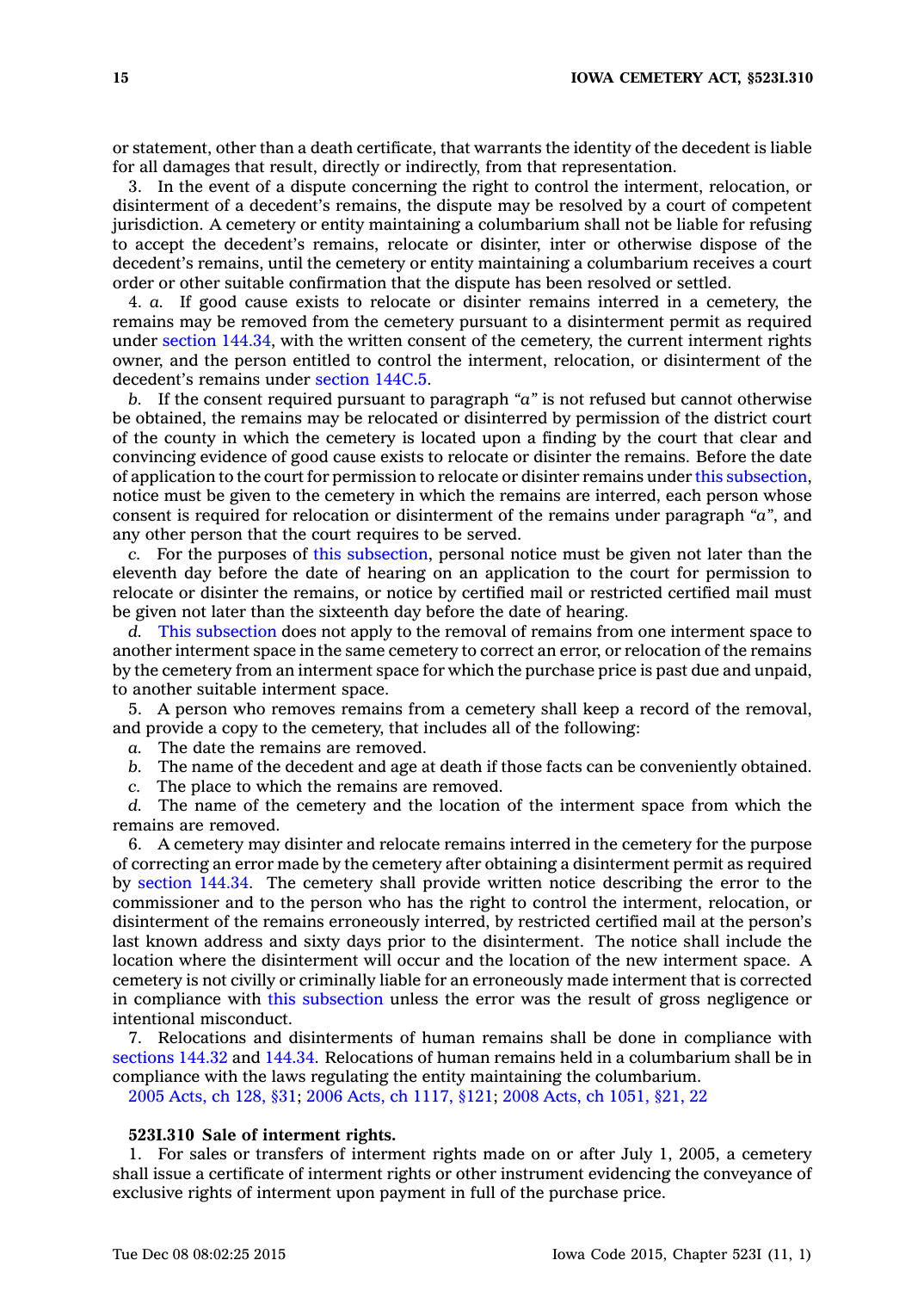2. The interment rights in an interment space that is conveyed by <sup>a</sup> certificate of ownership or other instrument shall not be divided without the consent of the cemetery.

3. A conveyance of exclusive rights of interment shall be filed and recorded in the cemetery office. Any transfer of the ownership of interment rights shall be filed and recorded in the cemetery office. The cemetery may charge <sup>a</sup> reasonable recording fee to record the transfer of interment rights.

2005 [Acts,](https://www.legis.iowa.gov/docs/acts/2005/CH0128.pdf) ch 128, §32

# **523I.311 Records of interment rights and interment.**

1. For sales or transfers of interment rights made on or after July 1, 2005, <sup>a</sup> cemetery shall keep complete records identifying the owners of all interment rights sold by the cemetery and historical information regarding any transfers of ownership. The records shall include all of the following:

*a.* The name and last known address of each owner or previous owner of interment rights.

*b.* The date of each purchase or transfer of interment rights.

*c.* A unique numeric or alphanumeric identifier that identifies the location of each interment space sold by the cemetery.

2. For interments made on or after July 1, 2005, <sup>a</sup> cemetery shall keep <sup>a</sup> record of each interment in <sup>a</sup> cemetery. The records shall include all of the following:

*a.* The date the remains are interred.

*b.* The name, date of birth, and date of death of the decedent interred, if those facts can be conveniently obtained.

*c.* A unique numeric or alphanumeric identifier that identifies the location of the interment space where the remains are interred.

2005 [Acts,](https://www.legis.iowa.gov/docs/acts/2005/CH0128.pdf) ch 128, §33

### **523I.312 Disclosure requirements — interment agreements.**

1. Each nonperpetual care cemetery shall have printed or stamped at the head of all of its contracts, deeds, statements, letterheads, and advertising material, the legend: "This is <sup>a</sup> nonperpetual care cemetery", and shall not sell any lot or interment space in the cemetery unless the purchaser of the interment space is informed that the cemetery is <sup>a</sup> nonperpetual care cemetery.

2. An agreement for interment rights under this [chapter](https://www.legis.iowa.gov/docs/code//523I.pdf) shall be written in clear, understandable language and do all of the following:

*a.* Identify the seller and purchaser.

- *b.* Identify the salesperson.
- *c.* Specify the interment rights to be provided and the cost of each item.
- *d.* State clearly the conditions on which substitution will be allowed.
- *e.* Set forth the total purchase price and the terms under which it is to be paid.

*f.* State clearly whether the agreement is revocable or irrevocable, and if revocable, which parties have the authority to revoke the agreement.

*g.* State the amount or percentage of money to be placed in the cemetery's care or maintenance fund.

*h.* If the cemetery has <sup>a</sup> care fund, set forth an explanation that the care fund is an irrevocable trust, that deposits cannot be withdrawn even in the event of cancellation, and that the trust's income shall be used by the cemetery for its care.

*i.* Set forth an explanation of any fees or expenses that may be charged.

*j.* Set forth an explanation of whether amounts for perpetual care will be deposited in trust upon payment in full or on an allocable basis as payments are made.

*k.* Set forth an explanation of whether initial payments on agreements for multiple items of funeral and cemetery merchandise or services, or both, will be allocated first to the purchase of an interment space. If such an allocation is to be made, the agreement shall provide for the immediate transfer of such interment rights upon payment in full and prominently state that any applicable trust deposits under [chapter](https://www.legis.iowa.gov/docs/code//523A.pdf) 523A will not be made until the cemetery has received payment in full for the interment rights. The transfer of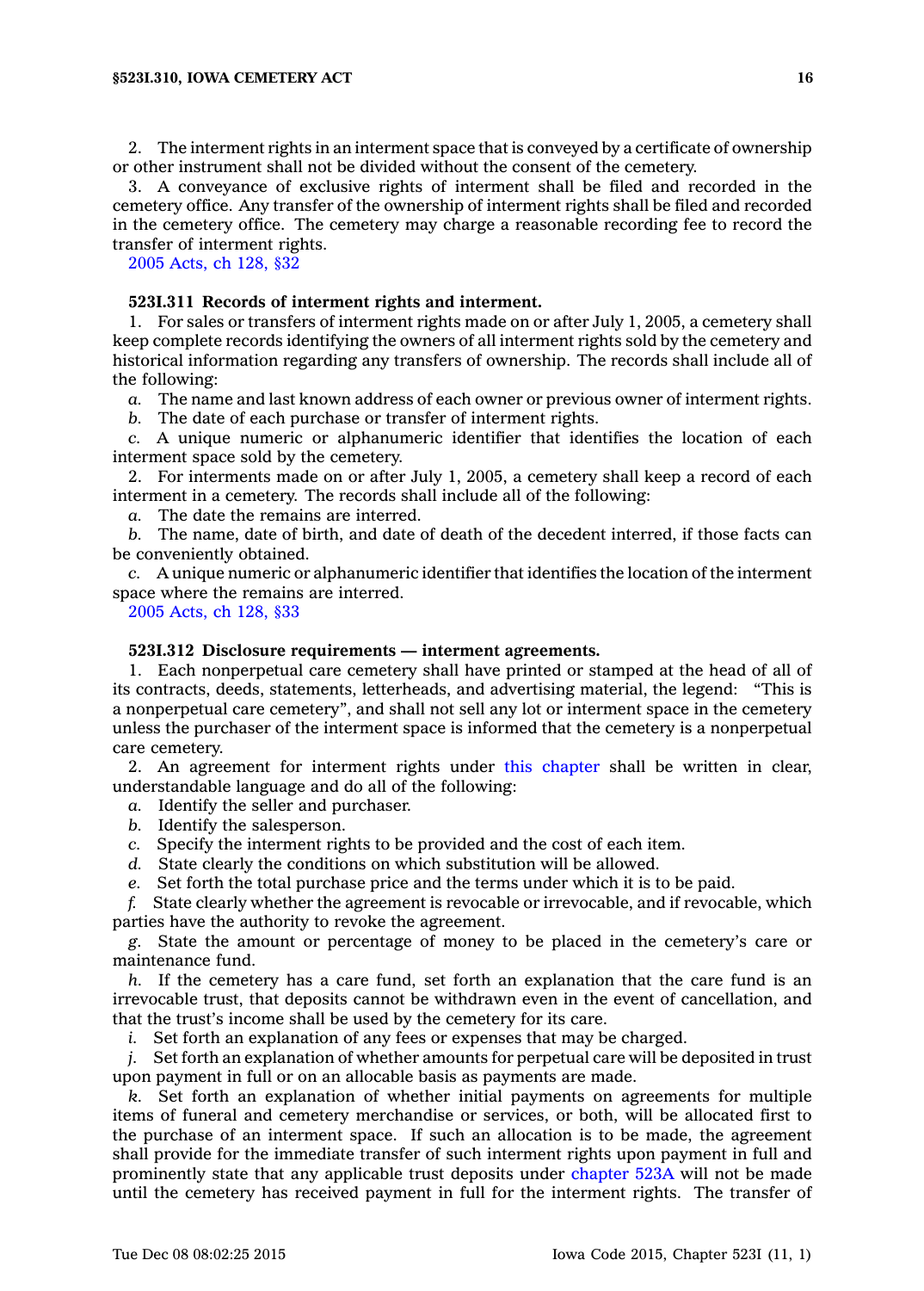an undeveloped interment space may be deferred until the interment space is ready for interment.

*l.* If the transfer of an undeveloped interment space will be deferred until the interment space is ready for interment as permitted in paragraph *"k"*, the agreement shall provide for some form of written acknowledgement upon payment in full, specify <sup>a</sup> reasonable time period for development of the interment space, describe what happens in the event of <sup>a</sup> death prior to development of the interment space, and provide for the immediate transfer of the interment rights when development of the interment space is complete.

*m.* Specify the purchaser's right to cancel and the damages payable for cancellation, if any.

*n.* Include an explanation of regulatory oversight by the insurance division in twelve point boldface type, in substantially the following language:

> This agreement is subject to rules administered by the Iowa insurance division. You may call the insurance division with inquiries or complaints at (515)281–5705. Written inquiries or complaints should be mailed to: Iowa Securities and Regulated Industries Bureau, 330 Maple Street, Des Moines, Iowa 50319.

2005 [Acts,](https://www.legis.iowa.gov/docs/acts/2005/CH0128.pdf) ch 128, §34; 2006 Acts, ch [1117,](https://www.legis.iowa.gov/docs/acts/2006/CH1117.pdf) §122; 2010 Acts, ch [1121,](https://www.legis.iowa.gov/docs/acts/2010/CH1121.pdf) §30

#### **523I.313 New cemeteries and gardens and cemetery registry.**

1. A person that dedicates property for <sup>a</sup> new cemetery on or after July 1, 2005, and <sup>a</sup> cemetery that dedicates an additional garden on or after July 1, 2005, shall:

*a.* In the case of land, survey and subdivide the property into gardens with descriptive names or numbers and make <sup>a</sup> map or plat of the cemetery or garden.

*b.* In the case of <sup>a</sup> mausoleum or <sup>a</sup> columbarium, make <sup>a</sup> map or plat of the property delineating sections or other divisions with descriptive names and numbers.

*c.* File the map or plat with the commissioner, including <sup>a</sup> written certificate or declaration of dedication of the property delineated by the map or plat, dedicating the property for cemetery purposes.

2. A map or plat and <sup>a</sup> certificate or declaration of dedication that is filed pursuant to [this](https://www.legis.iowa.gov/docs/code//523I.313.pdf) [section](https://www.legis.iowa.gov/docs/code//523I.313.pdf) dedicates the property for cemetery purposes and constitutes constructive notice of that dedication.

3. The commissioner shall maintain <sup>a</sup> registry of perpetual care and nonperpetual care cemeteries, to the extent that information is available. A cemetery selling interment rights on or after July 1, 2005, shall file <sup>a</sup> written notice with the commissioner that includes the legal description of the property with boundary lines of the land, the name of the cemetery, the status of the cemetery as either perpetual care or nonperpetual care, the status of the cemetery as either religious or nonreligious, and the cemetery's ownership in <sup>a</sup> form approved by the commissioner. A cemetery shall notify the commissioner of any changes in this information within sixty days of the change.

2005 [Acts,](https://www.legis.iowa.gov/docs/acts/2005/CH0128.pdf) ch 128, §35

# **523I.314 New construction.**

1. A person shall not offer to sell interment rights in <sup>a</sup> mausoleum or columbarium that will be built or completed in the future unless the person has notified the commissioner of the offer to sell on <sup>a</sup> form prescribed by the commissioner.

2. The notice of an offer to sell interment rights in such <sup>a</sup> mausoleum or columbarium shall include the following information:

*a.* A description of the new facility or the proposed expansion, including <sup>a</sup> description of the interment rights to be offered to prospective purchasers.

*b.* A statement of the financial resources available for the project.

*c.* A copy of the proposed interment rights agreement to be used, which shall include the following:

(1) That purchase payments will be held in trust in accordance with the requirements of [chapter](https://www.legis.iowa.gov/docs/code//523A.pdf) 523A until construction of the mausoleum or columbarium is complete.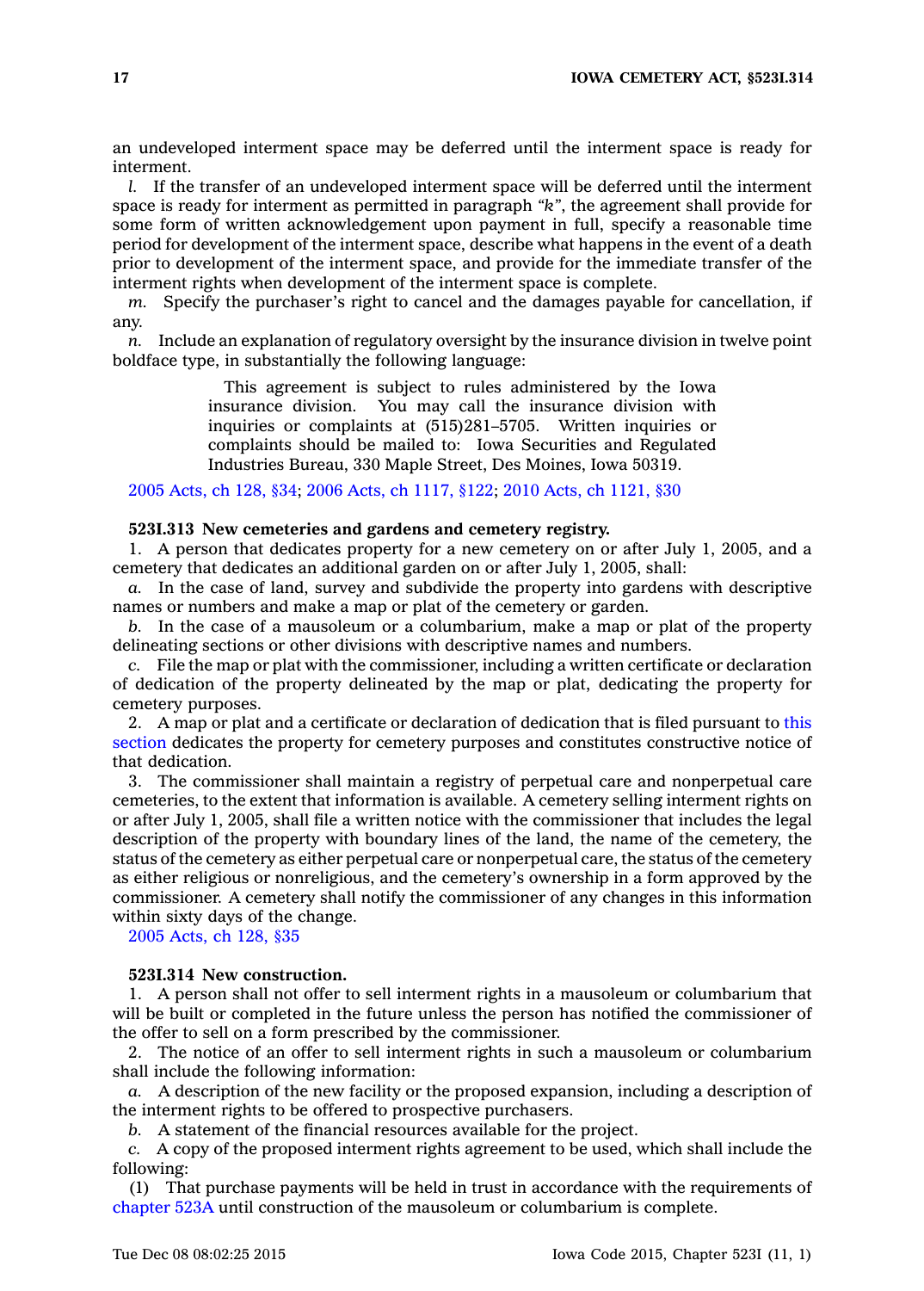(2) That the purchaser may request <sup>a</sup> refund of the purchase amount, if construction does not begin within five years of the purchaser's first payment.

(3) That the new facility will operate as <sup>a</sup> perpetual care cemetery in compliance with [this](https://www.legis.iowa.gov/docs/code//523I.pdf) [chapter](https://www.legis.iowa.gov/docs/code//523I.pdf), even if the facility is located at <sup>a</sup> nonperpetual care cemetery.

(4) That the purchaser will receive an ownership certificate upon payment in full or, if later, when construction is complete.

3. Unless financing has been secured that is adequate in amount and terms to complete the facility proposed, new construction of <sup>a</sup> mausoleum or columbarium shall not begin until the notice required by this [section](https://www.legis.iowa.gov/docs/code//523I.314.pdf) has been approved by the commissioner.

2005 [Acts,](https://www.legis.iowa.gov/docs/acts/2005/CH0128.pdf) ch 128, §36

### **523I.314A Standards for interment spaces.**

1. A standard interment space for full body interment developed on or after July 1, 2007, shall measure at least forty inches in width and ninety-six inches in length.

2. Prior to the sale of interment rights in an undeveloped area of <sup>a</sup> cemetery, internal reference markers shall be installed and maintained no more than one hundred feet apart. The internal reference markers shall be established with reference to survey markers that are no more than two hundred feet apart, have been set by <sup>a</sup> licensed professional land surveyor, and have been documented in <sup>a</sup> plat of survey. Both the map and the plat of survey shall be maintained by the cemetery and made available upon request to the commissioner and to members of the public.

2007 [Acts,](https://www.legis.iowa.gov/docs/acts/2007/CH0175.pdf) ch 175, §46; 2012 Acts, ch [1009,](https://www.legis.iowa.gov/docs/acts/2012/CH1009.pdf) §9

### **523I.315 Unpaid care assessments and unoccupied interment spaces.**

1. *Foreclosure — unpaid assessments.* Unpaid care assessments for an unoccupied interment space not under perpetual care shall create <sup>a</sup> lien by the cemetery against the applicable interment space. The cemetery may, following notice, foreclose on the interment space if the amount of the lien exceeds the amount paid for the interment space. If the lien is not paid within one year from the date that notice of foreclosure is served on the owner of record or the owner of record's heirs, the ownership in or right to the unoccupied interment space shall revert to the cemetery that owns the cemetery in which the unoccupied interment space is located.

2. *Abandonment — quiet title action.* A cemetery may file an action to quiet title to determine whether an interment space has been abandoned if the interment space is unoccupied and has not been occupied in the preceding seventy-five years. An action to quiet title shall commence when the cemetery serves notice on the owner of record or the owner of record's heirs declaring that the interment space is considered to be abandoned. If the owner of record or the owner of record's heirs do not respond within three years from the date that notice is served, the abandonment is considered to be complete. The ownership in or right to an abandoned interment space shall revert to the cemetery in which the abandoned interment space is located and the cemetery may sell and convey title to the interment space.

3. *Service of notice.* Notice under this [section](https://www.legis.iowa.gov/docs/code//523I.315.pdf) shall be served personally on the owner of record or the owner of record's heirs, or may be served by mailing notice by certified mail to the owner of record or to the owner of record's heirs at the last known address. If the address of the owner of record or the owner of record's heirs cannot be ascertained, notice of abandonment shall be given by one publication of the notice in the official newspaper of the county in which the cemetery is located.

2005 [Acts,](https://www.legis.iowa.gov/docs/acts/2005/CH0128.pdf) ch 128, §37

# **523I.316 Protection of cemeteries and burial sites.**

1. *Existence of cemetery or burial site — notification.* If <sup>a</sup> governmental subdivision is notified of the existence of <sup>a</sup> cemetery, or <sup>a</sup> marked burial site that is not located in <sup>a</sup> dedicated cemetery, within its jurisdiction and the cemetery or burial site is not otherwise provided for under this [chapter](https://www.legis.iowa.gov/docs/code//523I.pdf), the governmental subdivision shall, as soon as is practicable, notify the owner of the land upon which the cemetery or burial site is located of the cemetery's or burial site's existence and location. The notification shall include an explanation of the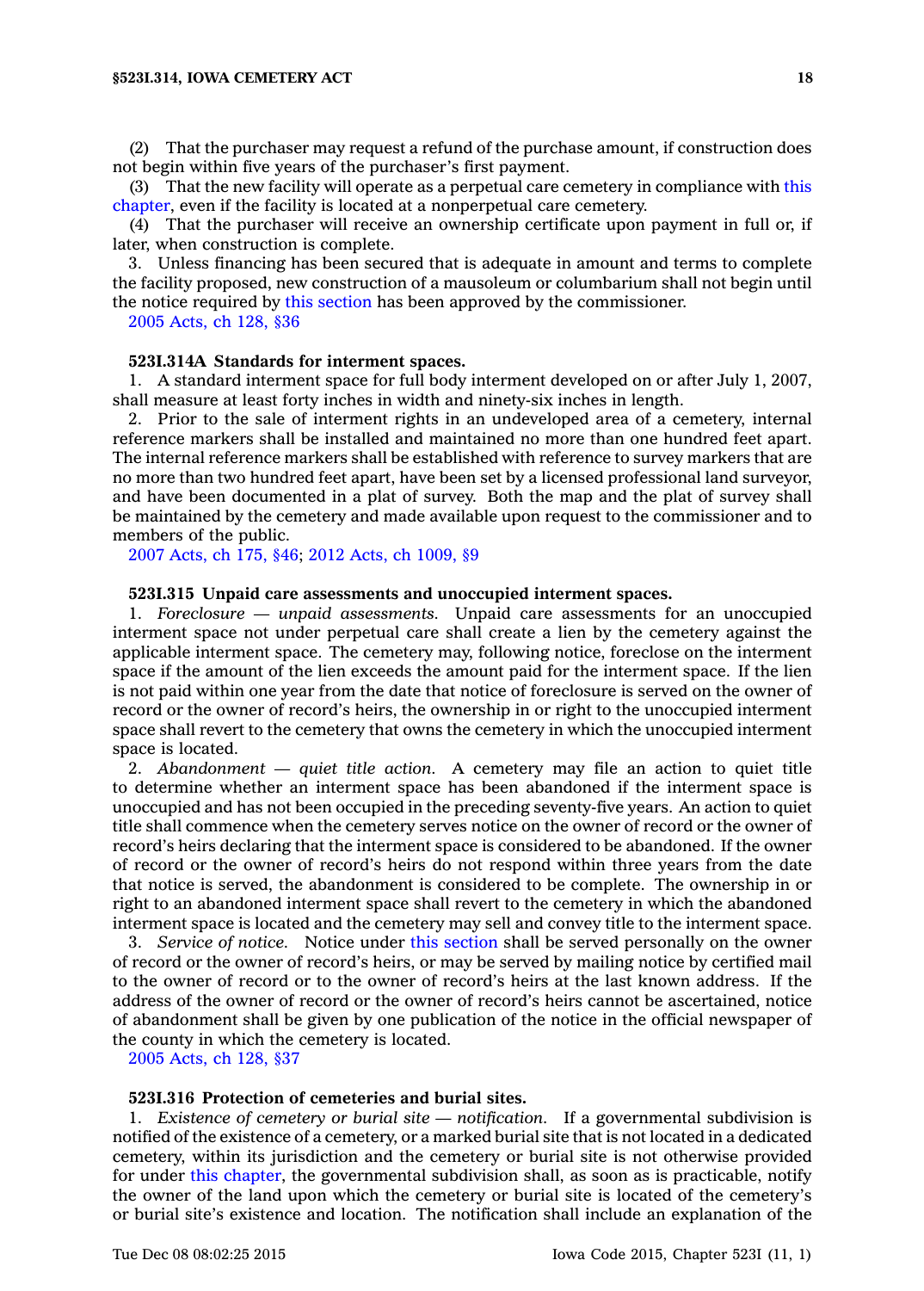provisions of this [section](https://www.legis.iowa.gov/docs/code//523I.316.pdf). If there is <sup>a</sup> basis to believe that interment may have occurred more than one hundred fifty years earlier, the governmental subdivision shall also notify the state archaeologist.

2. *Disturbance of interment spaces — penalty.* A person who knowingly and without authorization damages, defaces, destroys, or otherwise disturbs an interment space commits criminal mischief in the third degree. Criminal mischief in the third degree is an aggravated misdemeanor.

3. *Duty to preserve and protect.*

*a.* A governmental subdivision having <sup>a</sup> cemetery, or <sup>a</sup> burial site that is not located within <sup>a</sup> dedicated cemetery, within its jurisdiction, for which preservation is not otherwise provided, shall preserve and protect the cemetery or burial site as necessary to restore or maintain its physical integrity as <sup>a</sup> cemetery or burial site. The governmental subdivision may enter into <sup>a</sup> written agreement to delegate the responsibility for the preservation and protection of the cemetery or burial site to the owner of the property on which the cemetery or burial site is located or to <sup>a</sup> public or private organization interested in historical preservation. The governmental subdivision shall not enter into an agreement with <sup>a</sup> public or private organization to preserve and protect the cemetery or burial site unless the property owner has been offered the opportunity to enter into such an agreement and has declined to do so.

*b.* A governmental subdivision is authorized to expend public funds, in any manner authorized by law, in connection with such <sup>a</sup> cemetery or burial site.

*c.* If <sup>a</sup> governmental subdivision proposes to enter into an agreement with <sup>a</sup> public or private organization pursuant to this [subsection](https://www.legis.iowa.gov/docs/code//523I.316.pdf) to preserve and protect <sup>a</sup> cemetery or burial site that is located on property owned by another person within the jurisdiction of the governmental subdivision, the proposed agreement shall be written, and the governmental subdivision shall provide written notice by ordinary mail of the proposed agreement to the property owner at least fourteen days prior to the date of the meeting at which such proposed agreement will be authorized. The notice shall include the location of the cemetery or burial site and <sup>a</sup> copy of the proposed agreement, and explain that the property owner is required to permit members of the public or private organization reasonable ingress and egress for the purposes of preserving and protecting the cemetery or burial site pursuant to the proposed agreement. The notice shall also include the date, time, and place of the meeting and <sup>a</sup> statement that the property owner has <sup>a</sup> right to attend the meeting and to comment regarding the proposed agreement.

*d.* (1) Subject to [chapter](https://www.legis.iowa.gov/docs/code//670.pdf) 670, <sup>a</sup> governmental subdivision that enters into an agreement with a public or private organization pursuant to this [subsection](https://www.legis.iowa.gov/docs/code//523I.316.pdf) is liable for any personal injury or property damage that occurs in connection with the preservation or protection of the cemetery or burial site or access to the cemetery or burial site by the governmental subdivision or the public or private organization.

(2) For the purposes of this paragraph, *"liable"* means liability for every civil wrong which results in wrongful death or injury to <sup>a</sup> person or injury to property or injury to personal or property rights and includes but is not restricted to actions based upon negligence; error or omission; nuisance; breach of duty, whether statutory or other duty; or denial or impairment of any right under any constitutional provision, statute, or rule of law.

*e.* A property owner who is required to permit members of <sup>a</sup> public or private organization reasonable ingress and egress for the purpose of preserving or protecting <sup>a</sup> cemetery or burial site on that owner's property and who acts in good faith and in <sup>a</sup> reasonable manner pursuant to this [subsection](https://www.legis.iowa.gov/docs/code//523I.316.pdf) is not liable for any personal injury or property damage that occurs in connection with the preservation or protection of the cemetery or burial site or access to the cemetery or burial site.

*f.* For the purposes of this [subsection](https://www.legis.iowa.gov/docs/code//523I.316.pdf), reasonable ingress and egress to <sup>a</sup> cemetery or burial site shall include the following:

(1) A member of <sup>a</sup> public or private organization that has entered into <sup>a</sup> written agreement with the governmental subdivision who desires to visit such <sup>a</sup> cemetery or burial site shall give the property owner at least ten days' written notice of the intended visit.

(2) If the property owner cannot provide reasonable access to the cemetery or burial site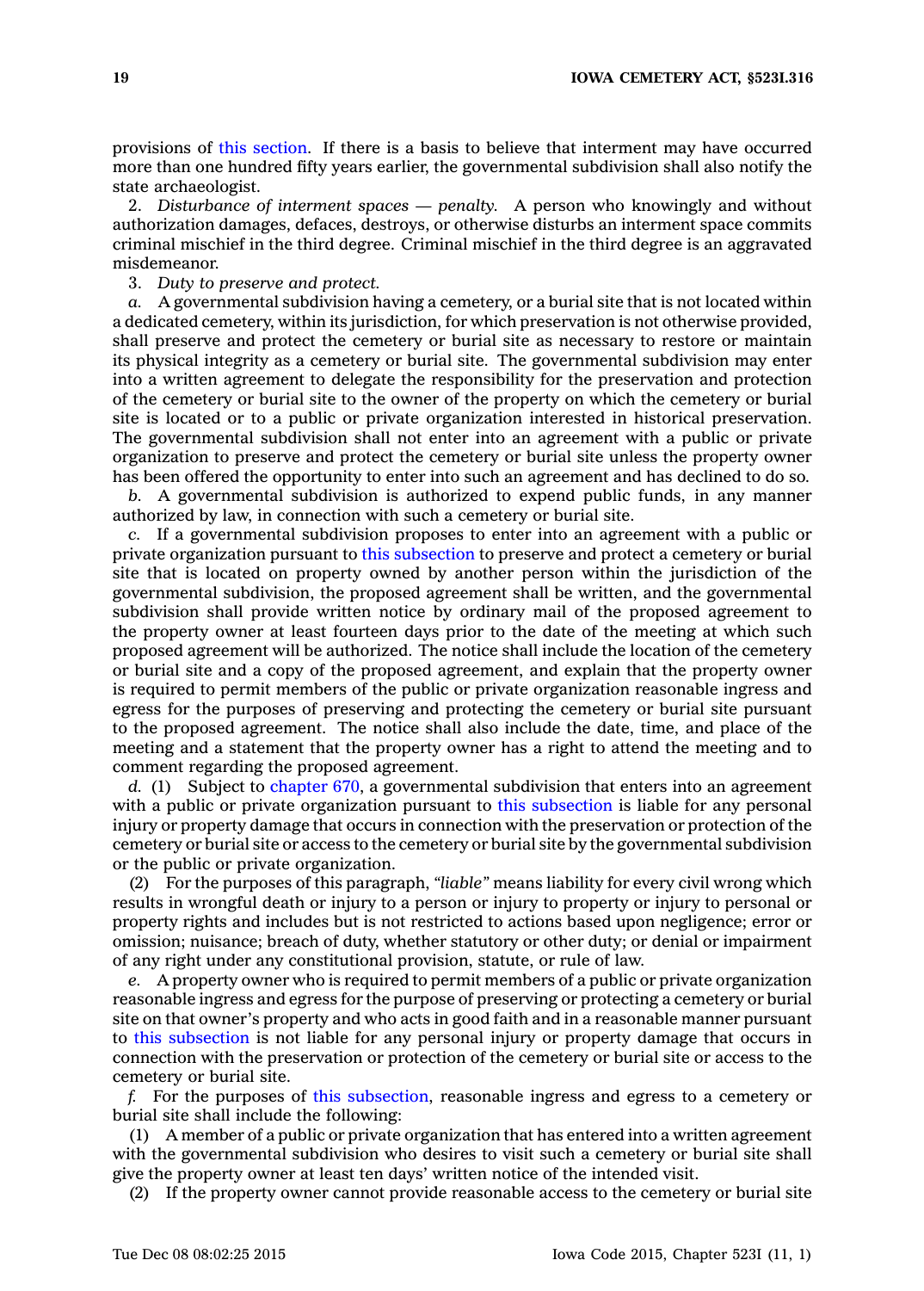on the desired date, the property owner shall provide reasonable alternative dates when the property owner can provide access to the member.

(3) A property owner is not required to make any improvements to that person's property to satisfy the requirement to provide reasonable access to <sup>a</sup> cemetery or burial site pursuant to this [subsection](https://www.legis.iowa.gov/docs/code//523I.316.pdf).

4. *Confiscation and return of memorials.* A law enforcement officer having reason to believe that <sup>a</sup> memorial or memorialization is in the possession of <sup>a</sup> person without authorization or right to possess the memorial or memorialization may take possession of the memorial or memorialization from that person and turn it over to the officer's law enforcement agency. If <sup>a</sup> law enforcement agency determines that <sup>a</sup> memorial or memorialization the agency has taken possession of rightfully belongs on an interment space, the agency shall return the memorial or memorialization to the interment space, or make arrangements with the person having jurisdiction over the interment space for its return.

5. *Burial sites located on private property.* If <sup>a</sup> person notifies <sup>a</sup> governmental subdivision that <sup>a</sup> burial site of the person's relative is located on property owned by another person within the jurisdiction of the governmental subdivision, the governmental subdivision shall notify the property owner of the location of the burial site and that the property owner is required to permit the person reasonable ingress and egress for the purposes of visiting the burial site of the person's relative.

6. *Discovery of human remains.* Any person discovering human remains shall notify the county or state medical examiner or <sup>a</sup> city, county, or state law enforcement agency as soon as is reasonably possible unless the person knows or has good reason to believe that such notice has already been given or the discovery occurs in <sup>a</sup> cemetery. If there is reason to believe that interment may have occurred more than one hundred fifty years earlier, the governmental subdivision notified shall also notify the state archaeologist. A person who does not provide notice required pursuant to this [subsection](https://www.legis.iowa.gov/docs/code//523I.316.pdf) commits <sup>a</sup> serious misdemeanor.

7. *Adverse possession.* A cemetery or <sup>a</sup> pioneer cemetery is exempt from seizure, appropriation, or acquisition of title under any claim of adverse possession, unless it is shown that all remains in the cemetery or pioneer cemetery have been disinterred and removed to another location.

2005 [Acts,](https://www.legis.iowa.gov/docs/acts/2005/CH0128.pdf) ch 128, §38; 2006 Acts, ch [1117,](https://www.legis.iowa.gov/docs/acts/2006/CH1117.pdf) §123; 2009 [Acts,](https://www.legis.iowa.gov/docs/acts/2009/CH0179.pdf) ch 179, §144; 2012 [Acts,](https://www.legis.iowa.gov/docs/acts/2012/CH1023.pdf) ch [1023,](https://www.legis.iowa.gov/docs/acts/2012/CH1023.pdf) §157

Referred to in **[§523I.212](https://www.legis.iowa.gov/docs/code/523I.212.pdf)**

#### **523I.317 Duty to provide public access.**

A cemetery shall provide or permit public access to the cemetery, at reasonable times and subject to reasonable regulations, so that owners of interment rights and other members of the public have reasonable ingress and egress to the cemetery.

2006 Acts, ch [1117,](https://www.legis.iowa.gov/docs/acts/2006/CH1117.pdf) §124

# SUBCHAPTER IV

# COUNTY CEMETERY COMMISSIONS AND NEGLECTED CEMETERIES

#### **523I.401 Neglected cemeteries.**

The commissioner shall create <sup>a</sup> form that interested persons may use to report neglected cemeteries to the commissioner. The commissioner shall catalog and review the neglected cemetery reports received on or before December 31, 2007, conduct site visits as warranted to determine the nature or extent of any neglect, and publish <sup>a</sup> report of findings on or before December 31, 2008.

2005 [Acts,](https://www.legis.iowa.gov/docs/acts/2005/CH0128.pdf) ch 128, §39

#### **523I.402 Removal of remains.**

1. Upon <sup>a</sup> showing of good cause, <sup>a</sup> county cemetery commission may file suit in the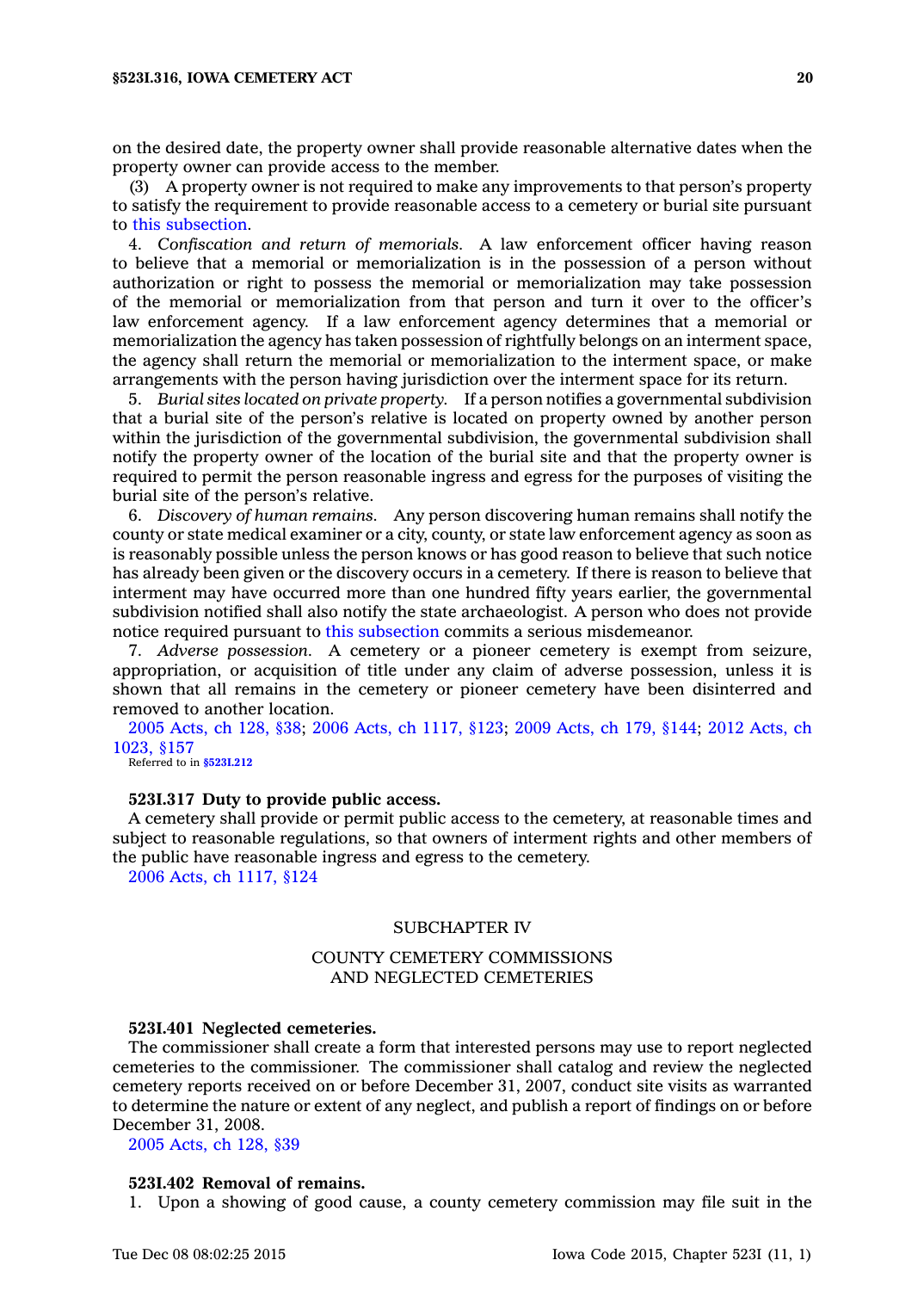district court in that county to have remains interred in <sup>a</sup> cemetery owned and operated by the commission removed to another cemetery. All persons in interest, known or unknown, other than the plaintiffs, shall be made defendants to the suit. If any parties are unknown, notice may be given by publication. After hearing and <sup>a</sup> showing of good cause for the removal, the court may order the removal of the remains and the remains shall be properly interred in another cemetery, at the expense of the county. The removal and reinterment of the remains shall be done pursuant to <sup>a</sup> disinterment permit issued under [section](https://www.legis.iowa.gov/docs/code//144.34.pdf) 144.34 with due care and decency. In deciding whether to order the removal of interred remains, <sup>a</sup> court shall consider present or future access to the cemetery, the historical significance of the cemetery, and the wishes of the parties concerned if they are brought to the court's attention, including the desire of any beneficiaries to reserve their rights to waive <sup>a</sup> reservation of rights in favor of removal, and shall exercise the court's sound discretion in granting or refusing the removal of interred remains.

2. Any heir at law or descendent of <sup>a</sup> deceased person interred in <sup>a</sup> neglected cemetery may file suit in the district court in the county where the cemetery is located to have the deceased person's remains interred in the cemetery removed to another cemetery. The owner of the land, any beneficiaries of any reservation of rights, and any other persons in interest, known or unknown, other than the plaintiffs shall be made defendants. If any parties are unknown, notice may be given by publication. After hearing and upon <sup>a</sup> showing of good cause, the court may order removal and the proper interment of the remains in another cemetery, at the expense of the petitioner. The removal and reinterment shall be done with due care and decency.

2005 [Acts,](https://www.legis.iowa.gov/docs/acts/2005/CH0128.pdf) ch 128, §40

### SUBCHAPTER V

### GOVERNMENTAL SUBDIVISIONS

#### **523I.501 Cemetery authorized.**

The governing body of <sup>a</sup> governmental subdivision may purchase, establish, operate, enclose, improve, or regulate <sup>a</sup> cemetery. A cemetery owned or operated by <sup>a</sup> governmental subdivision may sell interment rights subject to the provisions of this [chapter](https://www.legis.iowa.gov/docs/code//523I.pdf).

2005 [Acts,](https://www.legis.iowa.gov/docs/acts/2005/CH0128.pdf) ch 128, §41

### **523I.502 Trust for cemetery.**

1. A governmental subdivision that owns or operates <sup>a</sup> cemetery or has control of cemetery property may act as <sup>a</sup> permanent trustee for the perpetual maintenance of interment spaces in the cemetery.

2. To act as <sup>a</sup> trustee, <sup>a</sup> majority of the governmental subdivision's governing body must adopt an ordinance or resolution stating the governmental subdivision's willingness and intention to act as <sup>a</sup> trustee for the perpetual maintenance of cemetery property. When the ordinance or resolution is adopted and the trust is accepted, the trust is perpetual.

2005 [Acts,](https://www.legis.iowa.gov/docs/acts/2005/CH0128.pdf) ch 128, §42

# **523I.503 Authority to receive gifts and deposits for care — certificates.**

1. A governmental subdivision that is <sup>a</sup> trustee for the perpetual maintenance of <sup>a</sup> cemetery may adopt reasonable rules governing the receipt of <sup>a</sup> gift or grant from any source.

2. A governmental subdivision that is <sup>a</sup> trustee for <sup>a</sup> person shall accept the amount the governmental subdivision requires for permanent maintenance of an interment space on behalf of that person or <sup>a</sup> decedent.

3. A governmental subdivision's acceptance of <sup>a</sup> deposit for permanent maintenance of an interment space constitutes <sup>a</sup> perpetual trust for the designated interment space.

4. Upon acceptance of <sup>a</sup> deposit, <sup>a</sup> governmental subdivision's secretary, clerk, or mayor shall issue <sup>a</sup> certificate in the name of the governmental subdivision to the trustee or depositor. The certificate shall state all of the following: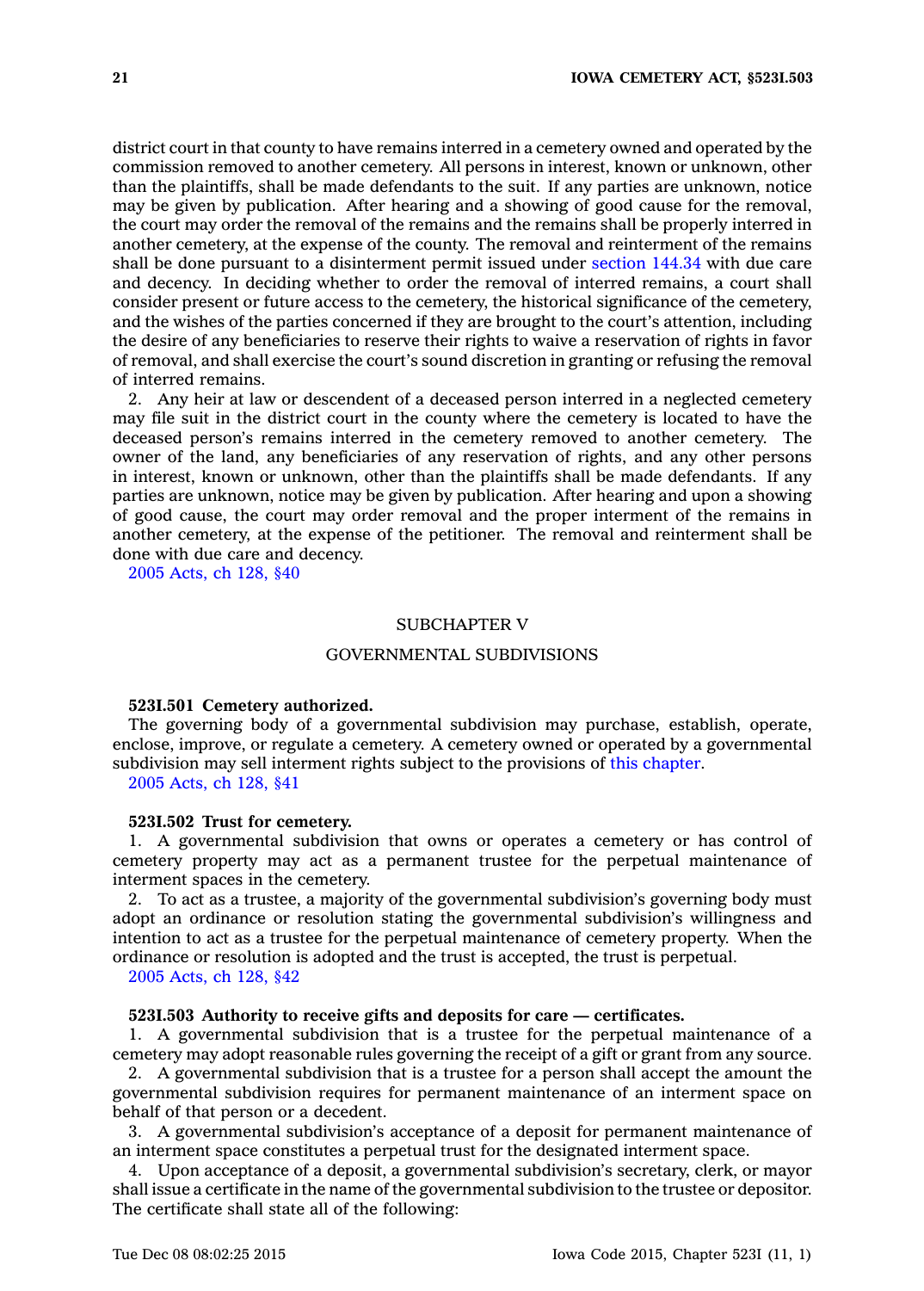*a.* The depositor's name.

*b.* The amount and purpose of the deposit.

*c.* The location, with as much specificity as possible, of the interment space to be maintained.

*d.* Other information required by the governmental subdivision.

5. An individual, association, foundation, or corporation that is interested in the maintenance of <sup>a</sup> neglected cemetery in <sup>a</sup> governmental subdivision's possession and control may donate funds to the cemetery's perpetual trust fund to beautify and maintain the entire cemetery or burial grounds generally.

2005 [Acts,](https://www.legis.iowa.gov/docs/acts/2005/CH0128.pdf) ch 128, §43

### **523I.504 Appointment of successor trustee.**

A district judge of <sup>a</sup> county in which <sup>a</sup> cemetery is located shall appoint <sup>a</sup> suitable successor or trustee to faithfully execute <sup>a</sup> trust in accordance with this [subchapter](https://www.legis.iowa.gov/docs/code//523I.pdf) if <sup>a</sup> governmental subdivision renounces <sup>a</sup> trust assumed under this [subchapter](https://www.legis.iowa.gov/docs/code//523I.pdf), fails to act as its trustee, <sup>a</sup> vacancy occurs, or the appointment of <sup>a</sup> successor or trustee is otherwise necessary.

2005 [Acts,](https://www.legis.iowa.gov/docs/acts/2005/CH0128.pdf) ch 128, §44

# **523I.505 County auditor as trustee.**

1. In the absence of <sup>a</sup> trustee for care funds, unless otherwise provided by law, the care funds shall be placed in the hands of the county auditor, who shall provide <sup>a</sup> receipt for, loan, and make annual reports of the care funds.

2. The county auditor shall not be required to post <sup>a</sup> bond.

3. The county auditor shall serve without compensation, but may, out of the income received, pay all proper items of expense incurred in the performance of the auditor's duties as trustee, if any.

4. The county auditor shall make <sup>a</sup> full report of the trustee's actions and trust funds annually in January. The net proceeds for care funds received by the county auditor as trustee shall be apportioned and credited to each of any separate care funds assigned to the auditor.

5. The county auditor shall turn over the accrued income from each care fund annually to the person having control of the cemetery.

2005 [Acts,](https://www.legis.iowa.gov/docs/acts/2005/CH0128.pdf) ch 128, §45 Referred to in **[§331.502](https://www.legis.iowa.gov/docs/code/331.502.pdf)**

#### **523I.506 Commingling of care funds by governmental subdivisions.**

A governmental subdivision subject to this [section](https://www.legis.iowa.gov/docs/code//523I.506.pdf) may commingle care funds for more than one cemetery for the purposes of investment and administration and may file <sup>a</sup> single report, if each cemetery is appropriately identified and separate records are maintained for each cemetery.

2005 [Acts,](https://www.legis.iowa.gov/docs/acts/2005/CH0128.pdf) ch 128, §46

#### **523I.507 Investment of care funds by governmental subdivisions.**

Notwithstanding section [12B.10](https://www.legis.iowa.gov/docs/code//12B.10.pdf), <sup>a</sup> perpetual care cemetery owned by <sup>a</sup> governmental subdivision may invest and reinvest deposits pursuant to the requirements of this [chapter](https://www.legis.iowa.gov/docs/code//523I.pdf). The trustee shall use the judgment and care under the circumstances then prevailing that persons of prudence, discretion, and intelligence exercise in the management of their own affairs, not in regard to speculation but in regard to the permanent disposition of their funds, considering the probable income as well as the probable safety of their capital. The trustee of the trust funds has <sup>a</sup> fiduciary duty to make reasonable investment decisions and to properly oversee and manage the funds entrusted to the trust fund.

2005 [Acts,](https://www.legis.iowa.gov/docs/acts/2005/CH0128.pdf) ch 128, §47

### **523I.508 Management by governmental subdivisions.**

1. *Political subdivisions as trustees.* Counties, cities, irrespective of their form of government, boards of trustees of cities to whom the management of municipal cemeteries has been transferred by ordinance, and civil townships wholly outside of any city, are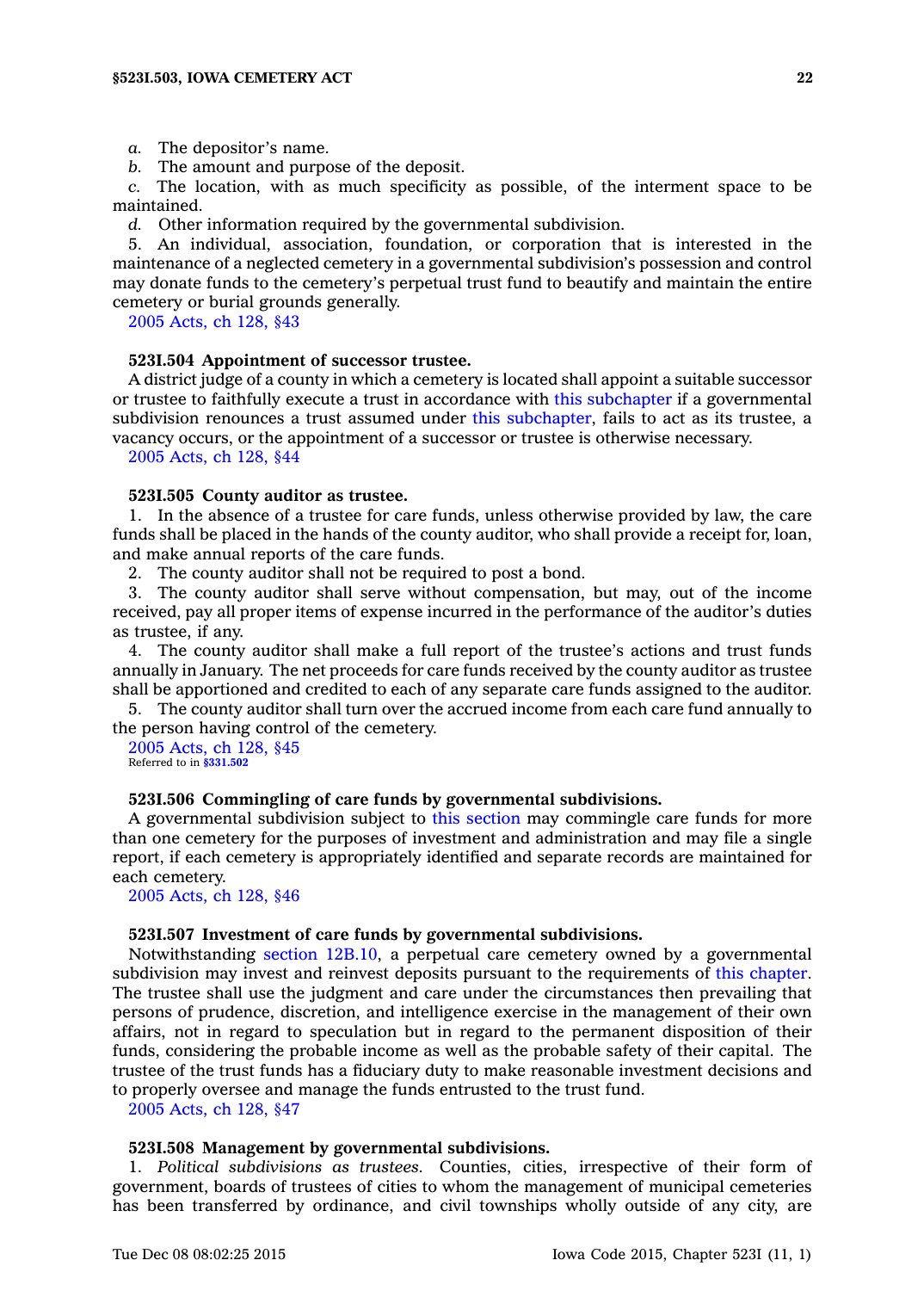trustees in perpetuity, and are required to accept, receive, and expend all moneys and property donated or left to them by bequest for perpetual care, and that portion of interment space sales or permanent charges made against interment spaces which has been set aside in <sup>a</sup> perpetual care fund for which there is no other acting trustee, shall be used in caring for the property of the donor or lot owner who by purchase or otherwise has provided for the perpetual care of an interment space in any cemetery, or in accordance with the terms of the donation, bequest, or agreement for sale and purchase of an interment space, and the money or property thus received shall be used for no other purpose.

2. *Authority to invest funds — current care charge payments.*

*a.* The board of supervisors, mayor and council, or other elected governmental body, as the case may be, may receive and invest all moneys and property, donated or bequeathed, and that portion of cemetery lot sales and permanent charges made against cemetery lots which have been set aside in <sup>a</sup> perpetual care fund, and in so investing, shall use the judgment and care under the circumstances then prevailing that persons of prudence, discretion, and intelligence exercise in the management of their own affairs not in regard to speculation but in regard to the permanent disposition of their funds, considering the probable income as well as the probable safety of their capital. The trustee of the trust funds has a fiduciary duty to make reasonable investment decisions and to properly oversee and manage the funds entrusted to the trust fund. The income from the investment shall be used in caring for the property of the donor in any cemetery, or as provided in the terms of the gift or donations or agreement for sale and purchase of <sup>a</sup> cemetery lot.

*b.* All current care charge payments received shall be allocated to the perpetual care fund or to the fund paying the costs of cemetery operations. Care charge payments received one year or more after the date they were incurred shall be used to fund the cost of operating the cemetery. Care charge payments received one year or more in advance of their due date shall be deposited in the perpetual care fund. Interest from the perpetual care fund shall be used for the maintenance of both occupied and unoccupied lots or spaces. Any remaining interest may be used for costs of access roads and paths, fencing, and general maintenance of the cemetery. Lots under perpetual care shall be maintained in accordance with the cemetery covenants of sale.

3. *Resolution of acceptance — interest.*

*a.* Before any part of the principal may be invested or used, the county, city, board of trustees of <sup>a</sup> city to whom the management of <sup>a</sup> municipal cemetery has been transferred by ordinance, or civil township shall, by resolution, accept the moneys described in [subsection](https://www.legis.iowa.gov/docs/code//523I.508.pdf) [1](https://www.legis.iowa.gov/docs/code//523I.508.pdf) and, by resolution, shall provide for the payment of interest annually to the appropriate fund, or to the cemetery, or the person in charge of the cemetery, to be used in caring for or maintaining the individual property of the donor in the cemetery, or interment spaces which have been sold if provision was made for perpetual care, all in accordance with the terms of the donation or bequest, or the terms of the sale or purchase of an interment space.

*b.* If there is no person in charge of the cemetery, the income from the fund shall be expended under the direction of the board of supervisors, city council, board of trustees, or civil township trustees, as the case may be, in accordance with the terms of the donation or bequest, or the terms of the sale or purchase of an interment space.

4. *Delegates to conventions.* A township having one or more cemeteries under its control may designate up to two officials from each cemetery as delegates to attend meetings of cemetery officials, and certain expenses of the delegates not exceeding twenty-five dollars for each delegate, including association dues, may be paid out of the cemetery fund of the township.

5. *Subscribing to publications.* The cemetery officials of every township having <sup>a</sup> cemetery under its control may subscribe to one or more publications devoted exclusively to cemetery management, and the subscriptions may be paid out of the cemetery fund of the township.

2005 [Acts,](https://www.legis.iowa.gov/docs/acts/2005/CH0128.pdf) ch 128, §48; 2006 Acts, ch [1117,](https://www.legis.iowa.gov/docs/acts/2006/CH1117.pdf) §125; 2012 Acts, ch [1023,](https://www.legis.iowa.gov/docs/acts/2012/CH1023.pdf) §157 Referred to in **[§636.23](https://www.legis.iowa.gov/docs/code/636.23.pdf)**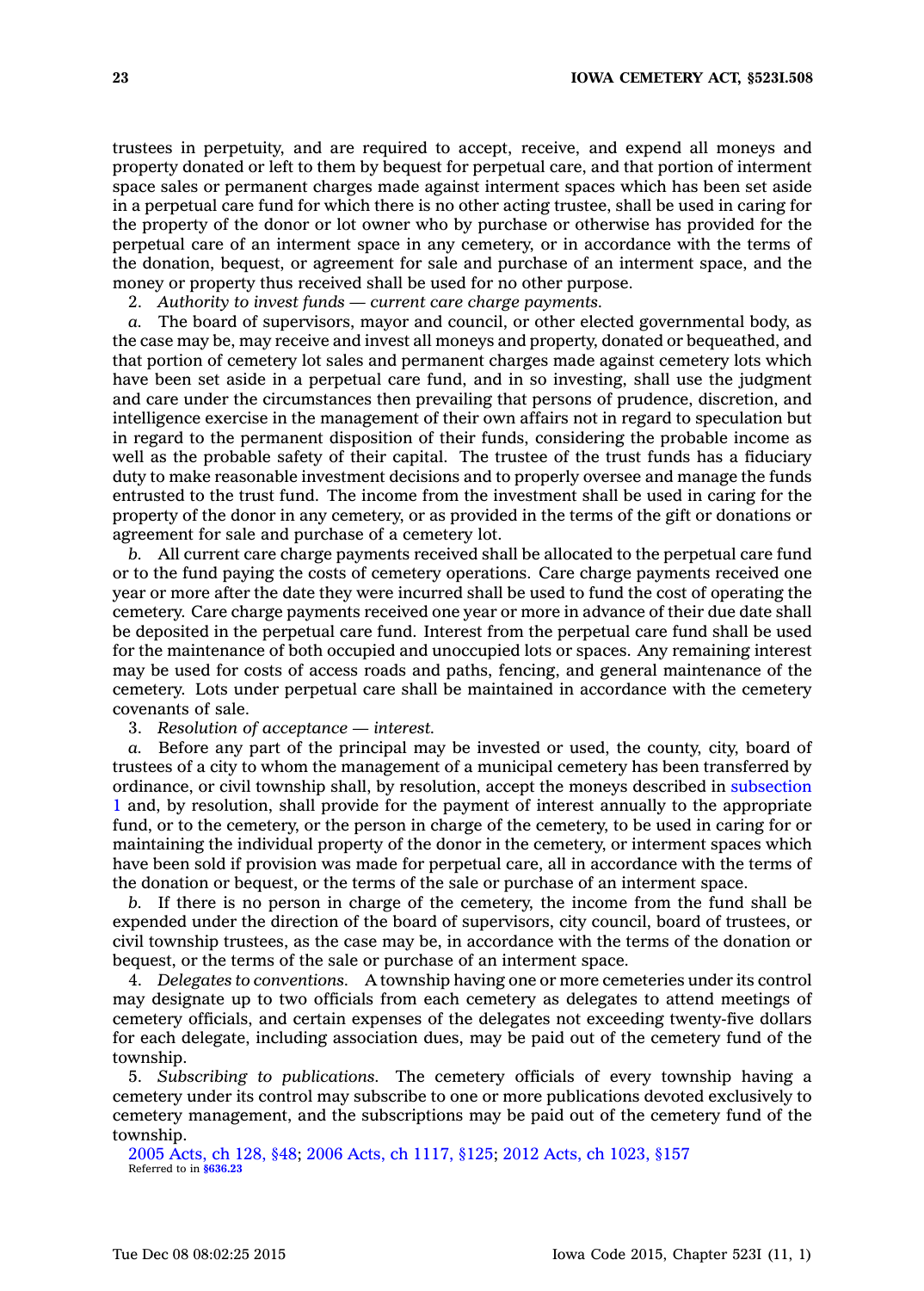### GENERAL PROVISIONS

### **523I.601 Settlement of estates — maintenance fund.**

The court in which the estate of <sup>a</sup> deceased person is administered, before final distribution, may allow and set apart from the estate <sup>a</sup> sum sufficient to provide an income adequate to pay for the perpetual care and upkeep of the interment space in which the body of the deceased is buried, except where perpetual care has otherwise been provided for. The sum so allowed and set apart shall be paid to <sup>a</sup> trustee as provided by this [chapter](https://www.legis.iowa.gov/docs/code//523I.pdf).

2005 [Acts,](https://www.legis.iowa.gov/docs/acts/2005/CH0128.pdf) ch 128, §49; 2006 Acts, ch [1010,](https://www.legis.iowa.gov/docs/acts/2006/CH1010.pdf) §148

#### **523I.602 Management by trustee.**

1. *Trustee appointed — trust funds.* The owners of, or any party interested in, <sup>a</sup> cemetery may, by petition presented to the district court of the county where the cemetery is situated, have <sup>a</sup> trustee appointed with authority to receive any and all moneys or property that may be donated for and on account of the cemetery and to invest, manage, and control the moneys or property under the direction of the court. However, the trustee shall not be authorized to receive any gift, except with the understanding that the principal sum is to be <sup>a</sup> permanent fund, and only the net proceeds therefrom shall be used in carrying out the purpose of the trust created, and all such funds shall be exempt from taxation.

2. *Requisites of petition.* The petition shall state the amount proposed to be placed in such trust fund, the manner of investment thereof, and the provisions made for the disposition of any surplus income not required for the care and upkeep of the property described in such petition.

3. *Approval of court —surplus fund.* Such provisions shall be subject to the approval of the court and when so approved the trust fund and the trustee thereof shall, at all times, be subject to the orders and control of the court and such surplus arising from the trust fund shall not be used except for charitable, eleemosynary, or public purposes under the direction of the court.

4. *Receipt —record.* Every such trustee shall execute and deliver to the donor <sup>a</sup> receipt showing the amount of money or other property received, and the use to be made of the net proceeds from the same, duly attested by the clerk of the court granting letters of trusteeship, and the trustee shall keep <sup>a</sup> signed and attested copy of the receipt.

5. *Investments.* Any such trustee may receive and invest all moneys and property, so donated or bequeathed, and that portion of cemetery lot sales and permanent charges made against interment spaces which has been set aside in <sup>a</sup> perpetual care fund, in such authorized investments and in the manner prescribed in [section](https://www.legis.iowa.gov/docs/code//636.23.pdf) 636.23.

6. *Bond — approval —oath.* Every such trustee before entering upon the discharge of the trustee's duties or at any time thereafter when required by the court shall give <sup>a</sup> bond in an amount as may be required by the court, approved by the clerk, and conditioned for the faithful discharge of the trustee's duties, and take and subscribe an oath the same in substance as the condition of the bond, which bond and oath must be filed with the clerk.

7. *Clerk — duty of.* At the time of filing each bond and oath the clerk shall at once advise the court as to the amount of the principal fund in the hands of such trustee, the amount of the bond filed, and whether it is good and sufficient for the amount given.

8. *Compensation — costs.* Such trustee shall serve without compensation, but may, out of the income received, pay all proper items of expense incurred in the performance of the trustee's duties, including cost of the bond, if any.

9. *Annual report.* Such trustee shall make <sup>a</sup> full report of the trustee's doings in the month of January following appointment and in January of each successive year. In each report the trustee shall apportion the net proceeds received from the sum total of the permanent funds assigned to the trustee in trust.

10. *Removal — vacancy filled.* Any such trustee may be removed by the court at any time for cause, and in the event of removal or death, the court shall appoint <sup>a</sup> new trustee and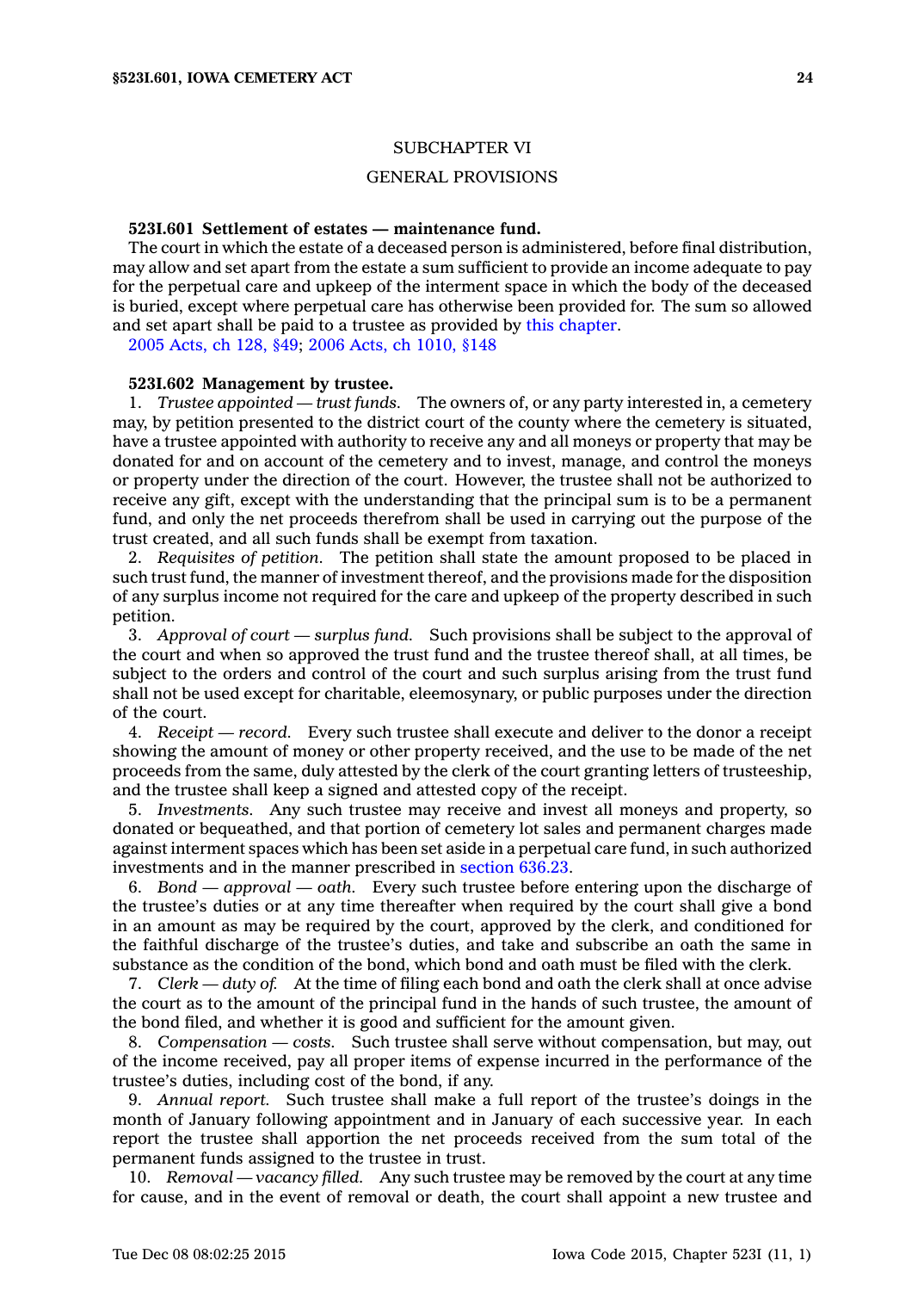require the new trustee's predecessor or the predecessor's personal representative to make <sup>a</sup> full accounting.

2005 [Acts,](https://www.legis.iowa.gov/docs/acts/2005/CH0128.pdf) ch 128, §50; 2009 [Acts,](https://www.legis.iowa.gov/docs/acts/2009/CH0021.pdf) ch 21, §8 Referred to in **[§602.8102\(81\)](https://www.legis.iowa.gov/docs/code/602.8102.pdf)**

# **523I.603 Owners of interment rights.**

1. An interment space in which exclusive rights of interment are conveyed is presumed to be the separate property of the person named as grantee in the certificate of interment rights or other instrument of conveyance.

2. Two or more owners of interment rights may designate <sup>a</sup> person to represent the interment space and file notice of the designation of <sup>a</sup> representative with the cemetery. If notice is not filed, the cemetery may inter or permit an interment in the interment space at the request or direction of <sup>a</sup> registered co-owner of the interment space.

2005 [Acts,](https://www.legis.iowa.gov/docs/acts/2005/CH0128.pdf) ch 128, §51

#### **523I.604 Lien against cemetery property.**

1. A cemetery, by contract, may incur indebtedness as necessary to conduct its business and may secure the indebtedness by mortgage, deed of trust, or other lien against its property. 2. A mortgage, deed of trust, or other lien placed on dedicated cemetery property, or on cemetery property that is later dedicated with the consent of the holder of the lien, does not affect the dedication and is subject to the dedication. A sale on foreclosure of the lien is

subject to the dedication of the property for cemetery purposes.

2005 [Acts,](https://www.legis.iowa.gov/docs/acts/2005/CH0128.pdf) ch 128, §52

# **523I.605 Private care of graves.**

This [subchapter](https://www.legis.iowa.gov/docs/code//523I.pdf) does not affect the right of <sup>a</sup> person who has an interest in an interment space, or who is <sup>a</sup> relative of <sup>a</sup> decedent interred in <sup>a</sup> cemetery, to beautify or maintain an interment space individually or at the person's own expense in accordance with reasonable rules established by the cemetery.

2005 [Acts,](https://www.legis.iowa.gov/docs/acts/2005/CH0128.pdf) ch 128, §53

# SUBCHAPTER VII

# LAWN CRYPTS

### **523I.701 Requirements for lawn crypts.**

A lawn crypt shall not be installed unless all of the following apply:

1. The lawn crypt is constructed of concrete and reinforced steel or other comparable durable material.

2. The lawn crypt is installed on not less than six inches of rock, gravel, or other drainage material.

3. The lawn crypt provides <sup>a</sup> method to drain water out of the lawn crypt.

4. The lawn crypt is capable of withstanding the weight of the soil and sod above the top surface and the weight of machinery and equipment normally used in the maintenance of the cemetery.

5. Except as provided by section [523I.702](https://www.legis.iowa.gov/docs/code//523I.702.pdf), the lawn crypt is installed in multiple units of ten or more.

6. The lawn crypt shall be installed in compliance with any applicable law or rule adopted by the Iowa department of public health.

2005 [Acts,](https://www.legis.iowa.gov/docs/acts/2005/CH0128.pdf) ch 128, §54 Referred to in **[§523I.702](https://www.legis.iowa.gov/docs/code/523I.702.pdf)**

# **523I.702 Request to install lawn crypts in fewer than ten units.**

1. A lawn crypt may be installed in fewer than ten units if it is installed in an interment space pursuant to <sup>a</sup> written request to the commissioner signed by the owner or owners of the interment space.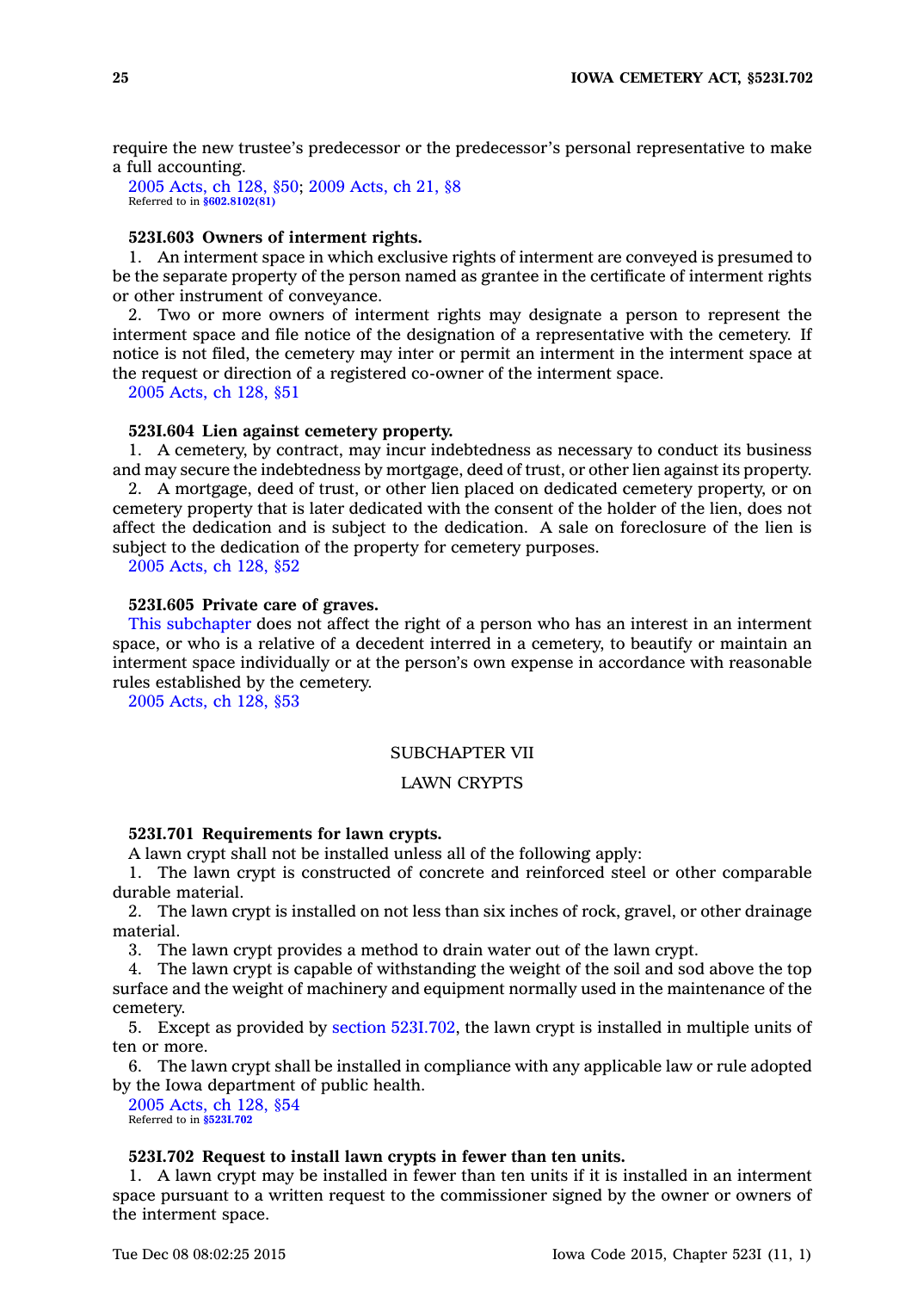2. The written request shall be filed on <sup>a</sup> form prescribed by the commissioner and shall contain substantially all of the following information:

*a.* The owner's name and address.

*b.* The name of the cemetery and the owner of the cemetery.

*c.* The number of lawn crypt units to be installed.

*d.* A description of the interment spaces.

*e.* A statement that the lawn crypt meets the requirements of section [523I.701](https://www.legis.iowa.gov/docs/code//523I.701.pdf), including all of the following:

(1) A statement that the lawn crypt will be constructed of concrete and reinforced steel or other comparable durable materials.

(2) A statement that the lawn crypt will be installed on not less than six inches of rock, gravel, or other drainage material.

(3) A statement that the lawn crypt will provide <sup>a</sup> method to drain water out of the lawn crypt.

(4) A statement that the outside top surface of the lawn crypt at the time of installation will be capable of withstanding the weight of the soil and sod above the top surface and the weight of machinery and equipment normally used in the maintenance of the cemetery.

*f.* A statement that the space in which the lawn crypt is to be installed is located in <sup>a</sup> garden. *g.* The date on which <sup>a</sup> representative of the cemetery signed the form.

2005 [Acts,](https://www.legis.iowa.gov/docs/acts/2005/CH0128.pdf) ch 128, §55 Referred to in **[§523I.701](https://www.legis.iowa.gov/docs/code/523I.701.pdf)**

# SUBCHAPTER VIII

# PERPETUAL CARE CEMETERIES — REQUIREMENTS

#### **523I.801 Applicability and conversion by nonperpetual care cemeteries.**

1. All cemeteries are designated as either "perpetual care cemeteries" or "nonperpetual care cemeteries" for the purposes of this [chapter](https://www.legis.iowa.gov/docs/code//523I.pdf). A cemetery that represents that it is offering perpetual care on or after July 1, 2005, is subject to this [subchapter](https://www.legis.iowa.gov/docs/code//523I.pdf).

2. A cemetery that operates <sup>a</sup> nonperpetual care cemetery may elect to become <sup>a</sup> perpetual care cemetery if at all times subsequent to the date of the election, the cemetery complies with the other requirements of this [subchapter](https://www.legis.iowa.gov/docs/code//523I.pdf) except section [523I.805](https://www.legis.iowa.gov/docs/code//523I.805.pdf).

2005 [Acts,](https://www.legis.iowa.gov/docs/acts/2005/CH0128.pdf) ch 128, §56

# **523I.802 Advertising.**

1. A cemetery shall not advertise, represent, guarantee, promise, or contract to provide or offer perpetual care or use terms or phrases like permanent care, permanent maintenance, care forever, continuous care, eternal care, or everlasting care to imply that <sup>a</sup> certain level of care and financial security will be furnished or is guaranteed except in compliance with the provisions of this [subchapter](https://www.legis.iowa.gov/docs/code//523I.pdf).

2. A cemetery or person advertising or selling interment rights shall not represent that the purchase of the interment rights is or will be <sup>a</sup> desirable speculative investment for resale purposes.

2005 [Acts,](https://www.legis.iowa.gov/docs/acts/2005/CH0128.pdf) ch 128, §57 Similar provision, see §523I.308

#### **523I.803 Perpetual care registry.**

1. A cemetery that operates <sup>a</sup> perpetual care cemetery shall maintain <sup>a</sup> registry of individuals who have purchased interment rights in the cemetery subject to the care fund requirements of this [subchapter](https://www.legis.iowa.gov/docs/code//523I.pdf).

2. The registry shall include the amount deposited in trust for each interment rights agreement entered into on or after July 1, 1995.

2005 [Acts,](https://www.legis.iowa.gov/docs/acts/2005/CH0128.pdf) ch 128, §58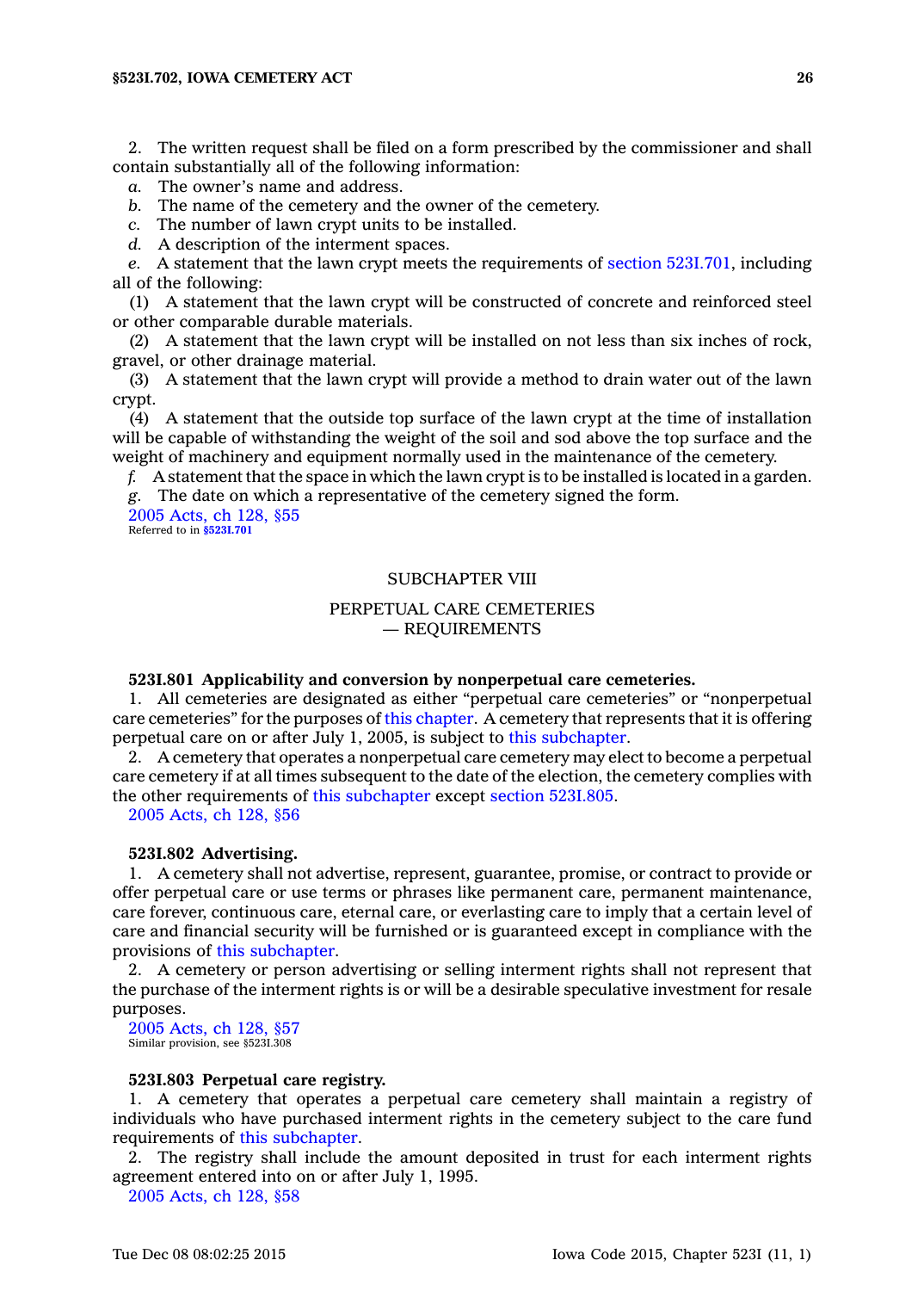### **523I.804 Use of gift for special care.**

A trustee may accept and hold money or property transferred to the trustee in trust for the purpose of applying the principal or income of the money or property transferred for <sup>a</sup> purpose consistent with the purpose of <sup>a</sup> perpetual care cemetery, including the following:

1. Improvement or embellishment of any part of the cemetery.

2. Erection, renewal, repair, or preservation of <sup>a</sup> monument, fence, building, or other structure in the cemetery.

3. Planting or cultivation of plants in or around the cemetery.

4. Special care of or embellishment of an interment space, section, or building in the cemetery.

2005 [Acts,](https://www.legis.iowa.gov/docs/acts/2005/CH0128.pdf) ch 128, §59

#### **523I.805 Initial deposit.**

1. A cemetery owned or operated by <sup>a</sup> political subdivision of this state is not required to make <sup>a</sup> minimum initial deposit in <sup>a</sup> care fund. Any other cemetery commencing business in this state on or after July 1, 2005, shall not sell interment spaces unless the cemetery has <sup>a</sup> care fund of at least twenty-five thousand dollars in cash.

2. If an initial deposit is made by a cemetery to satisfy [subsection](https://www.legis.iowa.gov/docs/code//523I.805.pdf) 1, the initial twenty-five thousand dollar deposit may be withdrawn by the cemetery when the care fund balance reaches one hundred thousand dollars. An affidavit shall be filed with the commissioner providing prior notice of the intended withdrawal of the initial deposit and attesting that the money has not previously been withdrawn. Upon <sup>a</sup> showing by the cemetery that the initial deposit has not previously been withdrawn, the commissioner shall approve withdrawal of the money and the withdrawal shall take place within one year after the care fund balance reaches one hundred thousand dollars.

2005 [Acts,](https://www.legis.iowa.gov/docs/acts/2005/CH0128.pdf) ch 128, §60 Referred to in **[§523I.801](https://www.legis.iowa.gov/docs/code/523I.801.pdf)**

#### **523I.806 Irrevocable trust.**

1. A perpetual care cemetery shall establish <sup>a</sup> care fund as an irrevocable trust to provide for the care of the cemetery, which shall provide for the appointment of <sup>a</sup> trustee, with perpetual succession.

2. The care fund shall be administered under the jurisdiction of the district court of the county where the cemetery is located. Notwithstanding [chapter](https://www.legis.iowa.gov/docs/code//633A.pdf) 633A, annual reports shall not be required unless specifically required by the district court. Reports shall be filed with the court when necessary to receive approval of appointments of trustees, trust agreements and amendments, changes in fees or expenses, and other matters within the court's jurisdiction. A court having jurisdiction over <sup>a</sup> care fund shall have full jurisdiction to approve the appointment of trustees, the amount of surety bond required, if any, and investment of funds.

2005 [Acts,](https://www.legis.iowa.gov/docs/acts/2005/CH0128.pdf) ch 128, §61; 2006 Acts, ch [1030,](https://www.legis.iowa.gov/docs/acts/2006/CH1030.pdf) §65

#### **523I.807 Care fund deposits.**

1. To continue to operate as <sup>a</sup> perpetual care cemetery, <sup>a</sup> cemetery shall set aside and deposit in the care fund an amount equal to or greater than fifty dollars or twenty percent of the gross selling price received by the cemetery for each sale of interment rights, whichever is more.

2. A cemetery may require <sup>a</sup> contribution to the care fund for perpetual care of <sup>a</sup> memorial or memorialization placed in the cemetery. A cemetery may establish <sup>a</sup> separate care fund for this purpose. The contributions shall be nonrefundable and shall not be withdrawn from the trust fund once deposited. The amount charged shall be uniformly charged on every installation of <sup>a</sup> memorial, based on the height and width of the memorial or the size of the ground surface area used for the memorial. A fee for special care of <sup>a</sup> memorial may be collected if the terms of the special care items and arrangements are clearly specified in the interment rights agreement. Except as otherwise provided in an interment rights agreement, <sup>a</sup> cemetery is not liable for repair or maintenance of memorials or vandalism. A cemetery may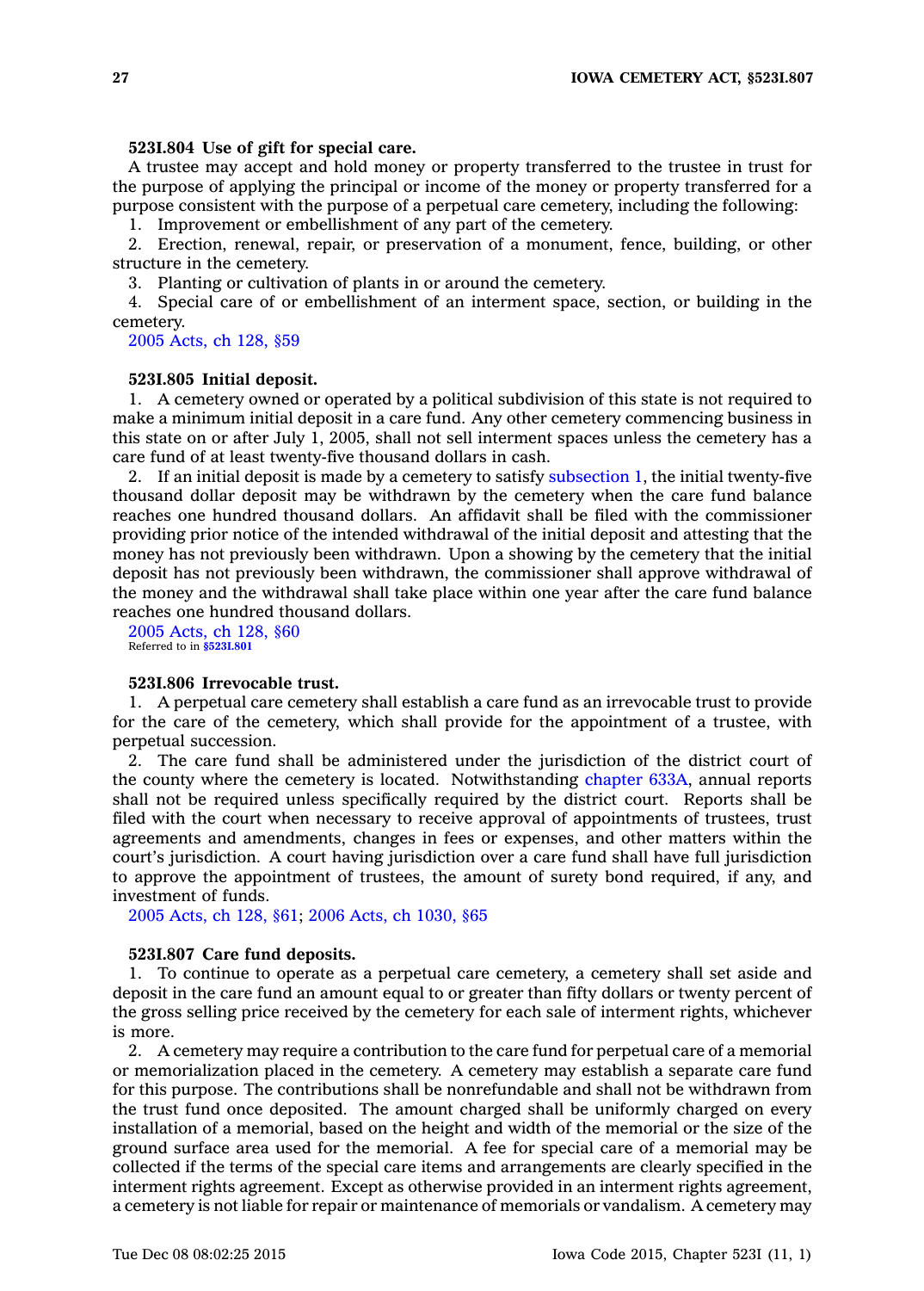use income from <sup>a</sup> care fund to repair or replace memorials or interment spaces damaged by vandalism or acts of God.

3. Moneys shall be deposited in the care fund no later than the fifteenth day after the close of the month when the cemetery receives the final payment from <sup>a</sup> purchaser of interment rights.

2005 [Acts,](https://www.legis.iowa.gov/docs/acts/2005/CH0128.pdf) ch 128, §62

### **523I.808 Examination fee.**

An examination fee shall be submitted with the cemetery's annual report in an amount equal to five dollars for each certificate of interment rights issued during the fiscal year covered by the report. The cemetery may charge the examination fee directly to the purchaser of the interment rights.

2005 [Acts,](https://www.legis.iowa.gov/docs/acts/2005/CH0128.pdf) ch 128, §63; 2007 [Acts,](https://www.legis.iowa.gov/docs/acts/2007/CH0175.pdf) ch 175, §47 Referred to in **[§523I.213](https://www.legis.iowa.gov/docs/code/523I.213.pdf)**

### **523I.809 Trust agreement provisions.**

1. A trust agreement shall provide for the appointment of at least one trustee, with perpetual succession, in case the cemetery is dissolved or ceases to be responsible for the cemetery's care.

2. A cemetery and the trustee or trustees of the care fund may, by agreement, amend the instrument that established the fund to include any provision that is necessary to comply with the requirements of this [chapter](https://www.legis.iowa.gov/docs/code//523I.pdf).

3. A cemetery is responsible for the deposit of all moneys required to be placed in <sup>a</sup> care fund.

4. The commissioner may require the amending of <sup>a</sup> trust agreement that is not in accord with the provisions of this [chapter](https://www.legis.iowa.gov/docs/code//523I.pdf).

2005 [Acts,](https://www.legis.iowa.gov/docs/acts/2005/CH0128.pdf) ch 128, §64

### **523I.810 Care funds.**

1. A trustee of <sup>a</sup> care fund shall use the judgment and care under the circumstances then prevailing that persons of prudence, discretion, and intelligence exercise in the management of their own affairs, not in regard to speculation but in regard to the permanent disposition of their funds, considering the probable income as well as the probable safety of their capital. The trustee of <sup>a</sup> care fund has <sup>a</sup> fiduciary duty to make reasonable investment decisions and to properly oversee and manage the funds entrusted to the care fund.

*a.* A financial institution may serve as <sup>a</sup> trustee if granted those powers under the laws of this state or of the United States. A financial institution acting as <sup>a</sup> trustee of <sup>a</sup> care fund under this [chapter](https://www.legis.iowa.gov/docs/code//523I.pdf) shall invest the funds in accordance with applicable law.

*b.* A financial institution acting as <sup>a</sup> trustee of <sup>a</sup> care fund under this [chapter](https://www.legis.iowa.gov/docs/code//523I.pdf) has <sup>a</sup> fiduciary duty to make reasonable investment decisions and to properly oversee and manage the funds entrusted to the financial institution. The commissioner may take enforcement action against <sup>a</sup> financial institution in its capacity as trustee for <sup>a</sup> breach of fiduciary duty under this [chapter](https://www.legis.iowa.gov/docs/code//523I.pdf).

*c.* Care fund moneys may be deposited pursuant to <sup>a</sup> master trust agreement, if each care fund is treated as <sup>a</sup> separate beneficiary of the trust and each care fund is separable. The master trust shall maintain <sup>a</sup> separate accounting of principal and income for each care fund. Moneys deposited under <sup>a</sup> master trust agreement may be commingled by the financial institution for investment purposes.

*d.* Subject to <sup>a</sup> master trust agreement, the cemetery may appoint an independent investment advisor to advise the financial institution about investment of the care fund.

*e.* Subject to an agreement between the cemetery and the financial institution, the financial institution may receive <sup>a</sup> reasonable fee from the care fund for services rendered as trustee.

*f.* If the amount of <sup>a</sup> care fund exceeds two hundred thousand dollars, the cemetery or any officer, director, agent, employee, or affiliate of the cemetery shall not serve as trustee unless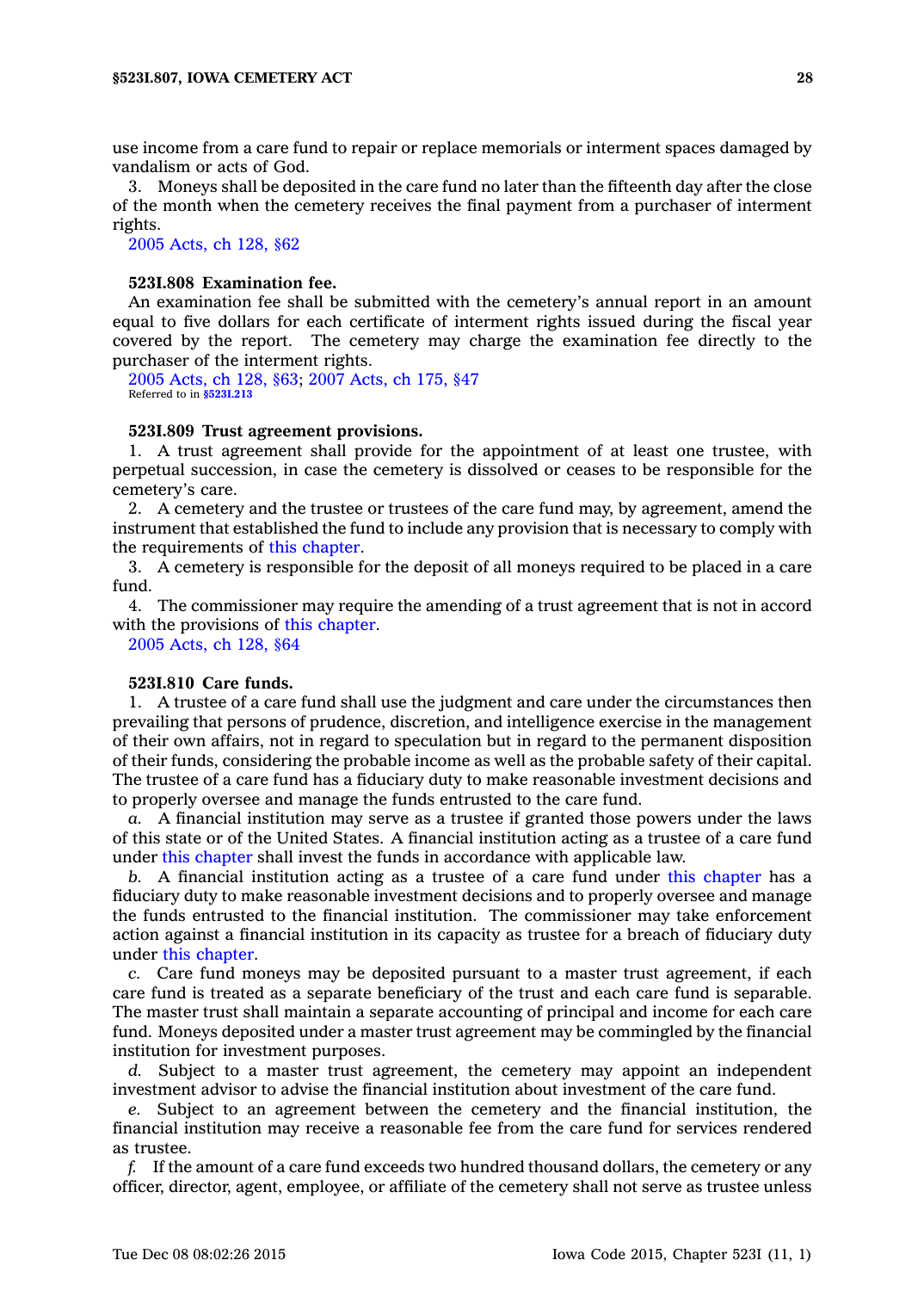the cemetery is <sup>a</sup> cemetery owned or operated by <sup>a</sup> governmental subdivision of this state. A financial institution holding care funds shall not do any of the following:

(1) Be owned, under the control of, or affiliated with the cemetery.

(2) Use any funds required to be held in trust under this [chapter](https://www.legis.iowa.gov/docs/code//523I.pdf) to purchase an interest in <sup>a</sup> contract or agreement to which the cemetery is <sup>a</sup> party.

(3) Otherwise invest care funds, directly or indirectly, in the cemetery's business operations.

2. All moneys required to be deposited in the care fund shall be deposited in the name of the trustee, as trustee, under the terms of <sup>a</sup> trust agreement and the trustee may invest, reinvest, exchange, retain, sell, and otherwise manage the care fund trust for the benefit and protection of the cemetery.

3. This [section](https://www.legis.iowa.gov/docs/code//523I.810.pdf) does not prohibit <sup>a</sup> cemetery from moving care funds from one financial institution to another.

4. A care fund may receive and hold as part of the care fund or as an incident to the care fund any property contributed to the care fund.

5. A contribution to <sup>a</sup> care fund is considered to be for charitable purposes if the care financed by the care fund is for the following purposes:

*a.* The discharge of <sup>a</sup> duty due from the cemetery to persons interred and to be interred in the cemetery.

*b.* The benefit and protection of the public by preserving and keeping the cemetery in <sup>a</sup> dignified condition so that the cemetery does not become <sup>a</sup> nuisance or <sup>a</sup> place of disorder, reproach, and desolation in the community in which the cemetery is located.

6. A contribution to <sup>a</sup> care fund is not invalid because of the following:

*a.* Indefiniteness or uncertainty as to the person designated as <sup>a</sup> beneficiary in the instrument establishing the care fund.

*b.* A violation of the law against perpetuities or the law against the suspension of the power of alienation of title to or use of property.

7. A care fund shall pay the fund's operation costs and any annual audit fees. The principal of <sup>a</sup> care fund is intended to remain available perpetually as <sup>a</sup> funding source for care of the cemetery. The principal of <sup>a</sup> care fund shall not be reduced voluntarily and shall remain inviolable, except as provided in this [section](https://www.legis.iowa.gov/docs/code//523I.810.pdf). The trustee or trustees of <sup>a</sup> care fund shall maintain the principal of the care fund separate from all operating funds of the cemetery.

8. In establishing <sup>a</sup> care fund, the cemetery may adopt plans for the care of the cemetery and installed memorials and memorialization.

9. A cemetery may, by resolution adopted by <sup>a</sup> vote of at least two-thirds of the members of its board at any authorized meeting of the board, authorize the withdrawal and use of not more than twenty percent of the principal of the care fund to acquire additional land for cemetery purposes, to repair <sup>a</sup> mausoleum or other building or structure intended for cemetery purposes, to build, improve, or repair roads and walkways in the cemetery, or to purchase recordkeeping software used to maintain ownership records or interment records. The resolution shall establish <sup>a</sup> reasonable repayment schedule, not to exceed five years, and provide for interest in an amount comparable to the care fund's current rate of return on its investments. However, the care fund shall not be diminished below an amount equal to the greater of twenty-five thousand dollars or five thousand dollars per acre of land in the cemetery. The resolution, and either <sup>a</sup> bond or proof of insurance to guarantee replenishment of the care fund, shall be filed with the commissioner thirty days prior to the withdrawal of funds.

2005 [Acts,](https://www.legis.iowa.gov/docs/acts/2005/CH0128.pdf) ch 128, §65; 2007 [Acts,](https://www.legis.iowa.gov/docs/acts/2007/CH0175.pdf) ch 175, §48

### **523I.811 Use of distributions from care fund.**

1. Care fund distributions may be used in any manner determined to be in the best interests of the cemetery if authorized by <sup>a</sup> resolution, bylaw, or other action or instrument establishing the care fund, including but not limited to the general care of memorials, memorialization, and any of the following:

*a.* Cutting and trimming lawns, shrubs, and trees at reasonable intervals.

*b.* Maintaining drains, water lines, roads, buildings, fences, and other structures.